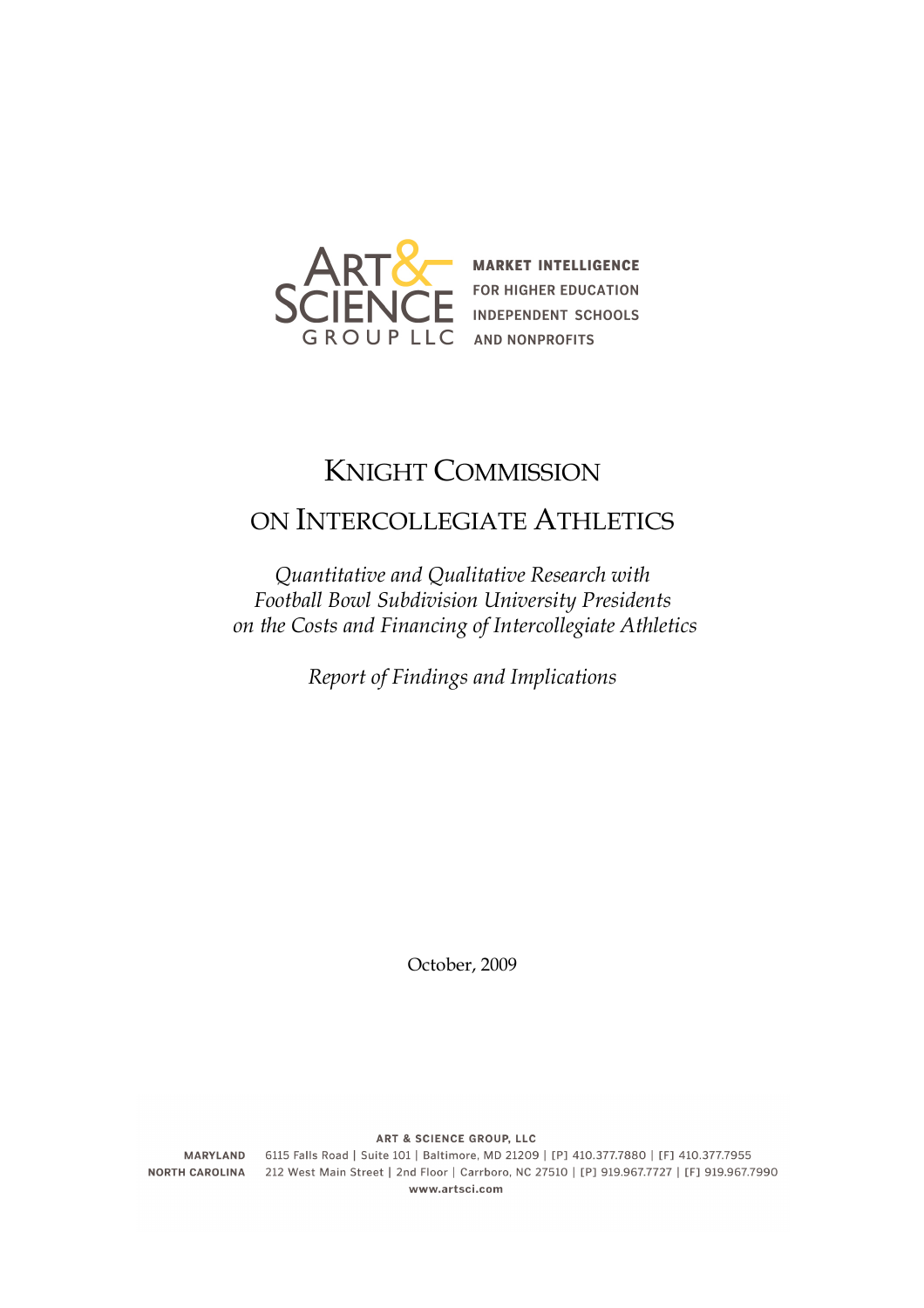## **CONTENTS**

| H.   |                                                                      |  |
|------|----------------------------------------------------------------------|--|
| III. |                                                                      |  |
| IV.  | DISCUSSION OF FINDINGS FROM QUANTITATIVE AND                         |  |
|      |                                                                      |  |
|      | B. Sustainability and the "Arms Race" in Intercollegiate Athletics24 |  |
|      | C. Implications of Increases in Coaches' Salaries and                |  |
|      | D. Budget Pressures Produced by Increasing Costs of Operating        |  |
|      | E. Cross-Institutional Benefits of Successful Athletics Programs 41  |  |
|      | Е.                                                                   |  |
|      |                                                                      |  |

#### **APPENDICES**

|  | A. Questionnaire for quantitative research interviews |  |  |  |  |
|--|-------------------------------------------------------|--|--|--|--|
|--|-------------------------------------------------------|--|--|--|--|

- B. Discussion guide for qualitative research interviews
- C. Top line findings from quantitative research
- D. Quantitative research report
- E. Letter from Knight Commission co-chairs inviting FBS presidents to participate in study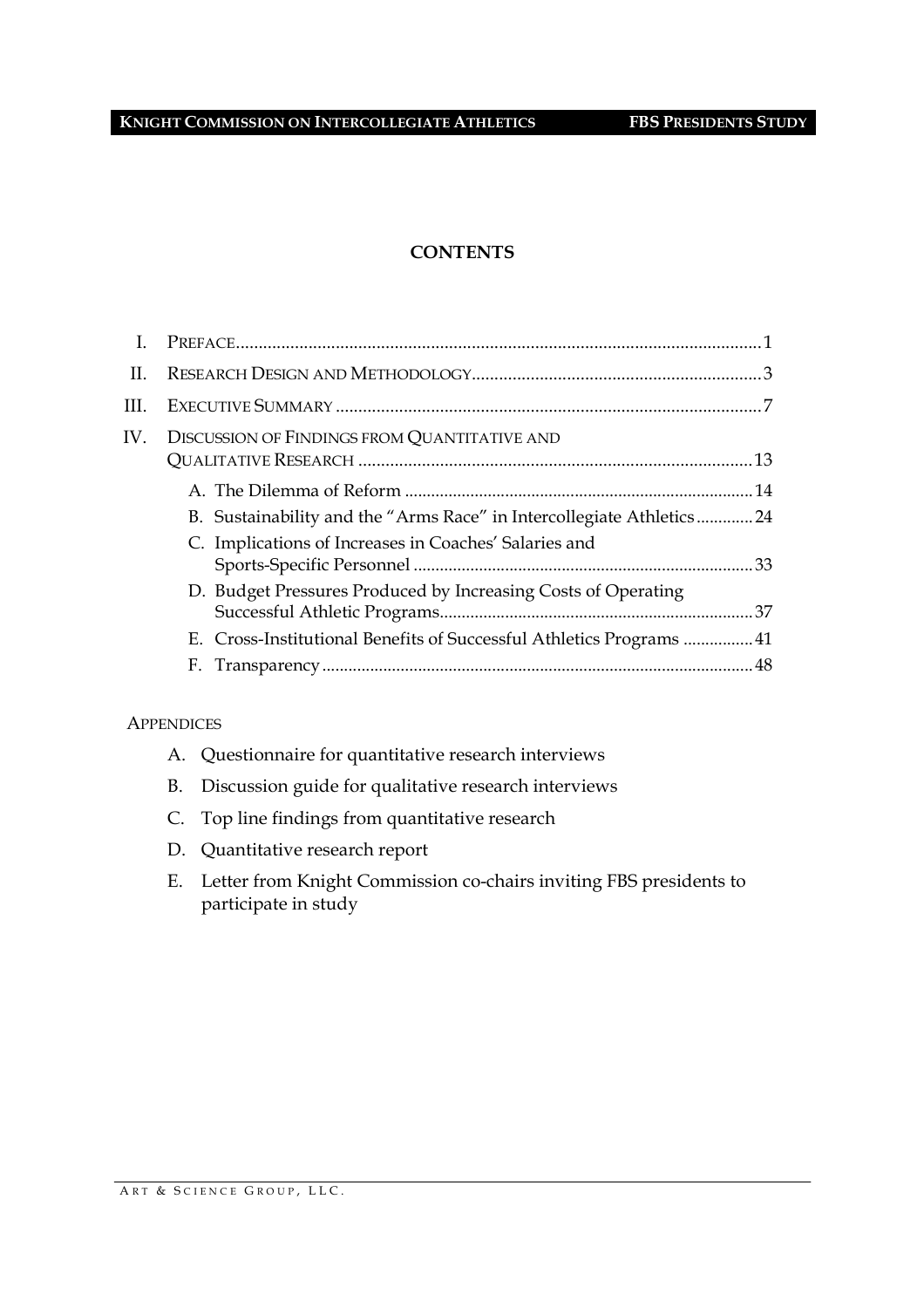## **I. PREFACE**

The Knight Commission has been an independent voice advocating for the alignment of athletics programs with their universities' educational missions. Although it does not hold official authority over the various organizations involved in the administration of intercollegiate athletics, many of its recommendations have been adopted by the National Collegiate Athletic Association (NCAA), institutional boards of trustees, and other important governing bodies.

The Commission's landmark 1991 report, *Keeping Faith with the Student-Athlete: A New Model for Intercollegiate Athletics,* proposed a new "one-plus-three" model for intercollegiate athletics – presidential control directed toward academic integrity, fiscal integrity, and an independent certification process to verify that integrity. Indeed, the "one-plus-three" model provided a roadmap that the NCAA and university presidents used to implement academic and governance reforms over the past two decades. Its research, reports, and recommendations on issues of concern have consistently won the attention and interest of the national media as well as those responsible for policies regarding the management of intercollegiate athletics at all levels, from individual campuses to major conferences.

Despite the progress made with presidential governance and academic reforms, the escalating costs of competing in big-time intercollegiate sports, especially at Football Bowl Subdivision (FBS, formerly Division IA) institutions, have remained an intractable problem. As then NCAA President Myles Brand observed in his December 2008 NCAA President's Report, "athletics spending has increased in recent years at a pace that ultimately is unsustainable." Or as Nathan Tublitz, a university professor, remarked in an article in the *Eugene Register-Guard*: "What's the justification for a public university directing 60 percent of its capital expenditures over an entire decade toward a non-academic auxiliary unit whose annual budget is only eight percent of the entire university?"

These circumstances made the need for a new study addressing the increasing costs of intercollegiate athletics especially urgent. The current project focusing on FBS university presidents and their views on the financial state of college athletics and the implications of the cost pressures associated with participation in the FBS comes at a critical time. Universities in the FBS experience these pressures most acutely, and the Commission has not conducted presidential-level research since the early 1990s.

The research with the 119 FBS university presidents was completed in two stages. The first, consisting of quantitative research, was conducted from March 18 to May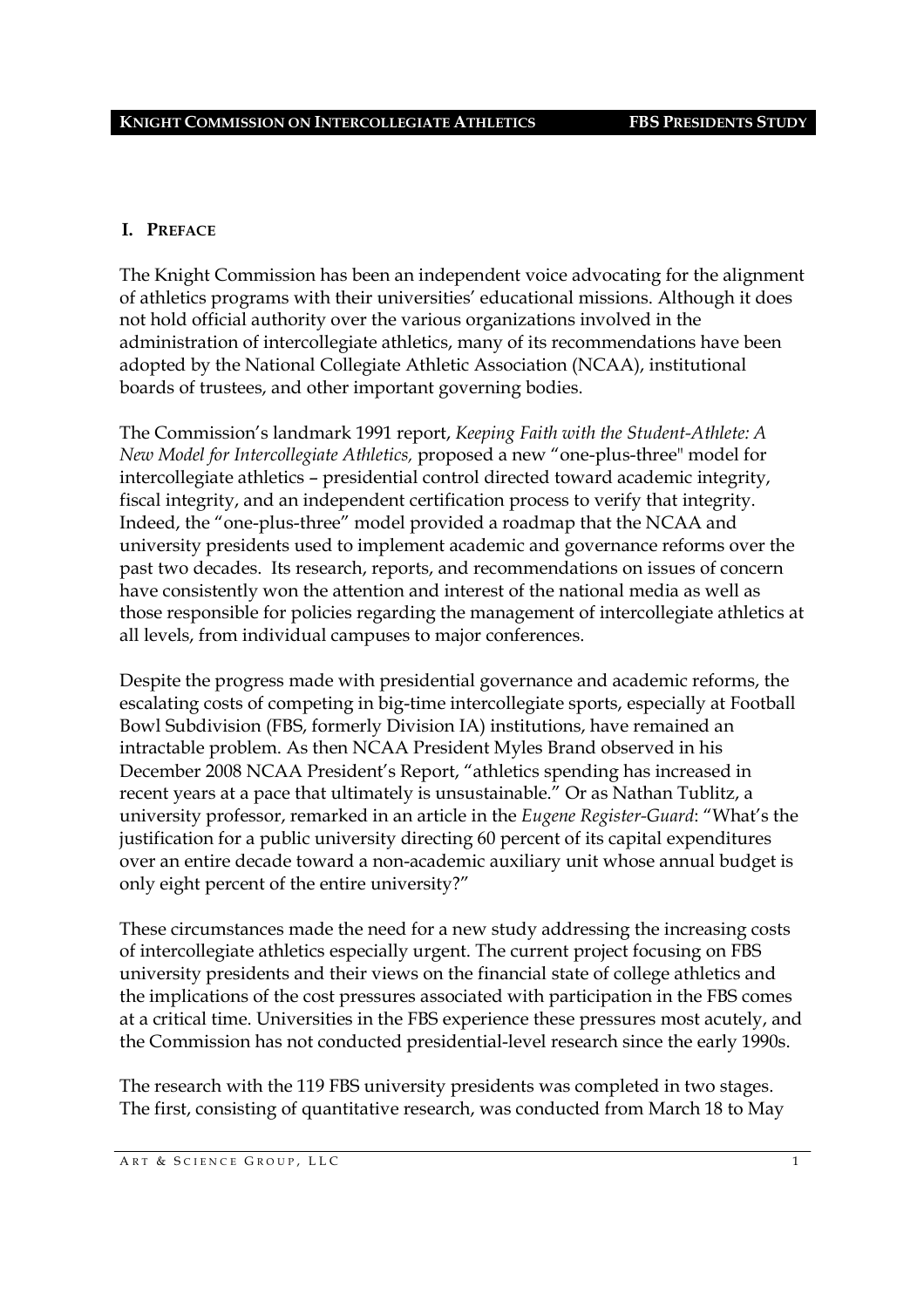20, 2009. Ten-minute telephone interviews were completed with 95 of the 119 FBS university presidents, a participation rate of nearly 80 percent, extraordinarily high for a research study with any leadership population, but especially for one involving presidents of major universities. It should be noted that during the 2009–10 academic year, one additional university has become an active FBS institution, bringing the total number to 120.

The second phase consisted of qualitative telephone interviews with FBS presidents who had completed a quantitative interview and agreed to participate in a follow-up discussion. Of the 95 presidents who completed quantitative interviews, 67 (71 percent) volunteered to participate in a follow-up interview. Twenty-two interviews (roughly the number designated in the study design) were completed with this group, with the interviews lasting an average of nearly 45 minutes. This research was conducted between June 10 and July 8, 2009.

The extraordinarily high participation rates of FBS presidents as well as the considerable time and interest they were willing to devote to both the quantitative and qualitative phases of the research suggest beyond any reasonable doubt that issues and concerns regarding the financing of intercollegiate athletics are viewed as matters of profound consequence for the leadership of these universities, which represent many of the most distinguished institutions of higher learning in the country.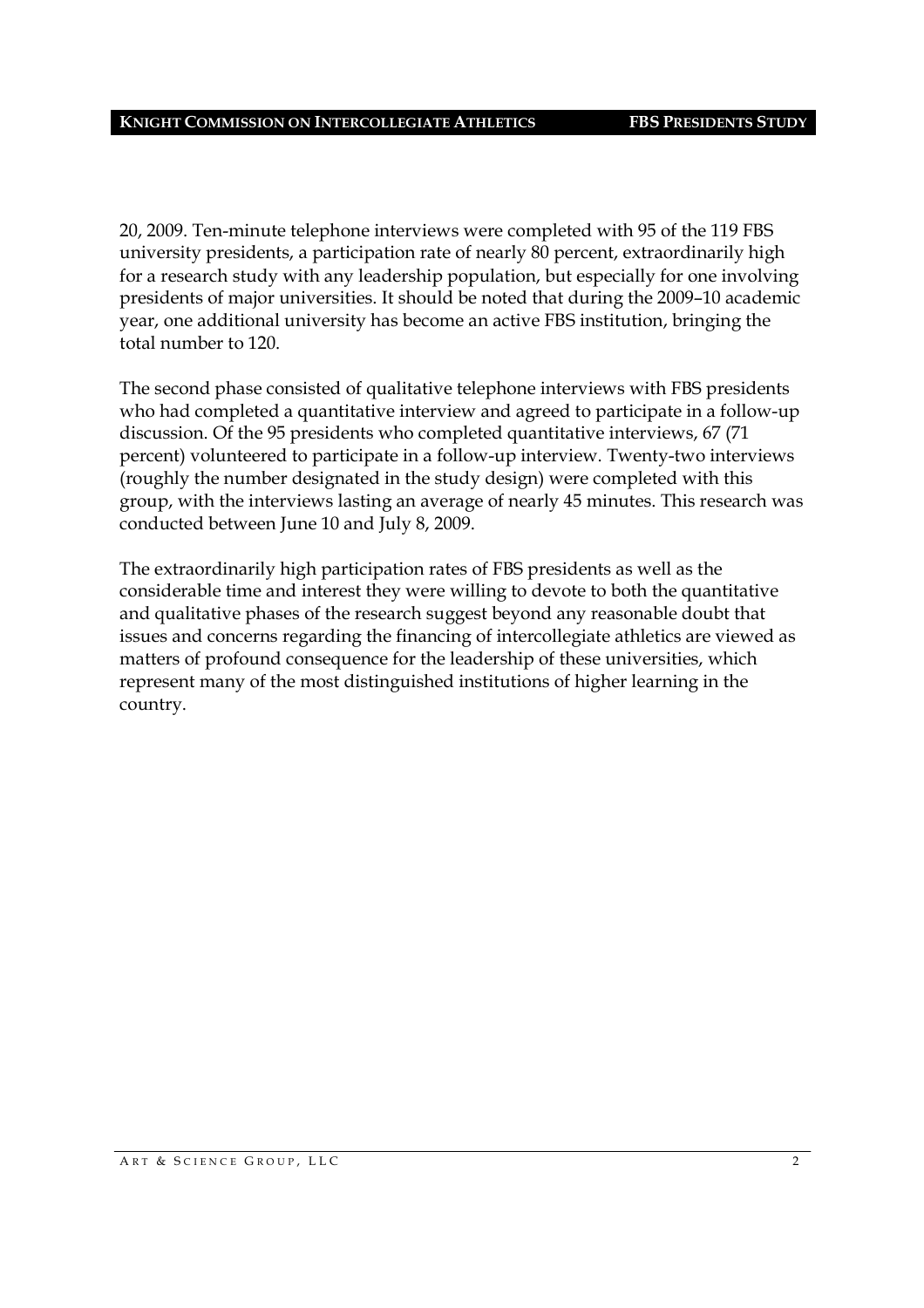## **II. RESEARCH DESIGN AND METHODOLOGY**

## **A. Quantitative research with FBS university presidents**

Ten-minute telephone interviews were completed with 95 of the 119 FBS presidents, for a participation rate of 79.8 percent. Interviews were conducted by executive interviewers using Computer Assisted Telephone Interviewing (CATI), which makes possible randomization of lists, carefully controlled skip patterns, and other steps critical to the collection of accurate, unbiased data. Respondents were assured that their answers were completely confidential and would only be reported in the aggregate.

To ensure the highest possible participation, Knight Commission Co-Chairs, William E. "Brit" Kirwan, Chancellor, University System of Maryland and R. Gerald Turner, President, Southern Methodist University, wrote to all FBS presidents, announcing the study, explaining its importance, and urging their participation. Art & Science Group then contacted each president to schedule an interview. In some instances, the Knight Commission contacted presidents who did not respond to interview requests. These efforts helped achieve the very high participation rates realized.

The research instrument was developed in collaboration with Amy Perko, Executive Director of the Knight Commission, Knight Commission members, and the Commission's Research Advisory Group:

- **Dennis Kramer II,** Graduate Research Fellow, Knight Commission on Intercollegiate Athletics
- **Janet Lawrence,** Associate Professor, University of Michigan, and lead researcher of the Knight Commission-sponsored study of Faculty Perceptions of Intercollegiate Athletics
- **Ted Leland,** Vice President for Advancement, University of the Pacific, and former athletics director, Stanford University
- **Jeff Orleans,** former Executive Director, Council of Ivy League Presidents
- **Welch Suggs,** Assistant to the President, University of Georgia
- **Jane Wellman,** Executive Director, Delta Project on Postsecondary Education Costs, Productivity, and Accountability
- **Andrew Zimbalist,** Robert A. Woods Professor of Economics, Smith College

Prior to fielding the research, the instrument was tested in a number of interviews with former FBS presidents in early March 2009. Appropriate modifications were made based on their suggestions.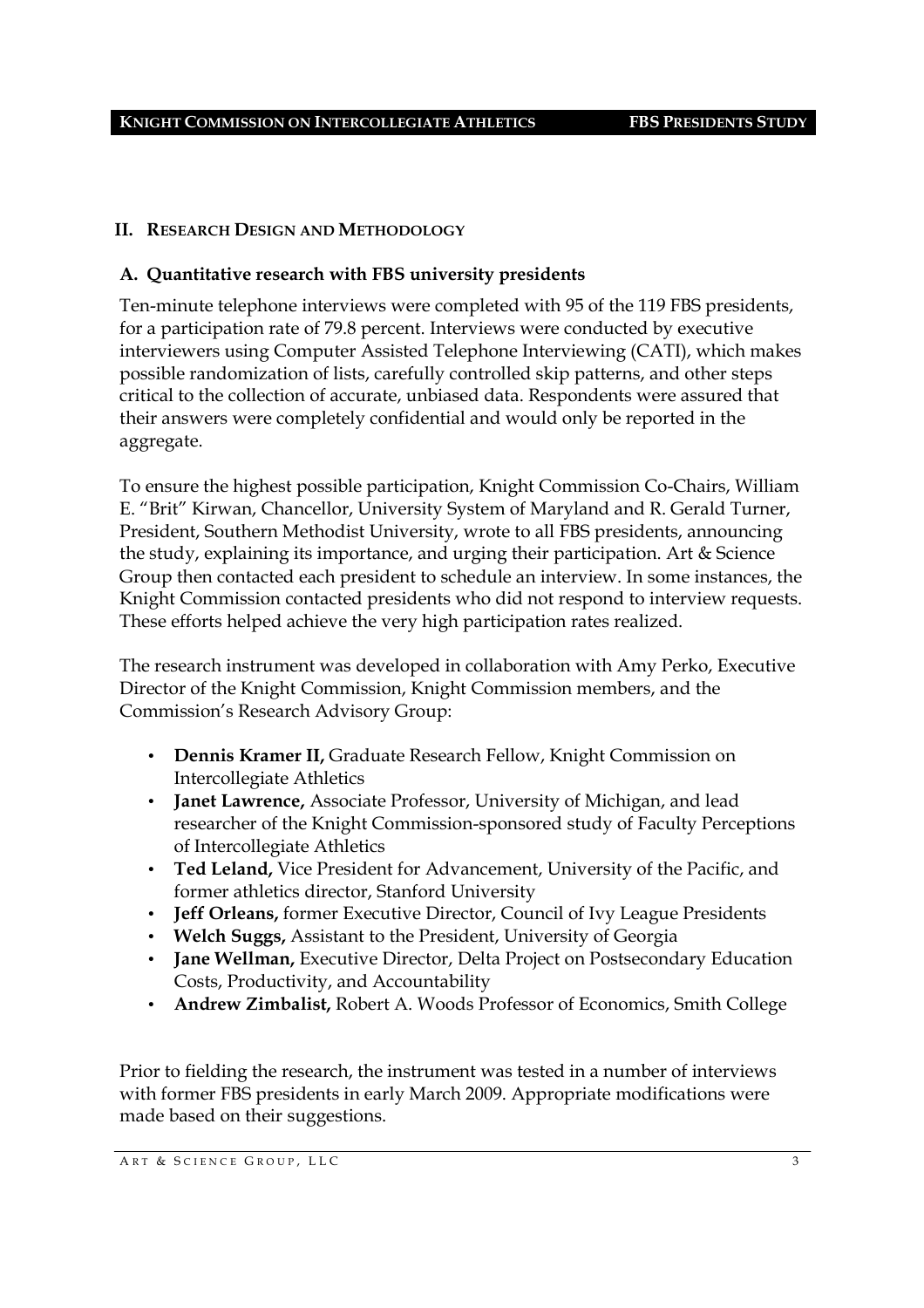The high percentage of FBS presidents who completed interviews ensures that the sample and the research findings accurately represent the views of presidents across a number of important variables, including athletic conference, region of the country, and levels of athletic success. Another key variable used in the analysis was an institution's membership in an equity or non-equity conference. Equity conferences, so called because conference champions receive automatic bids to the highly lucrative Bowl Championship Series, include the ACC, Big Ten, Big XII, Pac-10, Big East, and SEC. Notre Dame is included in this category given their preferential BCS qualification status. Equity conferences have the most lucrative television contracts and have access to other substantial financial benefits not enjoyed by non-equity conferences. The independent military academies are included in the non-equity category. (For ease of reference, in this report presidents of institutions in equity conferences are referred to as "equity presidents," those of institutions in non-equity conferences as "non-equity presidents." Similarly, institutions in equity conferences are referred to as "equity institutions," those of institutions in non-equity conferences as "non-equity institutions.")

Analysis of the data incorporated extensive subgroup analysis by these and other variables. Statistically significant findings of note are included in the report.

The research findings have been discussed at length and additional analyses completed with Knight Commission staff and the Commission's Research Advisory Group. A summary of the initial findings was presented by Art & Science Group and discussed at the May 12 meeting of the Knight Commission in Washington, DC.

# **B. Qualitative research with FBS university presidents**

Twenty-two in-depth qualitative interviews were conducted with FBS presidents who had completed a quantitative interview and agreed to participate in a follow-up discussion exploring in greater depth the questions covered in the quantitative research as well as other issues suggested by preliminary findings from this research.

As noted above, 67 of the 95 presidents who completed quantitative interviews volunteered to participate in a follow-up discussion. While the original study design allowed for completion of 14–20 qualitative interviews, 22 were actually completed.

Selection of the presidents to be interviewed from the larger list of those who volunteered was made with the advice and consent of the Knight Commission and its Research Advisory Group. In making these selections, careful consideration was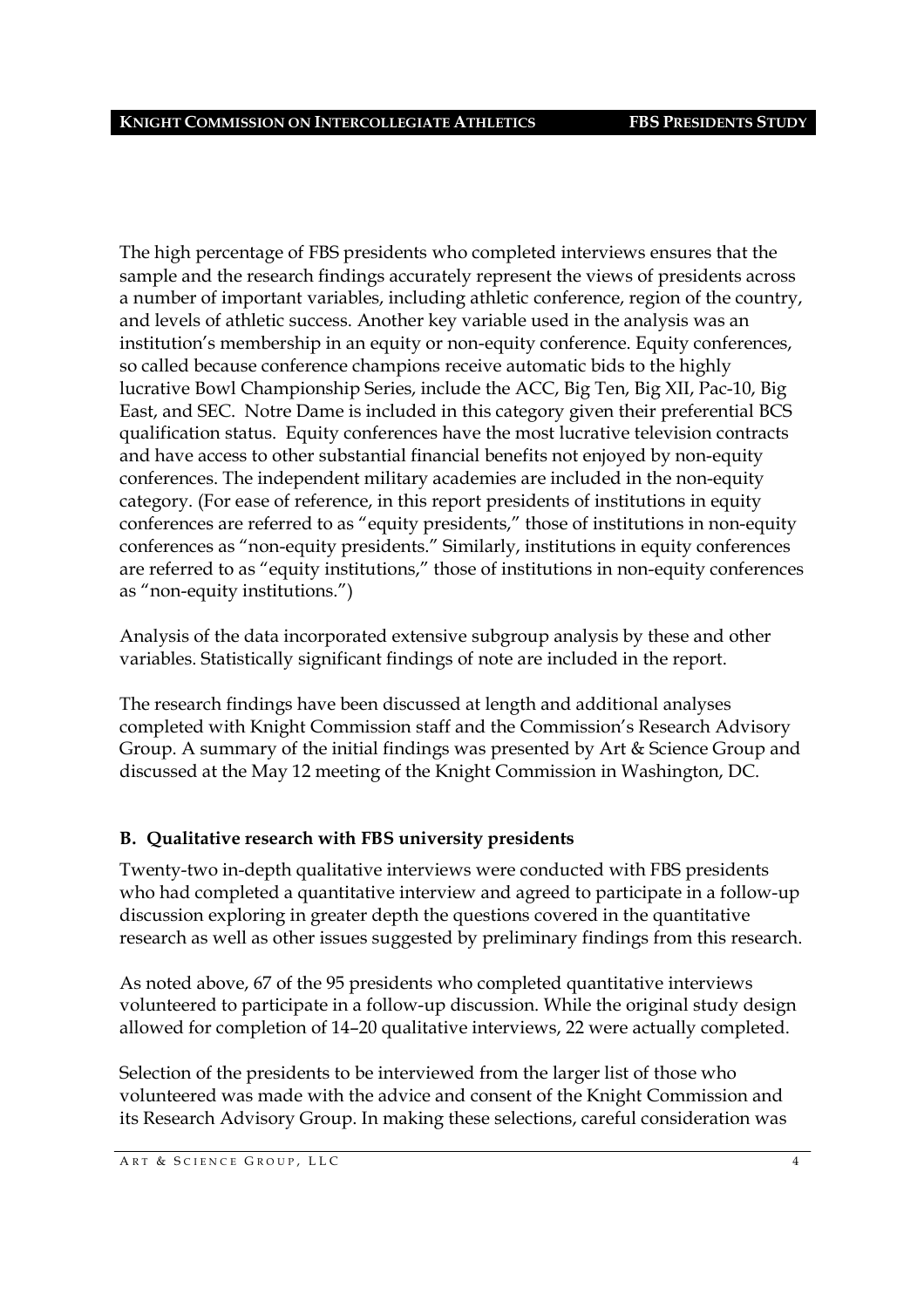given to ensuring a wide range of perspectives; hence, presidents were interviewed with varying levels of experience and at a variety of FBS institutions.

As shown in the table on the following page, of the 22 presidents interviewed, eight were current or former members of the NCAA Board of Directors at the time of the interview, and 12 of the respondents had at least six years of experience as a president at any FBS institution. The respondents tended to be from public institutions (18 of 22), and the athletics budgets they supervised are roughly equally spread across low, middle, and high ranges. Finally, as presidents from equity institutions have more control over policy matters for the entire division, a greater proportion of these presidents (14 of 22, or nearly two-thirds) were included in the qualitative phase of the research.

The discussion guide for the interviews was developed in collaboration with Amy Perko (Executive Director of the Knight Commission), Commission members, and the Commission's Research Advisory Group and was informed by preliminary findings from the quantitative research. Appointments for interviews were made by Art & Science Group through direct email or telephone contacts with each president's office.

The interviews were conducted by the senior partners of Art & Science Group: Benjamin Edwards, Richard Hesel, and David Strauss. Respondents were assured that their answers were confidential and would be reported without attribution and in a way that would not reveal their identity. To ensure that presidents spoke openly the interviews were not recorded. However, extensive notes were taken so that comments were transcribed accurately. Unless otherwise noted, presidents' comments recorded in this report are direct quotations with only slight modifications made to disguise the president's identity or correct minor grammatical inconsistencies or self-corrections.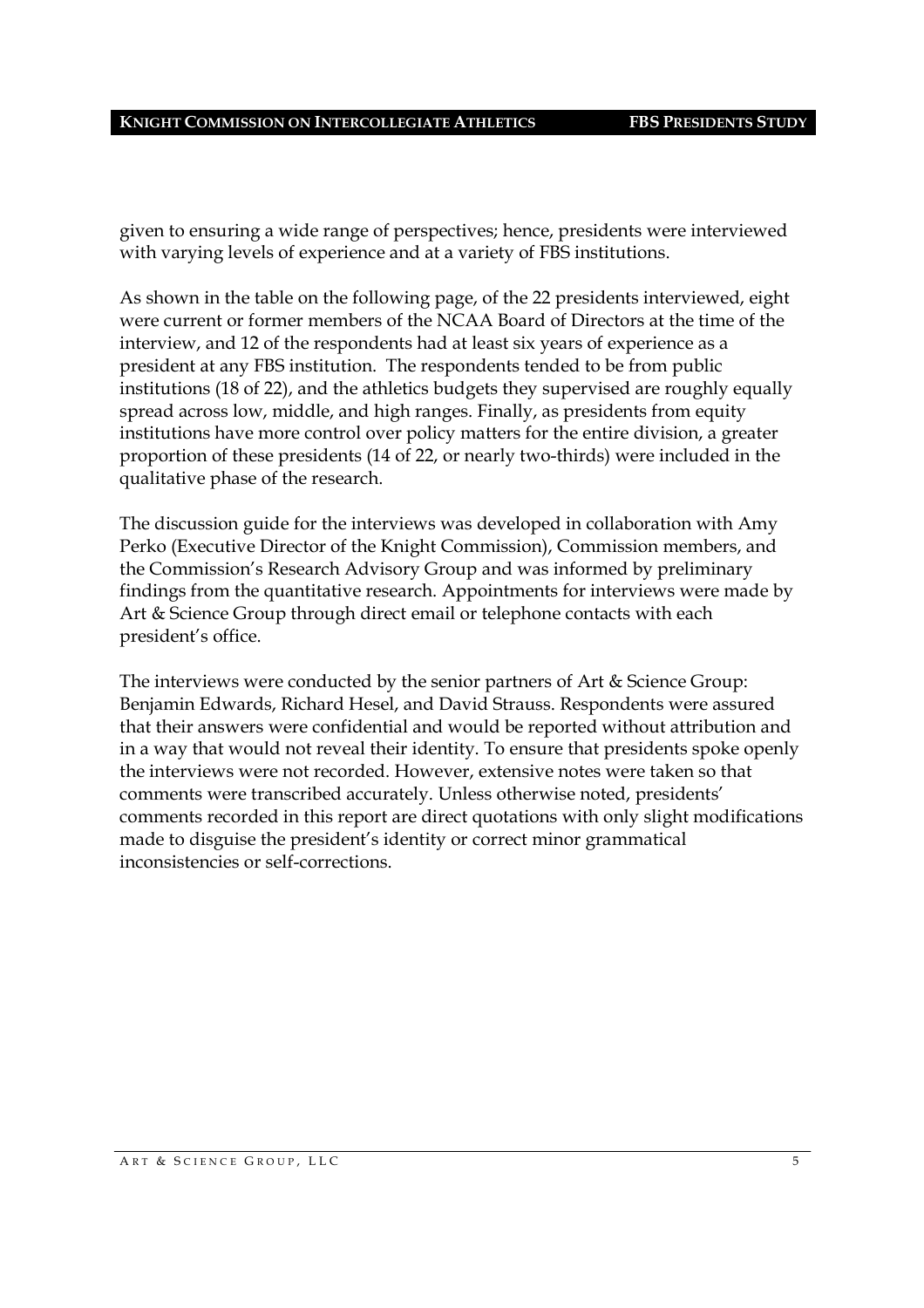# **KNIGHT COMMISSION ON INTERCOLLEGIATE ATHLETICS FBS PRESIDENTS STUDY**

# **Key Characteristics of Presidents Interviewed and the Institutions Represented**

| Conference Affiliation of Institution Represented by President           |                         |
|--------------------------------------------------------------------------|-------------------------|
| <b>ACC</b>                                                               | $\mathfrak{Z}$          |
| Big 12                                                                   | $\overline{2}$          |
| <b>Big East</b>                                                          | $\mathbf{1}$            |
| Big Ten                                                                  | $\overline{2}$          |
| Conference USA                                                           | $\overline{2}$          |
| <b>MAC</b>                                                               | $\mathbf{1}$            |
| Mountain West                                                            | $\overline{2}$          |
| <b>PAC-10</b>                                                            | $\overline{\mathbf{4}}$ |
| <b>SEC</b>                                                               | $\overline{2}$          |
| Sun Belt                                                                 | $\mathbf{1}$            |
| <b>WAC</b>                                                               | $\overline{c}$          |
| Independents                                                             | $\overline{0}$          |
|                                                                          |                         |
| <b>Equity Status of Institution</b>                                      |                         |
| Equity                                                                   | 14                      |
| Non-Equity                                                               | 8                       |
|                                                                          |                         |
| Athletics Budgets of Institution Represented by President                |                         |
| low tier                                                                 | 6                       |
| mid tier                                                                 | 9                       |
| high tier                                                                | $\overline{7}$          |
|                                                                          |                         |
| Years of Experience as President of an FBS Institution                   |                         |
| 5 years or less                                                          | 10                      |
| 6 to 10 years                                                            | 7                       |
| 10 years or more                                                         | 5                       |
|                                                                          |                         |
| Number of Presidents Representing Private or Public Institutions         |                         |
| Public                                                                   | 18                      |
| Private                                                                  | 4                       |
|                                                                          |                         |
| Number of Presidents Who Are Current or Former Members of the NCAA Board | 8                       |
| of Directors                                                             |                         |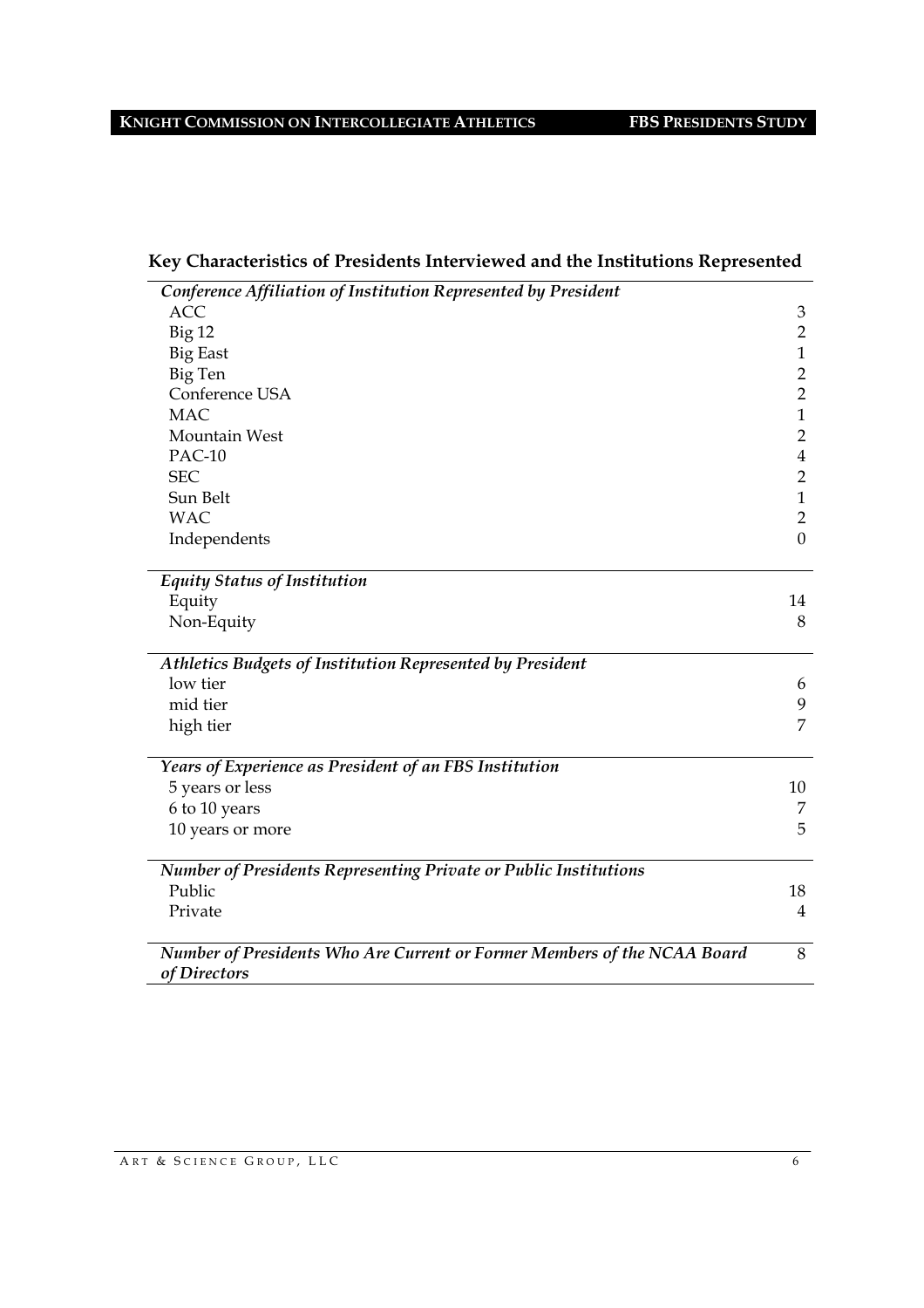## **III. EXECUTIVE SUMMARY**

The following provides a summary of key findings from the quantitative and qualitative research.

## **A. THE DILEMMA OF REFORM**

It is clear from the quantitative and qualitative research that presidents recognize the need for reform; few, however, are sanguine about the possibilities for positive change. What was striking in many of our findings was the lack of any clear idea of the best way to effect change or the most appropriate entity to move reform efforts forward.

While the quantitative research revealed strong presidential support for studies of policy changes regarding a number of concerns, such as the number of coaches and athletic contests, the qualitative research revealed a sense of powerlessness to effect the kind of change that is needed at the conference and national levels to contain the athletics arms race and address critical issues regarding sustainability, such as rapidly escalating coaches' salaries. The quantitative research also shows that a high percentage of presidents who believe that sustainability is problematic for their own institution or for their conference or the FBS as a whole believe that sweeping change is necessary across the FBS.

In sum, presidents would like serious change but don't see themselves as the force for the changes needed, nor have they identified an alternative force they believe could be effective.

While serious problems are recognized, beyond limited actions they can take on their own campuses, presidents are at a loss to describe solutions that will address the broader FBS problems. The following are chief among their concerns:

- Presidents believe they have limited power to effect change on their own campuses regarding athletics financing and the larger problems it has created, much less for the FBS as a whole. Indeed, nearly three-quarters interviewed in the quantitative research believe that athletics presents unique challenges as compared to schools, divisions, or other parts of the university when trying to control costs.
- While antitrust exemption and other political solutions have some appeal, these are seen as political impossibilities by many FBS presidents.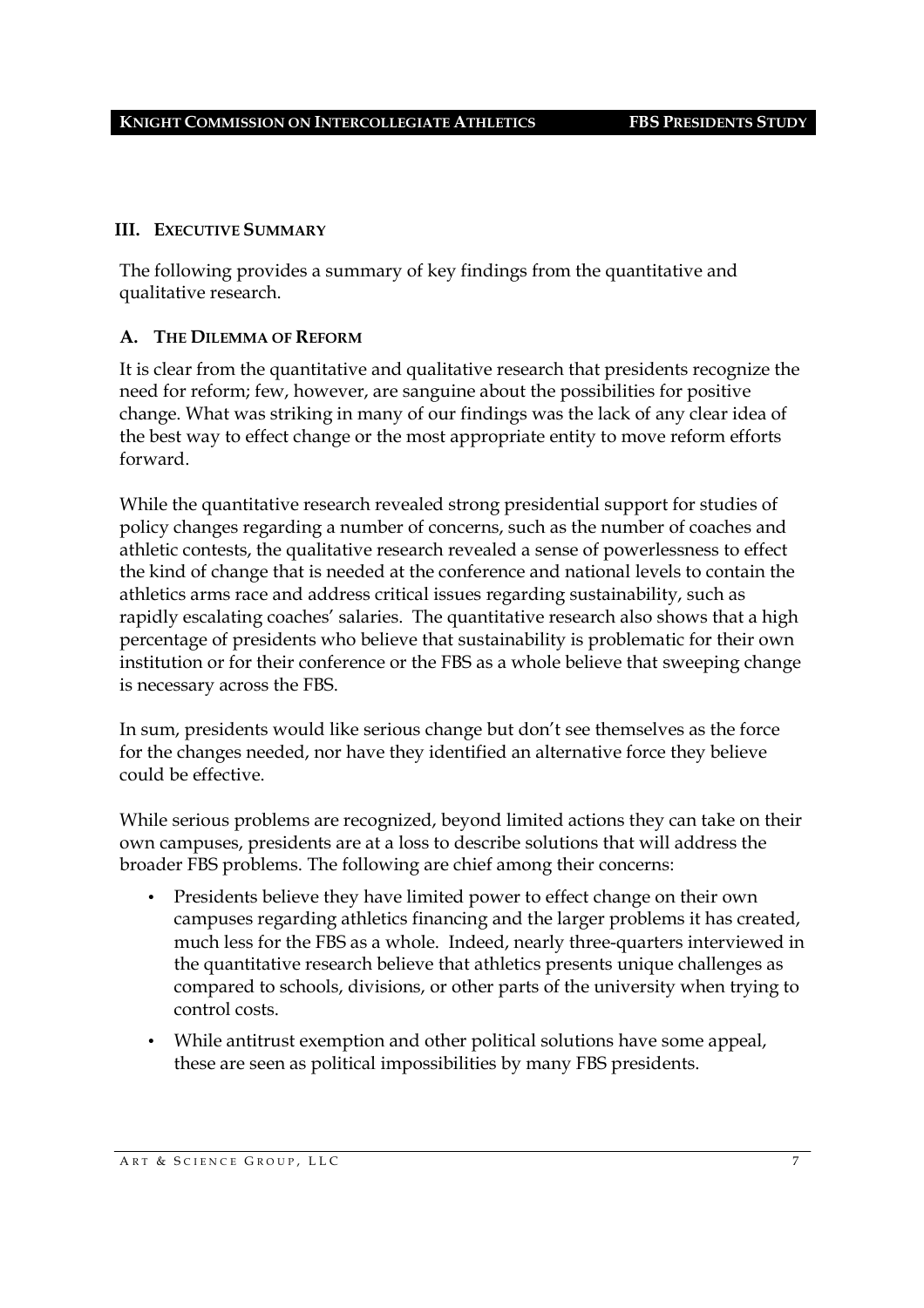- Outside sources of income for intercollegiate athletics, such as extremely lucrative television contracts, have diminished presidents' authority over athletics and their ability to influence reform.
- While there is some satisfaction with the steps taken by their conferences, there is also serious doubt that the conferences will make decisions or take actions that are against the self-interest of the most successful conference institutions.

A majority of presidents interviewed in the quantitative research favor studying the following policy initiatives to explore how these might help control costs and make FBS athletics more sustainable:

- Reduce the number of coaches and sports-specific personnel for revenueproducing sports (supported by rough two-thirds of presidents).
- Reduce the number of contests for non-revenue producing sports (supported by roughly two-thirds of presidents).
- Reduce the level of financial commitment required for FBS membership (supported by over three-quarters of presidents).
- Change BCS and NCAA revenue distribution policies (supported by nearly two-thirds of presidents).

## **B. SUSTAINABILITY**

Based on findings from the quantitative and qualitative research, it is clear that the question for a majority of presidents of equity and non-equity institutions alike is not whether or not the current model is sustainable but, given the forces at work, *how long it can be sustained.*

In terms of their own institutions, two-thirds of FBS presidents expressed confidence that, considering current trends in athletics revenues and expenses, athletics operations are sustainable in their current form. However, this confidence was not extended to other institutions in their conferences or to the FBS as a whole. And even in the context of their own programs, nearly half of all respondents (48%) expressed concern that the current outlook will affect the number of varsity sports their institution can retain in the future.

In the qualitative research respondents voiced broad concerns regarding the sustainability of all athletics programs in the face of what a number of presidents described in the qualitative interviews as an "arms race" that is driving up costs for athletics programs and creating tensions that cannot be clearly measured in other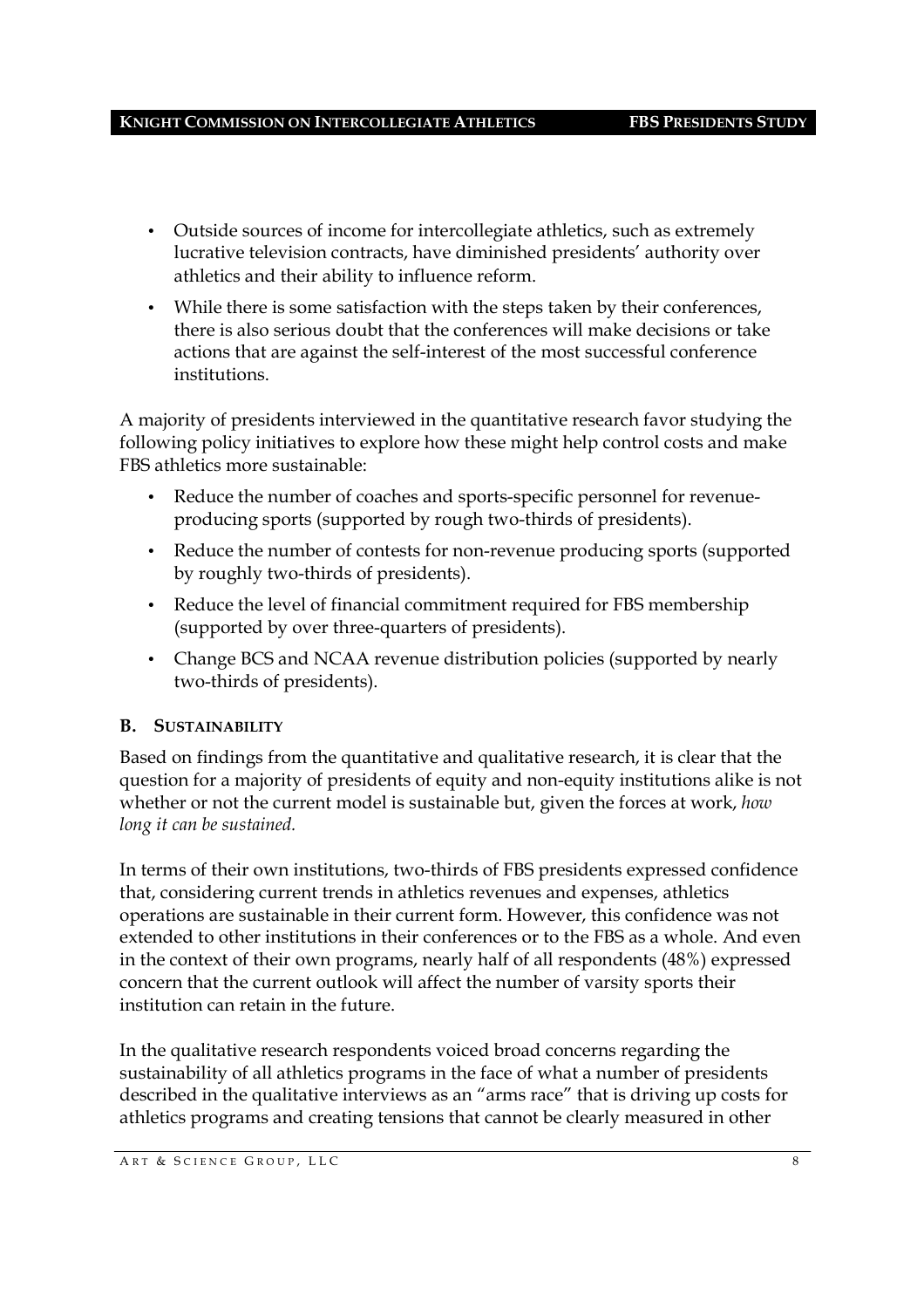#### **KNIGHT COMMISSION ON INTERCOLLEGIATE ATHLETICS FBS PRESIDENTS STUDY**

areas. These concerns were shared by a majority of those presidents interviewed regardless of their athletics programs' financial outlook.

Issues identified by presidents as key factors in the accelerating costs of competing at the FBS level include the following:

- Increases in coaches' salaries and privileges as well as the increasing costs of the expanding number of sports-specific personnel.
- Commercialization, including TV contracts and other corporate interests which have injected substantial revenue into intercollegiate athletics.
- Costs of building more and better appointed facilities.

Presidents also identified a number of challenges associated with the increasing costs of FBS participation, chief among them,

- Difficulties in balancing the athletic budget and keeping costs under control. This pressure is increasingly felt by non-equity presidents, two-thirds of whom reported a concern about the proportion of institutional resources used to fund athletics on their campus.
- Insidious and growing cultural divide between academics and athletics in which athletics is in an increasingly privileged position. This has created mounting tensions and concerns about conflicts with institutional mission and values.
- Growing imbalance between the "haves and have-nots" both within equity conferences and between equity and non-equity institutions. Presidents of less competitive institutions feel that their programs are being unfairly exploited.
- Concern that competitive and financial pressures created by the "arms race" are having an increasingly negative impact on student athletes.
- Challenges for some programs to continue to be competitive or even to maintain their Division I status.

## **C. IMPLICATIONS OF INCREASES IN COACHES' SALARIES AND SPORTS-SPECIFIC PERSONNEL**

When asked about salaries across FBS institutions nationally, an overwhelming majority of FBS presidents (85%) indicated that they felt compensation was excessive in the context of higher education for football and basketball coaches.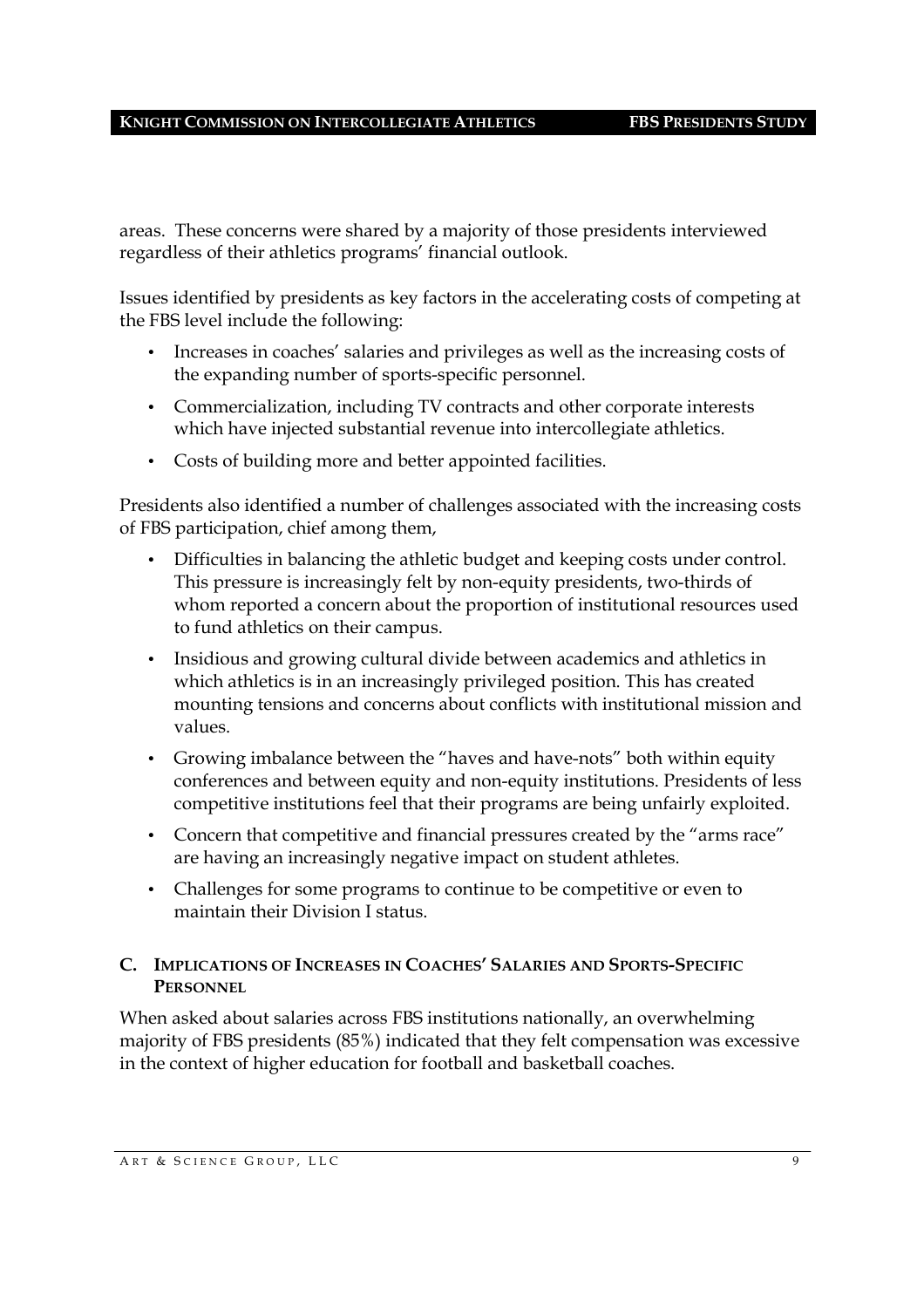The qualitative research suggests that presidents see the issue of coaches' salaries as a key contributor to the "arms race" in intercollegiate athletics. *Coaches' salaries are seen as the greatest impediment to sustainability.* In addition to placing strains on the institutional finances, increases in coaches' salaries and, to a lesser extent, increases in the numbers of other sports-specific personnel required for the athletic enterprise in the FBS were seen to create a public-relations challenge with regard to other internal and external university constituencies.

Presidents are pessimistic about their ability to control these costs. A majority (56%) feels that as the use of private monies to compensate coaches has increased, their control over these salaries has decreased. A majority of presidents do not support attempts to change federal legislation to allow some level of control on coaching staff salaries. This seems to be tied to presidents' skepticism about the political possibility of intercollegiate athletics being granted an exemption from anti-trust legislation.

# **D. BUDGET PRESSURES PRODUCED BY INCREASING COSTS OF OPERATING SUCCESSFUL ATHLETIC PROGRAMS**

Quantitative and qualitative results suggest that the increasing costs of operating successful athletic programs, especially in the current economic climate, present serious challenges to FBS presidents. For presidents of non-equity institutions, which operate with far less athletics revenue, these challenges are especially daunting.

Most presidents reported making athletics budget cuts in the most recently completed fiscal year, and a significant number anticipate continuing declines in revenues through next year. A majority of presidents (62%) believe the recession has affected athletics budgets at the same level as other units of their university. Key factors associated with the recession's impact on FBS campuses include the following:

- The recession affected both public and private funding sources.
- Most universities athletics budgets reductions equated roughly proportionally to cuts being made in other units of the institution.
- Presidents have largely delegated responsibility for determining details of budget cuts to their Athletics Director.
- Despite widespread concern over financial stresses created by the "arms race" and exacerbated by the recession, the most common sentiment expressed by presidents regarding current levels of spending was their desire to increase revenue rather than opt out of the system or push for systemic change.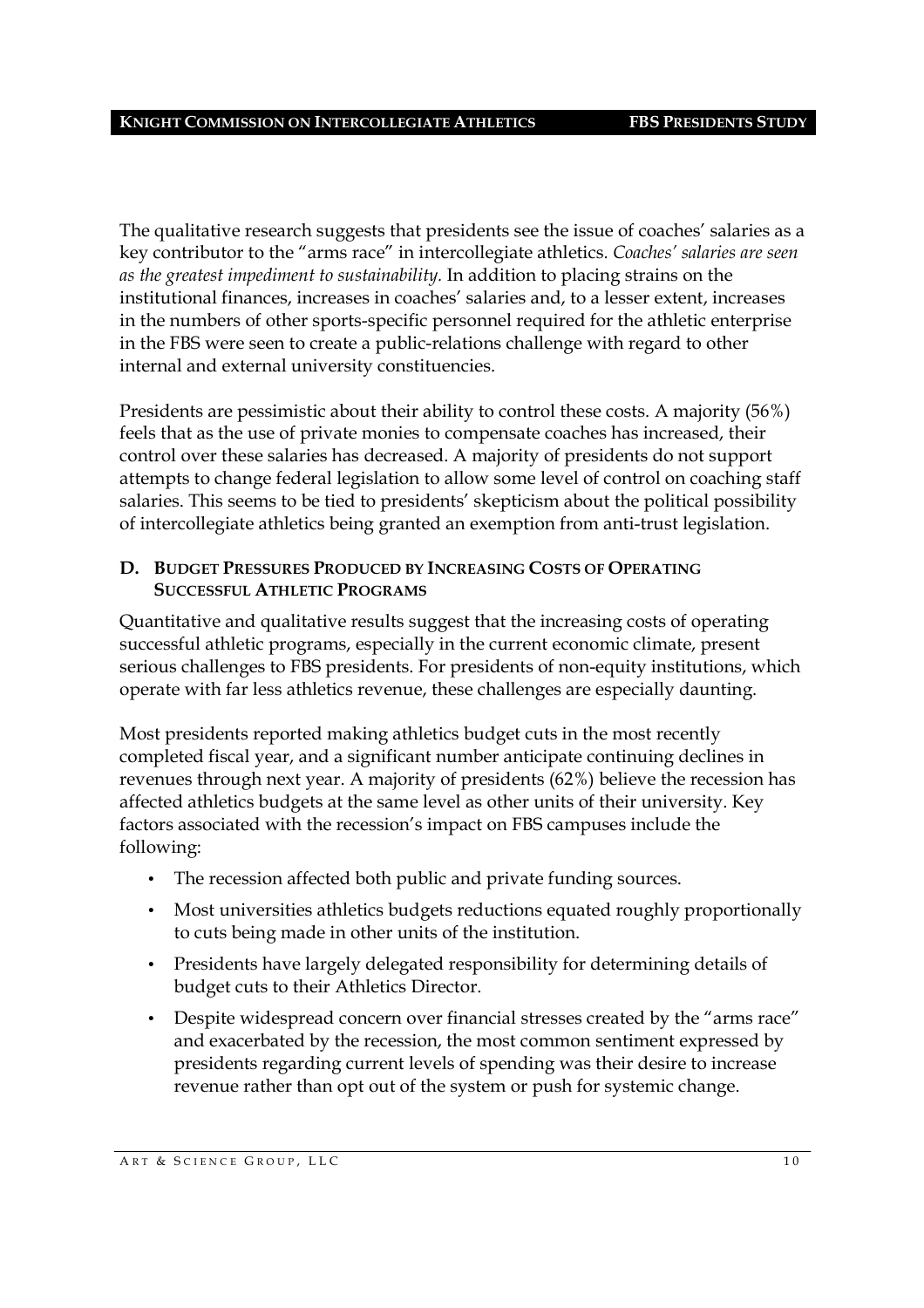## **E. CROSS-INSTITUTIONAL BENEFITS OF SUCCESSFUL ATHLETICS PROGRAMS**

Despite the concerns expressed by presidents regarding the pressures placed on their institution through its participation in the FBS, competing at this level is seen to carry considerable financial as well as less tangible benefits. Although a number of presidents are aware of scholarly research questioning the relationship between bigtime athletics and non-athletic benefits, personal experience plays a much more powerful role in defining presidents' attitudes toward athletics than do the results of these studies.

A significant majority of FBS presidents believe that athletics success provides substantial benefits to their institutions. These include tangible benefits such as increasing applications, quality of the student body, and donations to the university. Presidents also see indirect benefits stemming from athletics success, including enhancing school spirit and raising the profile of the institution with regard to the general public, public officials, and other university presidents. Some of these latter benefits are seen to provide leverage for more concrete benefits such as helping to generate higher levels of giving and helping to attract more and better qualified students.

Presidents do not view fundraising for athletics and academics a zero-sum game, in which financial gains for athletics programs are made at the expense of the academic side of the house. Despite research suggesting that athletics are taking a larger share of donations, some 80 percent of presidents expressed the belief that athletic fundraising *does not* take from the same pool of money that would otherwise go to general university fundraising.

## **F. TRANSPARENCY**

With regard to the financial information currently available, a majority of presidents (95%) agree that they are confident in the accuracy of the financial information they receive from their athletics departments, with a vast majority of these (82%) being *very* confident. Presidents expressed lower levels of confidence regarding the financial information reported by their peer institution (61% were "somewhat" confident this information was accurate).

Their confidence in data currently available notwithstanding, *nearly 8 in 10 presidents agree that greater transparency of athletics operating and capital costs is needed.*

Many presidents, particularly those at public universities already required to comply with state standards regarding financial data, are convinced that their programs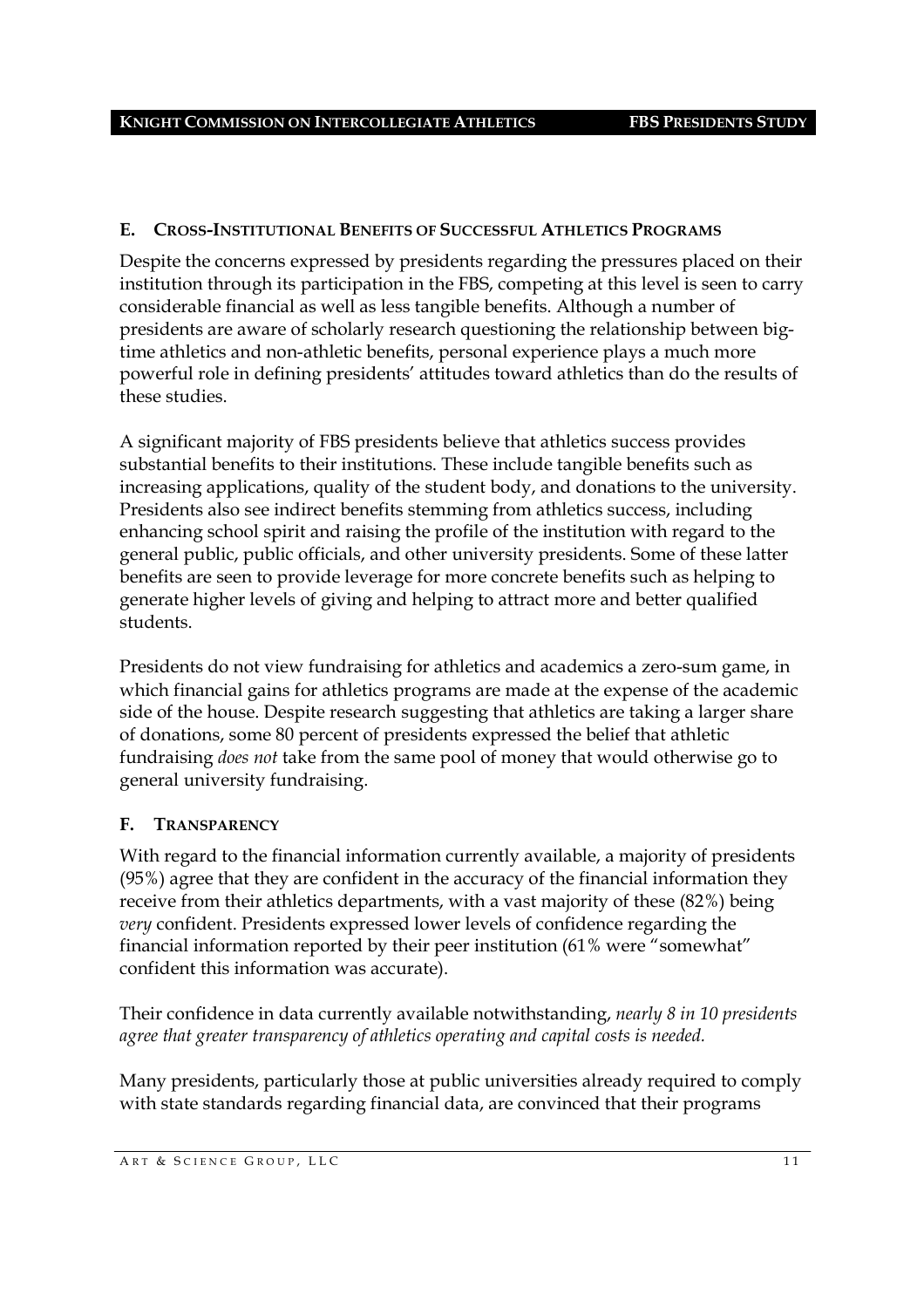currently practice transparency, although some acknowledged that not all information is readily available. Furthermore, there is a lack of consensus regarding what constitutes transparency and a recognition that it is possible to game the system regarding the nature and appearance of financial data. That said, generally, presidents agree that standards should be set regarding reporting of individual institutional data so that measures are consistent.

Nearly 9 out of 10 FBS presidents have reviewed the NCAA financial dashboard indicators for their institutions. The NCAA is viewed as a key player in providing even greater transparency, particularly in a way that provides a reliable basis for cross-institutional and conference comparisons that would be available to the media and general public.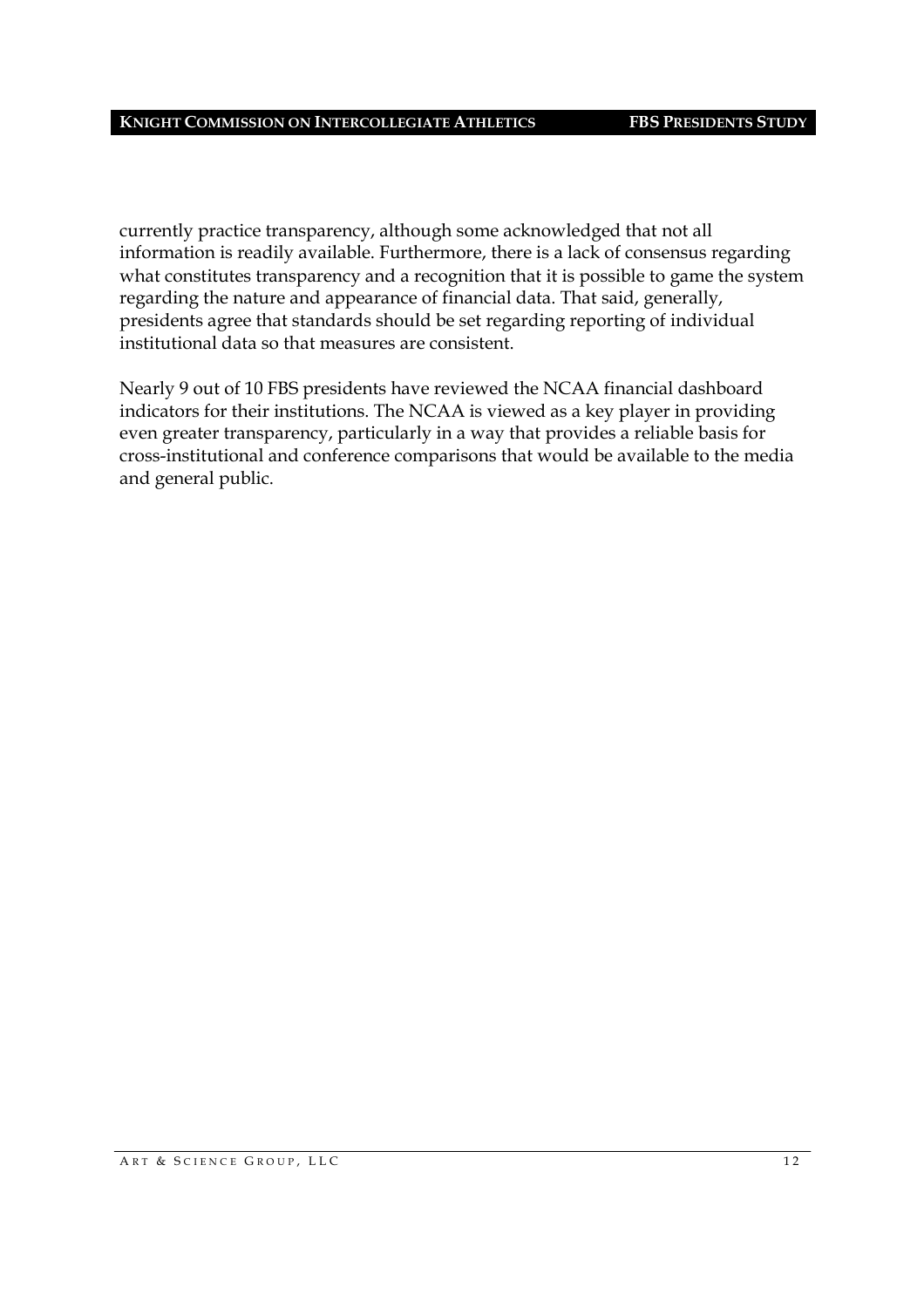#### **IV. FINDINGS FROM QUANTITATIVE AND QUALITATIVE RESEARCH**

This section provides a summary of the major findings from the quantitative and qualitative components of the study. The presentation of findings from the quantitative research is intended to provide a broad understanding of the attitudes and perceptions of presidents of FBS institutions regarding the financial state of college athletics and the implications of financial pressures associated with participation in the FBS. These findings can be taken as representative of the attitudes and perceptions of *all* FBS presidents.

The qualitative findings are based on 22 interviews with FBS presidents (of whom roughly two-thirds lead equity institutions). The findings presented here are intended to give voice to some of the nuances of presidents' perceptions as well as emotional content that may have escaped the quantitative research, either because of format constraints or because of timing—the qualitative research was fielded after the quantitative research and was designed to raise issues not addressed in the quantitative research as well as to explore the quantitative questions in greater depth. (For a more detailed summary of the results of the quantitative research as well as the complete quantitative research report see Appendices C and D, respectively.) With regard to this last point, it should be noted that the impact of the financial pressures brought about by the current economic downturn on institutional budgets were likely more pronounced when the qualitative research was conducted (June– July 2009) than when the quantitative research was fielded (March and May 2009).

The findings are organized around several key themes that emerged from the quantitative and qualitative research. The first section describes the dilemma of reform—presidents' assessment of the need for reform and the entities that are best placed to effect real change. The second section describes presidents' assessments of the current struggle for resources within FBS institutions and their perceptions regarding the causes and consequences of this "arms race" (as it was described by many presidents in the qualitative research). The sections that follow address presidents' perceptions of key issues related to participation in the FBS and the consequences of the attendant financial pressures. These include increasing costs of coaching-related salaries; other budget pressures produced by increasing costs of running competitive athletics programs; the cultural divide between the athletic and academic enterprise; the benefits presidents see accruing to their institution because of FBS participation; and the importance of transparency at the conference and institutional level.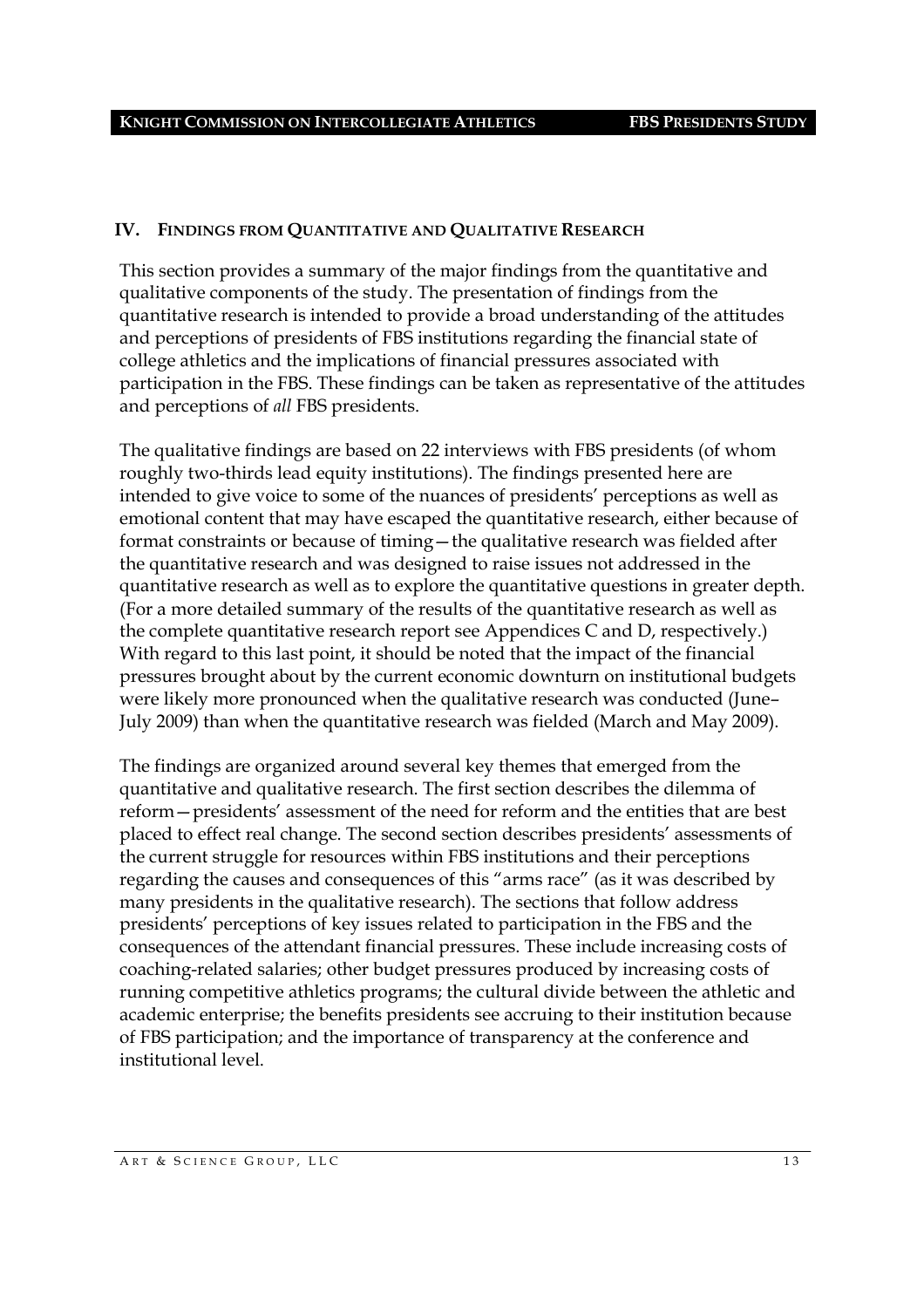#### **A. THE DILEMMA OF REFORM**

On the whole, presidents recognize the need for reform, but few are sanguine about the possibilities for positive change. What was striking in many of our findings was the lack of any clear idea of the best way to effect change or the most appropriate entity to move reform efforts forward. While the quantitative research revealed strong presidential support for studies of policy changes regarding a number of concerns, such as the number of coaches and athletic contests, the qualitative research revealed a sense of powerlessness to effect the kind of change that is needed at all levels to contain the athletics arms race and address critical issues regarding sustainability, such as rapidly escalating coaches' salaries. In sum, presidents would like serious change but do not see themselves as the force for the changes needed.

#### **Summary of Quantitative Findings**

Four out of five presidents who believe sustainability is problematic at their own institution feel that wider sweeping action is required across all FBS institutions to achieve sustainability. A similar number of presidents who believe that athletics is sustainable at their own institutions but *not* at most other campuses in their conference also feel that wider sweeping action will be required.

Coaches' salaries were identified by a majority of presidents (56%) as an area in which their own authority had been eroded by the influx of private monies to compensate coaches; this view was much less likely to be shared by presidents at institutions with the highest levels of head football coach compensation.

While the quantitative research did not explore questions testing support of specific initiatives that could be taken to address concerns about sustainability and related issues such as coaches' salaries, a number of questions were posed to gauge support for the study of policy changes that might having a bearing on these concerns. These policy changes and the related findings are summarized below.

*Reducing the number of coaches and other sports-specific personnel.* Two-thirds of the presidents surveyed agreed priority should be given to studying policy changes that would reduce the number of sports-specific personnel other than coaches or academic support (64%) and reduce the number of coaches for revenue-producing sports (66%). Over half (54%) supported similar action for coaches of non-revenue sports.

*Reducing the number of contests.* Nearly two-thirds (64%) agreed priority should be given to studying policy changes that would reduce the number of contests for non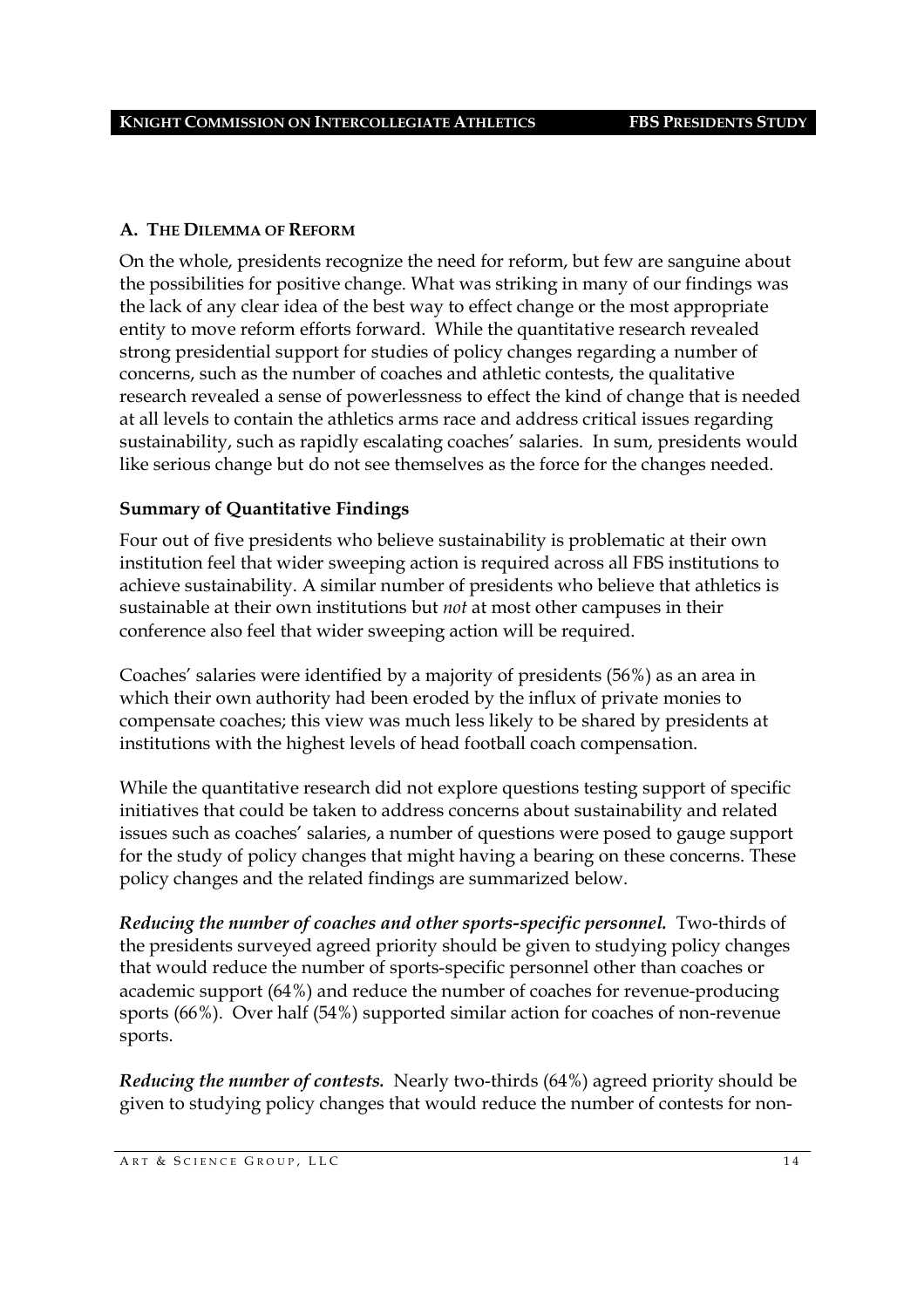revenue producing sports. Nearly half (49%) supported such action for revenueproducing sports.

*Reducing the number of or total expenditures on athletics scholarships.* Only a third (33%) responded affirmatively when asked about reducing the number of expenditures for scholarships for non-revenue sports. That number increased to over 40% (42%) when asked about this study area for revenue producing sports.

*Reducing level of financial commitment for FBS membership.* Nearly 80% (78%) of all non-equity institutions support giving priority to studying changes to reduce the level of financial commitment for FBS membership and nearly half (45%) of the equity conferences also responded affirmatively to giving study priority to this area.

*Changing revenue distribution policies.* Nearly two-thirds (62%) support studying changes to BCS revenue distribution policies. Not surprisingly, 95% of the nonequity institutions support this but only a third (33%) of the equity institutions.Over half (53%) support changing NCAA basketball revenue distribution policies. Threequarters (75%) of non-equity schools and a third (33%) of the equity schools support such an initiative.

#### **Summary of Qualitative Findings**

In the qualitative interviews we were able to broaden the focus to discuss presidents' views regarding actions that could be taken to control the athletics arms race many of them decried as well as their power to affect change on their own campuses, in their conferences, and among FBS institutions nationally. While serious challenges are recognized (see the Sustainability section below), beyond limited actions they can take on their own campuses, presidents are largely at a loss to describe solutions that will address the broader FBS problems regarding sustainability and its associated challenges. Presidents feel that acting unilaterally is not an option given the benefits they believe athletics brings to the university and the external pressures driving the escalation of costs.

To a certain degree, their jobs may be at stake. An equity president noted,

I'm one of the FBS presidents with enough seniority to see the consequences. The presidents who have had their heads handed to them? A high percentage of them had that happen because it was something to do with athletics.

Presidential responses to questions about solutions elicited conversation around a number of themes, most prominently,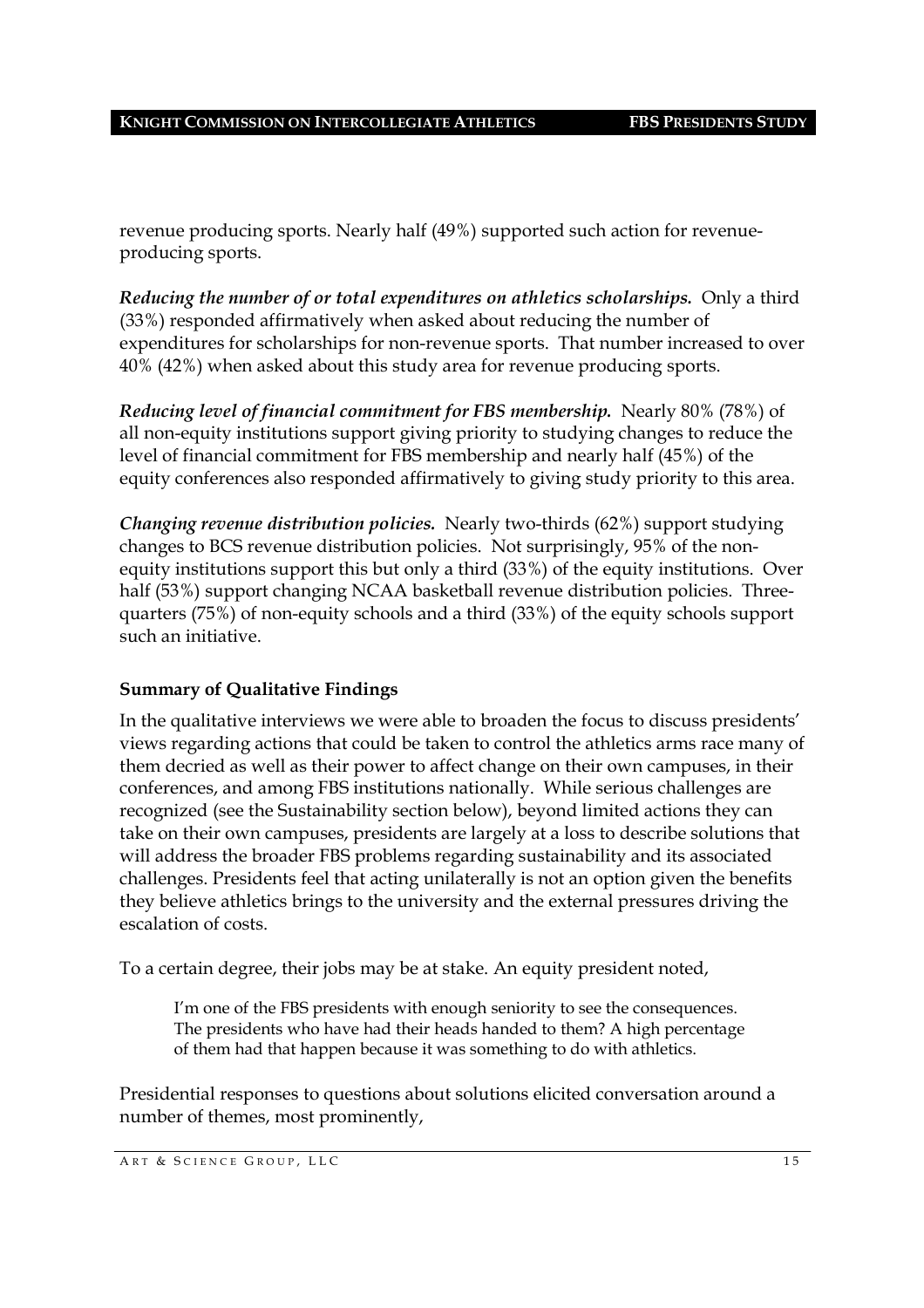- (1) Presidents' belief that they have limited power to effect change
- (2) Frustration over the difficulties posed by anti-trust legislation with regard to controlling costs
- (3) Concern that outside sources of income diminish presidential authority over athletics and the ability to influence reform
- (4) Doubt that the conferences will make decisions or take actions that are against the self-interest of the most successful conference institutions
- (5) Doubt regarding the ability or will of the NCAA to address financial pressures affecting FBS institutions
- (6) Support of the Knight Commission's use of its "bully pulpit"

#### *(1) Limited Power of Presidents to Effect Change*

Presidents believe they have limited power to effect change on their own campuses regarding athletics financing and the larger problems it has created. A number of presidential comments suggest the nature of this problem. One comment captured the challenge succinctly: "Presidents of big schools aren't listening and don't want to. There are lots of fans and lots of dough working against that. They don't want to push back against these interests."

One president observed that "no one can or will stick his neck out":

The real power doesn't lie with the presidents; presidents have lost their jobs over athletics. Presidents and chancellors are afraid to rock the boat with boards, benefactors, and political supporters who want to win, so they turn their focus elsewhere.

A more lengthy response came from a non-equity president:

I've only been a president of the university for two and a half years, but I've observed other presidents close-up. There are schools that have much larger athletics budgets and are selling out their games. That empowers athletics in ways that are hard to resist.

Presidents do find the athletic program provides the opportunity to sell the institution to the larger community and they want to preserve that. Presidents are also expected to raise a lot of money from the private sector and they are trying not to alienate their major donors. Even if major athletic donors are not giving to the rest of the university they can make your life miserable. If you have a lucrative TV contract you want to protect that. Frankly, I would love to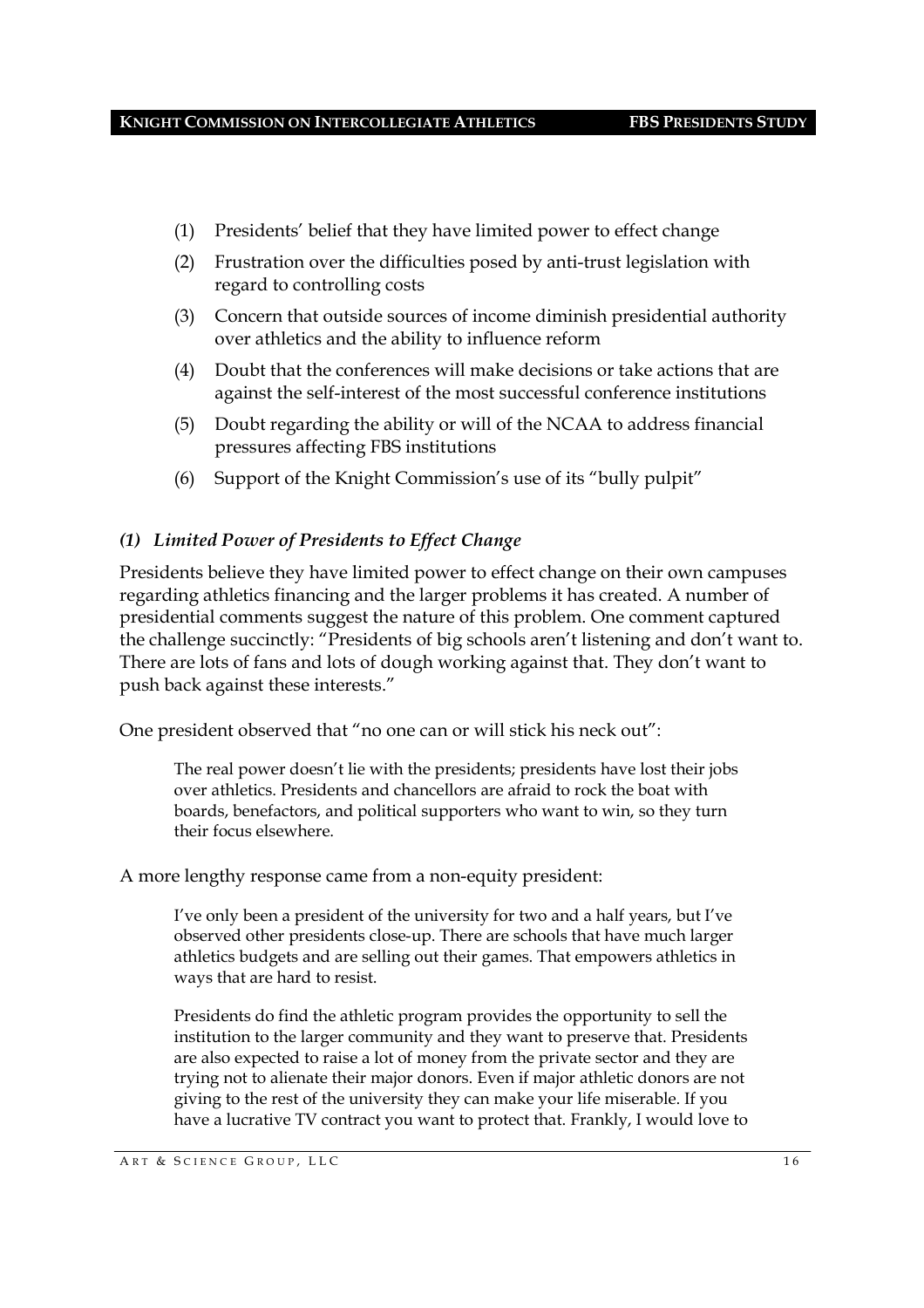have twice the problems I have if it came with twice the revenue.

## *(2) Difficulties Posed by Anti-Trust Legislation for Controlling Costs in Intercollegiate Athletics*

Presidents acknowledged that an anti-trust exemption would make possible cooperation on issues such as coaches' salaries, and in the quantitative research a minority of FBS presidents (nearly 40%) indicated that they would favor giving priority to studying changes to federal legislation to allow some level of control on coaching salaries. There was some agreement in the qualitative interviews that an anti-trust exemption and other political solutions are problematic, which may account for the fact that in the quantitative research a minority of presidents indicated they would support consideration of changes in federal legislation to control coaches' salaries. A few comments from presidents illustrate their thoughts on this issue:

The NCAA has made an effort to restrict coaches' compensation, but it was judged to be a violation of anti-trust laws. That caused real problems for the NCAA. And it proves that no good deed goes unpunished in Washington. There's real reluctance to go that way again. Instead, they're trying to raise consciousness about the issue.

If you try to control the excesses, you get into an anti-trust threat. I don't think seeking changes in federal laws on these matters is a good idea. I'm afraid the market drives everything.

Everybody is afraid because they don't want to be that one that's regulated.

One president articulated the importance of an anti-trust exemption in a particularly direct way:

There's a need to take on the anti-trust issue, because without it the NCAA is limited in how it can affect things like coaches' salaries

## *(3) Concerns about the Impact of Outside Sources of Income on Presidents' Authority over Athletics and Ability to Influence Reform*

Outside sources of income has had a significant impact on big-time intercollegiate athletics as a whole, and hence also on presidents' control over budgets and influence over reform. For instance, TV contracts, which generate substantial revenue for some conferences and their member institutions, often come with scheduling demands that individual universities cannot control. Some FBS institutions must modify their schedules to accommodate weekday games, even though this is seen as comprising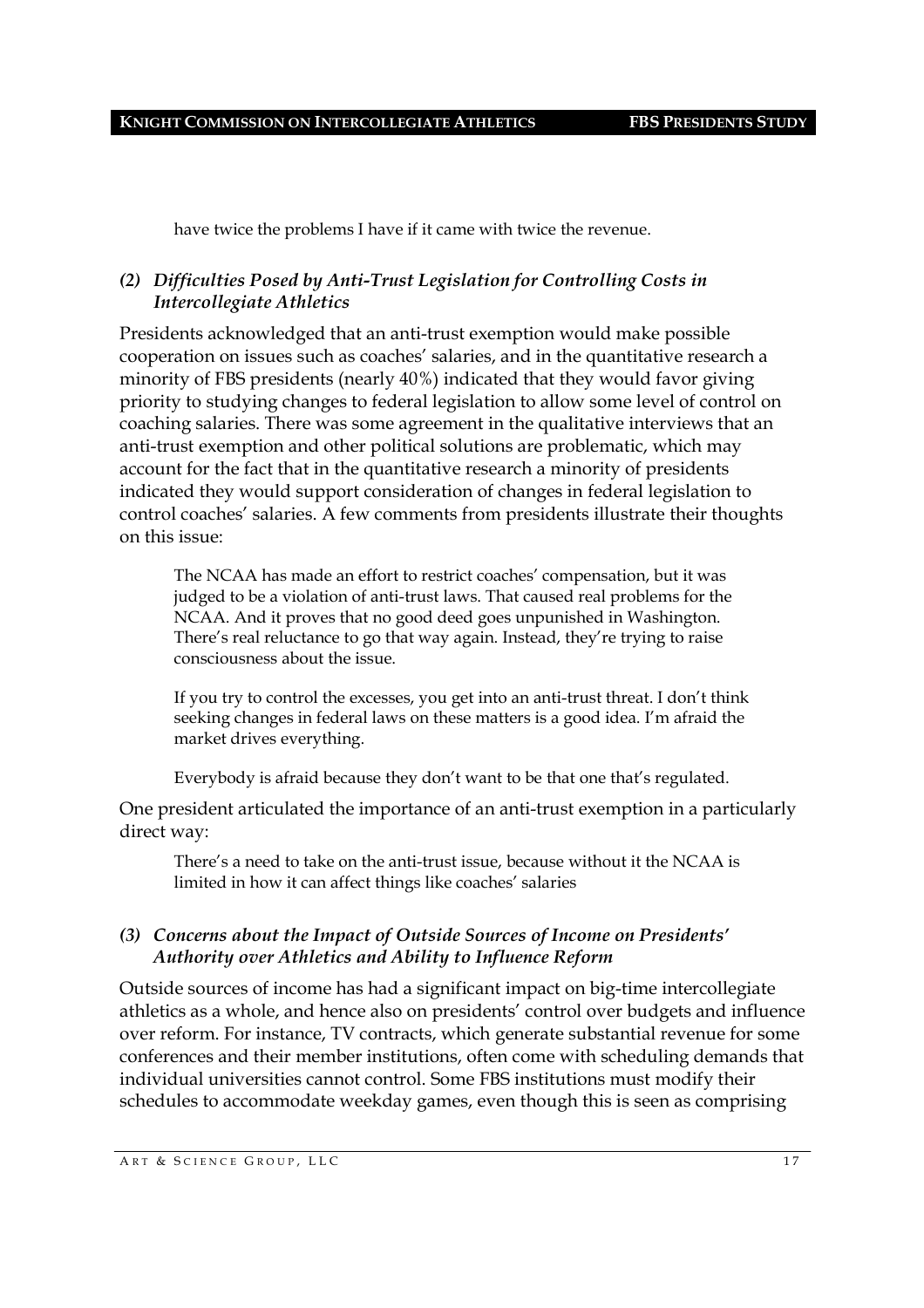the academic mission of the institution. One president of an institution with an ESPN contract expressed concerns about playing on Tuesday and Thursday nights. Another president remembered "a time when we did all of our own scheduling." With TV contracts, control of scheduling has been ceded to television interests, and sometimes athletics teams "get back at 5 a.m. for an 8 a.m. class."

Presidents also feel pressured about the number of games athletics programs are pressured to play. One equity president identified TV as "the key economic driver," and went on to lament the pressures to extend the season: "I imagine someday, in some form, because of the money, it's inevitable that the season will be extended with the addition of the playoffs." Another president agreed that

There are too many games, absolutely. A playoff would extend the season, which is already too long, of a brutal sport. It will cut into their ability to do school work and will mean more wear and tear on those of our athletes who are headed to the pros.

A majority of presidents interviewed in the quantitative research (56%) agreed that their authority over salaries has been reduced as the use of private monies to compensate coaches has increased. For instance, a president of an equity institution had this to say:

In terms of control over big-time college athletics, I don't believe we have control. Show me a president who won't meet the demands of a winning coach who has the chance to walk out the door for a higher salary someplace else.

However, it should also be noted that findings from the quantitative research also indicate that presidents at institutions with the highest levels of head football coach compensation were significantly more likely to disagree that presidents have less authority over decisions for coaches' salaries.

# *(4) Doubt regarding Ability of Conferences to Effect Change*

While there is some satisfaction with the steps taken by their conferences, there is also serious doubt that the conferences will make decisions or take actions that are against the self-interest of the most successful conference institutions. As one equity president explained,

Our conference presidents have had some discussions about limiting the number of football games. We voted against going to 12 football games. Once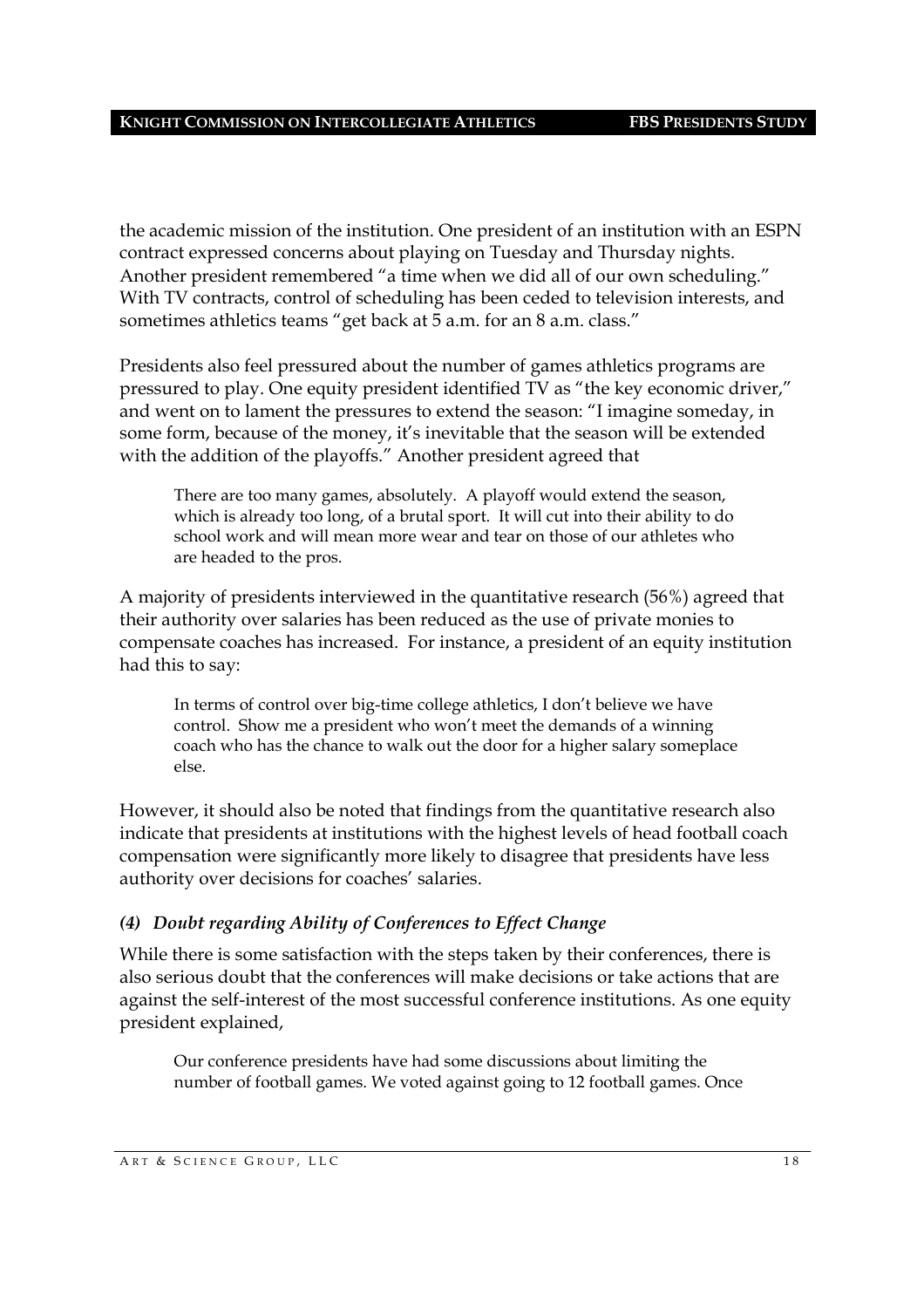one did it, though, it became inevitable. TV is the key economic driver, and the revenues at stake there are hard to fight.

As for more specific ideas about solutions, a few were offered, but all required the intervention of outside regulatory forces such as the NCAA.

Scheduling needs to change. A school on the East Coast playing one on the West Coast in volleyball – that's expensive. We need more regional and intraleague scheduling. We play only six conference games in football. Play all the conference schools and allow just a few out of conference. Look what goes on over break – basketball winter shoot-outs, etc. Let kids be kids. Say you can't play more than x number of games out of conference.

Reform has to come from the NCAA board of directors – a collective solution – either the executive committee for all three divisions – probably not – or the Division I board of directors; that's where it needs to come.

 You can talk about an individual president sticking his neck out and saying no to an athletic director, sacrificing, but…..The NCAA board needs to say we'll put a lid on this. For example, some FBS schools have enough recruiters to go to sophomores in high school. We need strict limitations on this kind of thing, but there's a lack of NCAA guidelines.

For solutions you have to go up to the conference or NCAA levels. Conferences are looking to increased media revenue. We'll look into our own sports channel like the Big Ten has. The downside is if you generate more you'll spend more.

We have to have fewer teams to qualify for FBS. I think the NCAA should leave that decision to presidents in terms of letting us decide the number of competitive teams we can support. I can only generate revenue with a couple of sports. I don't make money playing volleyball and field hockey. The bottom line is that we have to be able to have an open and honest conversation about this and the NCAA needs to give me greater latitude as a president to determine how many teams we can support on my campus.

#### *(5) Doubt regarding Ability of NCAA to Effect Change*

Although the quantitative research contained no questions about attitudes regarding the NCAA or the Knight Commission, in the qualitative research many presidents expressed strongly felt opinions about both organizations, raising questions and concerns about the organizations' ability to take or influence decisive action to address the fiscal challenges of FBS institutions.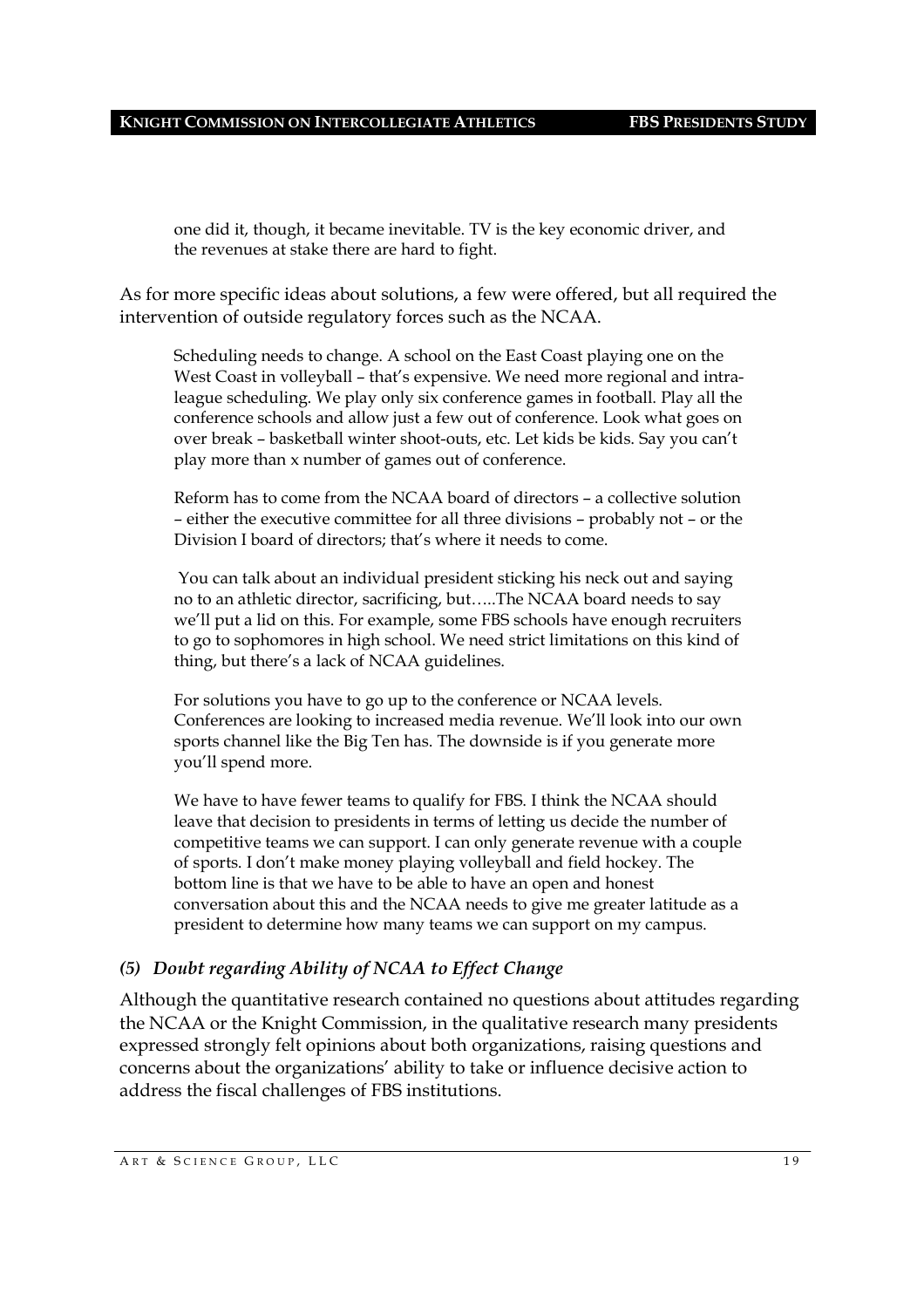Roughly a decade ago, college and university presidents wrested control of the NCAA out of the hands of athletic directors and gave themselves more responsibility and accountability for managing its policies and setting its direction for the good of intercollegiate athletics. This important change does not appear to be reflected in FBS presidents' attitudes toward the NCAA today. In fact, our interviews revealed widespread dissatisfaction among FBS presidents, whose comments tended to hit on two major themes:

- NCAA is too bureaucratic.
- NCAA lacks the will or authority to effect significant change.

## **NCAA bureaucracy**

Those presidents who mentioned the NCAA tended to express concerns that the organization has too many trivial and unfair rules that detract from its mission. As one president with particularly outspoken views on the topic noted,

The NCAA is out of control. You can get in trouble without knowing it. Their rules are like the IRS tax code. It's unfair to the institution and to the athletes. Two kids do something wrong, the whole team is punished. They're supposed to be advocates for student-athletes. But they don't get it. They have no incentive to cooperate, and that's offensive when you pay dues to them.

This president went on to observe that

The NCAA drives the train, whether we like it or not. Baseball stretches from November to June, but it's not okay to do two extra weeks for a football playoff. It makes no sense. The NCAA needs new leadership, a business format. It's bloated and bureaucratic. They set the tone and have missed the boat. Yeah, they give us dashboards, but it's just bureaucratic.

"I think that the huge array of rules in intercollegiate athletics has become virtually unmanageable," lamented another equity president,

They are criminalizing our coaches and administrators. If these rules could be simplified it would improve our administrative oversight and ability to enforce the rules. NCAA has created the largest rule-bound bureaucracy on the face of the earth. There are big problems in athletics and it isn't whether the coach buys a player a cup of coffee.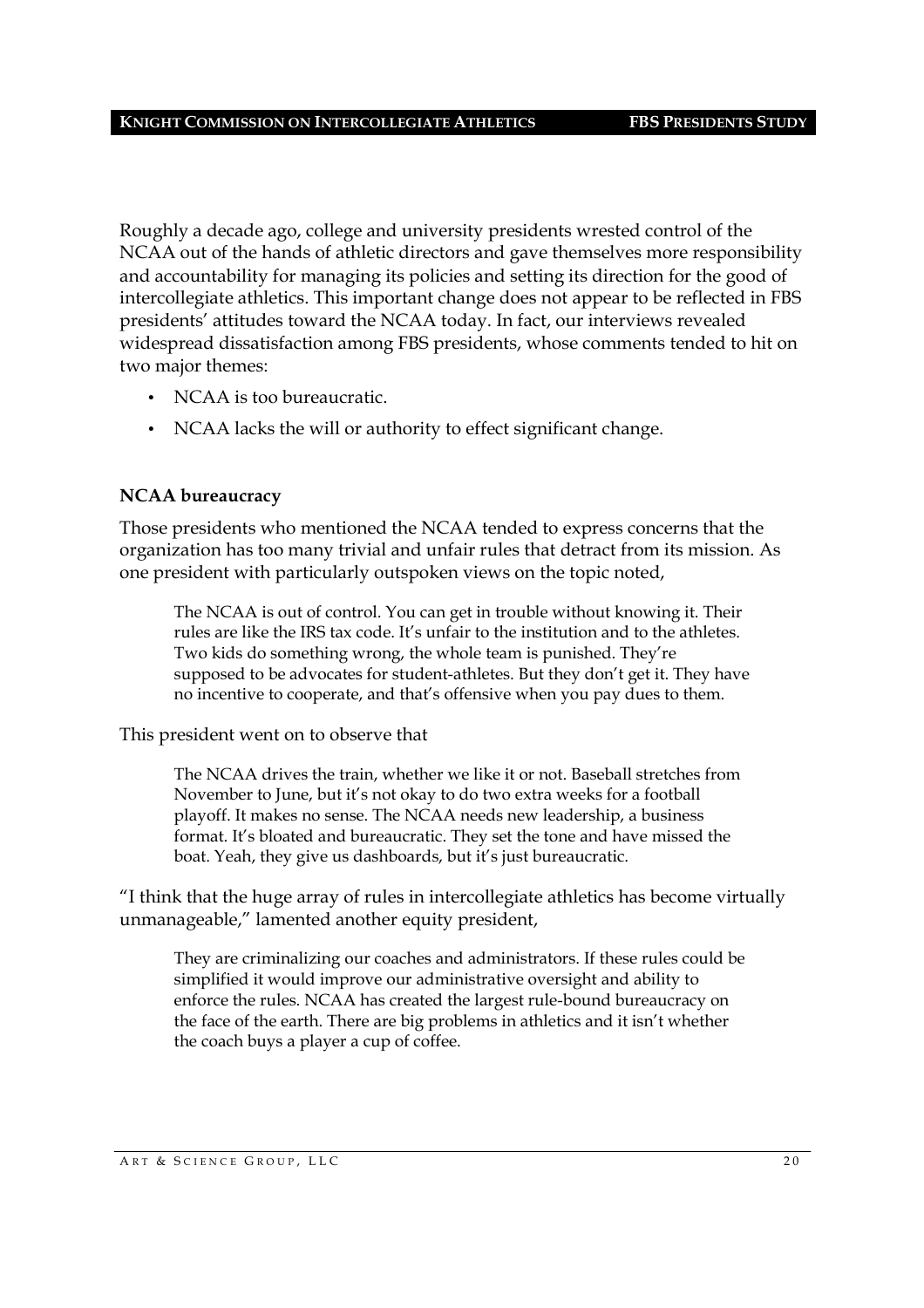## **NCAA's Lack of Authority or Will**

The NCAA, as an association, is believed to lack the collective courage or "teeth" to effect real change or take on controversial issues. Presidents with and without experience as participants in NCAA governance expressed similar frustrations:

The NCAA is the logical place to make real change, but I have no faith they will.

I'd love to see the NCAA get a backbone and do something about the BCS, but I don't see it happening. I don't see the NCAA executive committee as the problem. They're good, helpful, and supportive. Our conference can't solve problems with the BCS; they get so little income from them. They've stolen football revenue from the NCAA but nothing happens.

At the national level I don't know that the NCAA is coherent enough to tackle things. But they have to be engaged. The NCAA isn't an impediment; it's just not sufficiently coherent.

You can't solve the sustainability issue without the NCAA, but I don't see them stepping up to the plate.

#### *(6) Support of the Knight Commission's use of its "bully pulpit"*

The Knight Commission is seen by respondents as the "conscience" of intercollegiate athletics. Given the heartfelt concerns expressed about the issues explored in the research, a number of presidents are hopeful that the Knight Commission will take a strong stand on these issues and prompt the NCAA to take action. In fact, a number of presidents expressed a desire for an even stronger collaboration between the Knight Commission and the NCAA.

One president's comment captured the spirit of the way many presidents see the role of the Knight Commission: "I'm a great admirer of the Knight Commission. It's one of the most constructive forces we've had." Another president who places a high value on the Knight Commission's work noted that the Commission has "contributed to successful academic reform by the NCAA." But he added that he was disturbed by the lack of communication between the two organizations:

I'd like now to see more communication between the NCAA board and Knight. There's no reason for the current vacuum to exist. You won't find differences in values and objectives between the two entities. There's been a positive environment for the last ten years. The climate's right for dialogue, to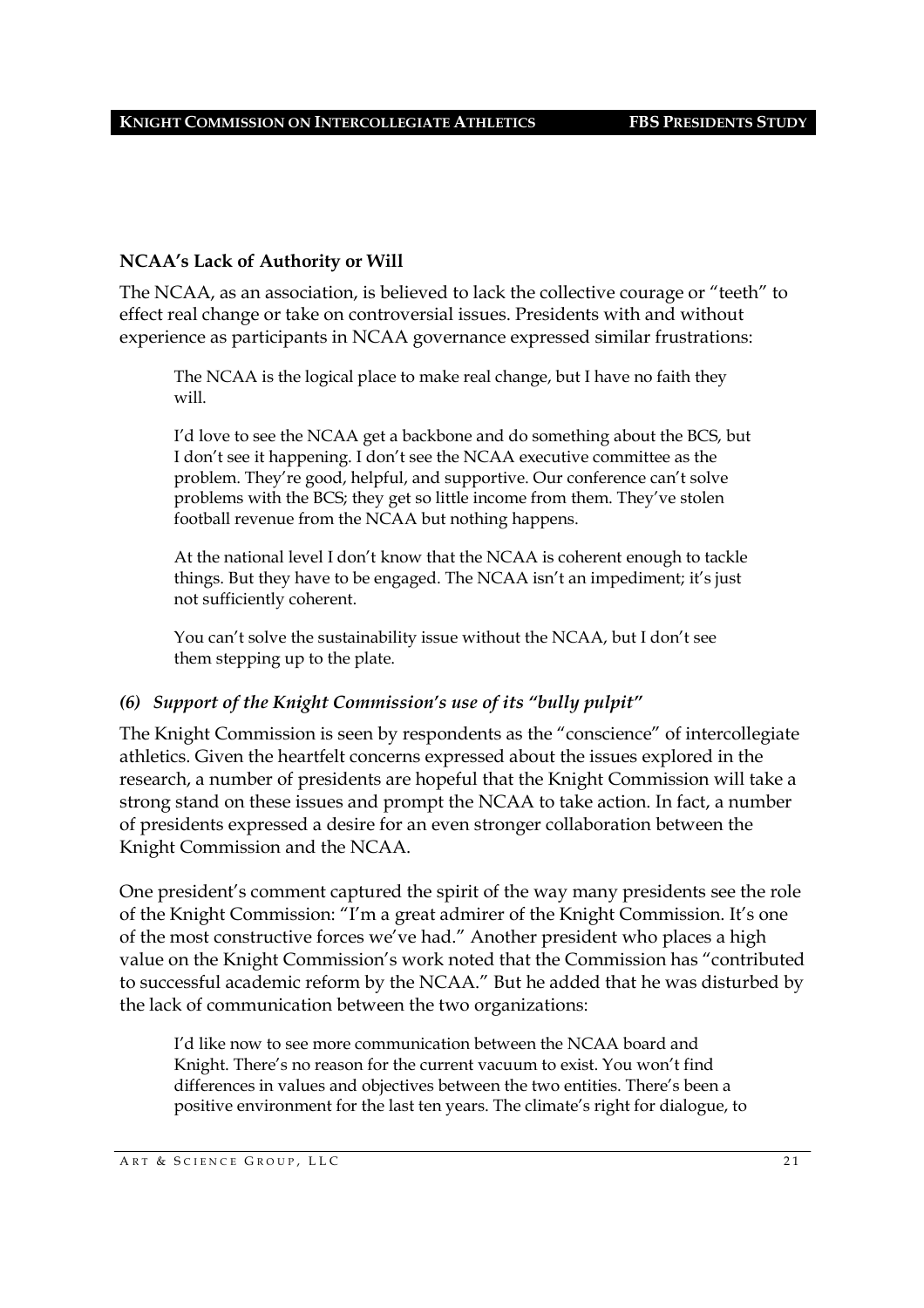work together – not to the point of losing their separate identities, but the current lack of communication is silly.

Other presidents expressed more positive views about the current relationship between the Knight Commission and the NCAA, as the following comments from two presidents illustrate:

It does seem to me that the Knight Commission and NCAA should continue to do what they are doing in terms of the operating principles and values that need to be emphasized in intercollegiate athletics. Keeping the discussions open and public is probably a bigger contribution than it sometimes feels. Issues need to be kept in front of everyone.

In many regards the Knight Commission has been a strong spur to some serious reflection to what we are and where we're going and has encouraged a gut check to make sure values and actions are aligned. The Knight Commission has been the spur to a lot of thoughtful conversation about what we're doing and how we're managing our affairs. It's a positive voice for people going forward in a thoughtful way.

Some presidents had less sanguine views about the ability of the Knight Commission to influence policy or behavior, which centered on the concern for more action:

I see a lot of words, talking, and studies, but the proof of the pudding is in the tasting. The APR grew out of the Knight Commission, but the schools with money have high APRs and those without money don't. Knight Commission recommendations haven't filtered down to our level. Moral indignation to what end? Until we see the big schools and conferences making a change, we won't make a change.

It would be great if the NCAA had rules about coaches' salaries, but I don't think they will ever have the guts to do that. I'm in favor of the Knight Commission doing what they do if they actually do it and don't just talk about it.

Another president noted that

These issues need to continue to be on the table so the work of both of these organizations is important. It's helpful to have them coordinated as much as possible. Criticism of the Knight Commission is that so often its recommendations are ethereal and unrealistic and don't take into account the reality of the situation we're all in. The Knight Commission needs to be more flexible and willing to take on the tough issues.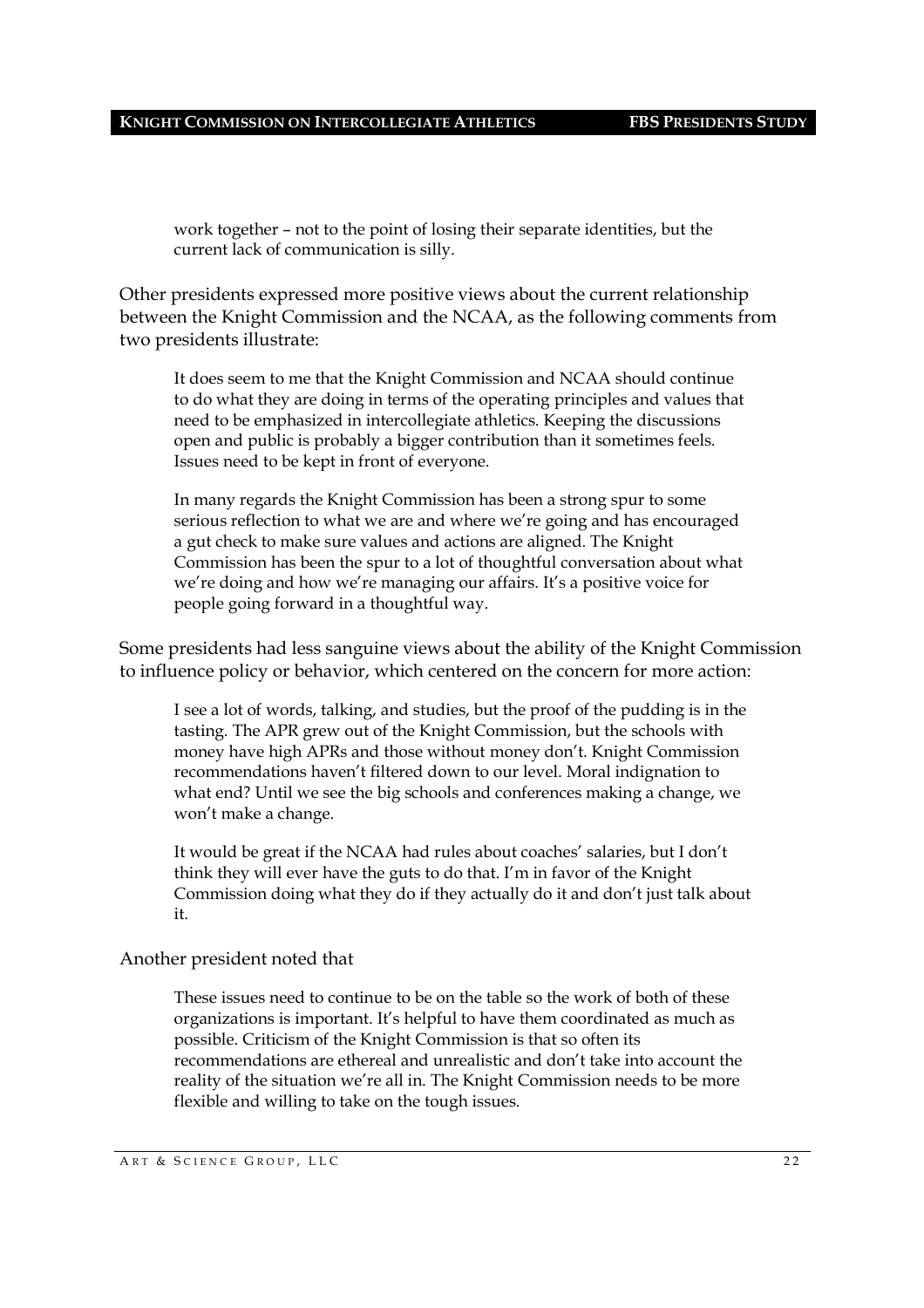Finally some other comments about the role of the Knight Commission and NCAA further illustrate the attitudes and perceptions of university presidents:

Frankly, some of the things Myles Brand has been able to do in terms of elevating the academic issues in intercollegiate athletics would not have happened without the urging of the Knight Commission. This version of the Knight Commission is much less visible. The book is out in terms of whether it can have the same impact as the original. Rather than intercollegiate athletics being de-emphasized or becoming less costly as the original Knight Commission would have liked, it has gone the opposite direction due to the 24/7 hundreds of channels of athletics. TV has really changed intercollegiate athletics.

I've always respected the work of the Knight Commission. I've wondered lately if they're at a point of diminishing returns. Have they lost their "umph" and luster? But this study could be very, very interesting. I'd recommend that they let this study create their next agenda items.

I have a lot of respect for Knight, for Gerald Turner and Brit Kirwan. I'm disturbed by the fact they're considered interlopers by the people in power at the NCAA. Knight must build a stronger, wider base of support. They need to reach out, build their board, find ways to enlist presidents like me who are forced to play, but don't want to play, the game. It can't just be a press release about a new survey of presidents. They need to do tough lobbying, use the media, create a public image of where NCAA athletics has to go.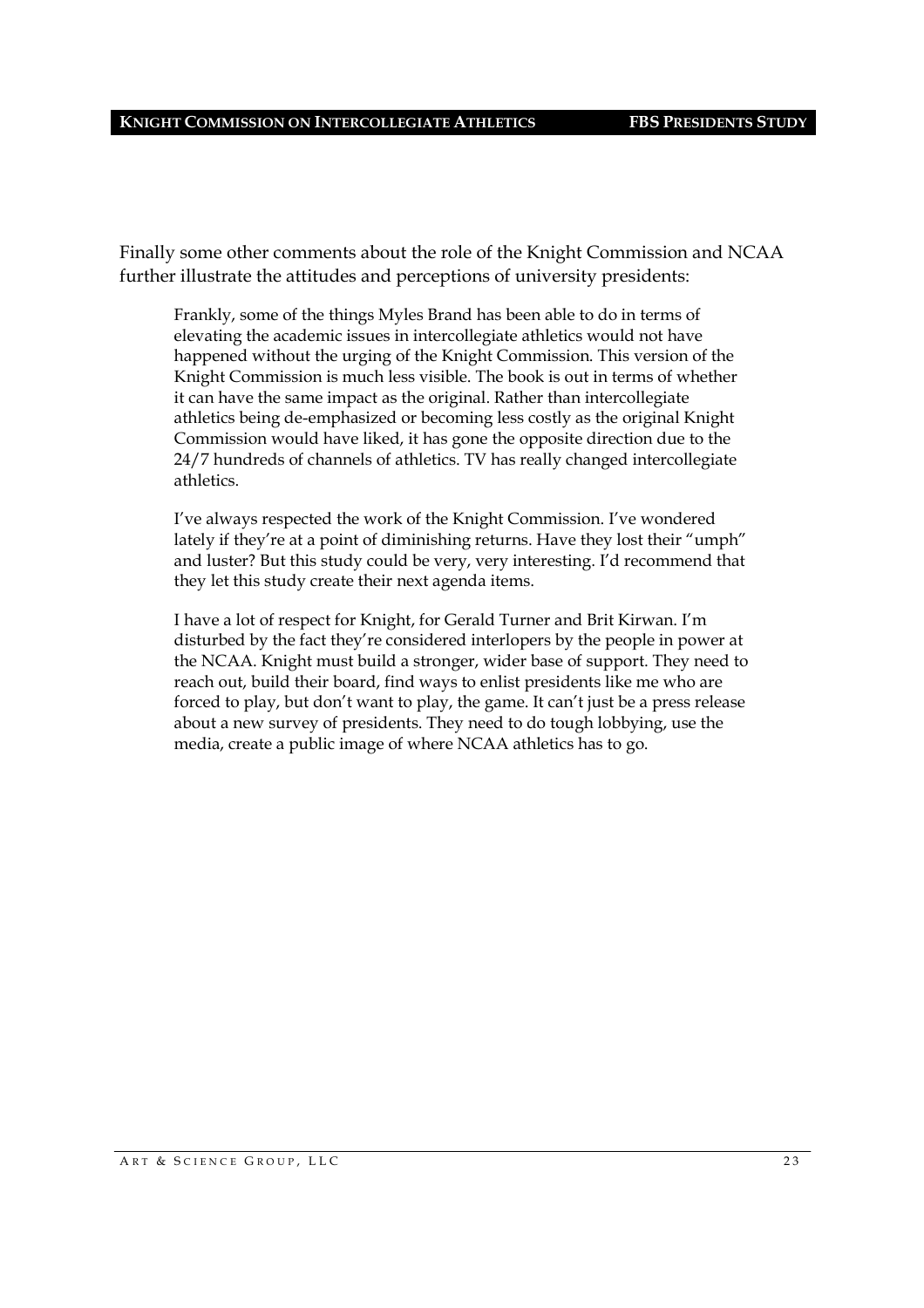## **B. SUSTAINABILITY AND THE "ARMS RACE" IN INTERCOLLEGIATE ATHLETICS**

Respondents voiced broad concerns regarding the sustainability of athletics programs at their institutions as well as at the conference and FBS levels in the face of what a number of presidents described in the qualitative interviews as an "arms" race" that is driving up costs for athletics programs. These included apprehensions not only about revenues and expenses but also about a host of other issues, prominent among them the rapid escalation of coaches' salaries, the increasing cultural divide between athletics and academics on many campuses, and the variability of economic factors outside the control of individual presidents and institutions.

Based on findings from the quantitative and qualitative research, it is clear that the question for many presidents of equity and non-equity institutions alike is not whether or not the current model is sustainable but, given the forces at work, *how long it can be sustained.*

This section presents findings related to presidents' overall assessment of the sustainability of the status quo as well as their attitudes and perceptions about the financial impact of the "arms race" and its causes. Later sections address specific issues related to these concerns.

## **Summary of Quantitative Findings**

Based on findings from the quantitative and qualitative research, it is clear that the question for many presidents of equity and non-equity institutions alike is not whether or not the current model is sustainable but, given the forces at work, *how long it can be sustained.*

In terms of their own institutions, two-thirds of FBS presidents expressed confidence that, considering current trends in athletics revenues and expenses, athletics operations are sustainable in their current form. However, this confidence was not extended to other institutions in their conferences or to the FBS as a whole. Less than half of FBS presidents believes athletics operations are sustainable in their current form at most other campuses in their conference. Less than a quarter believes that athletics are sustainable at FBS institutions nationally.

And even in the context of their own programs, nearly half of all respondents (48%) expressed concern that the current outlook will affect the number of varsity sports their institution can retain in the future.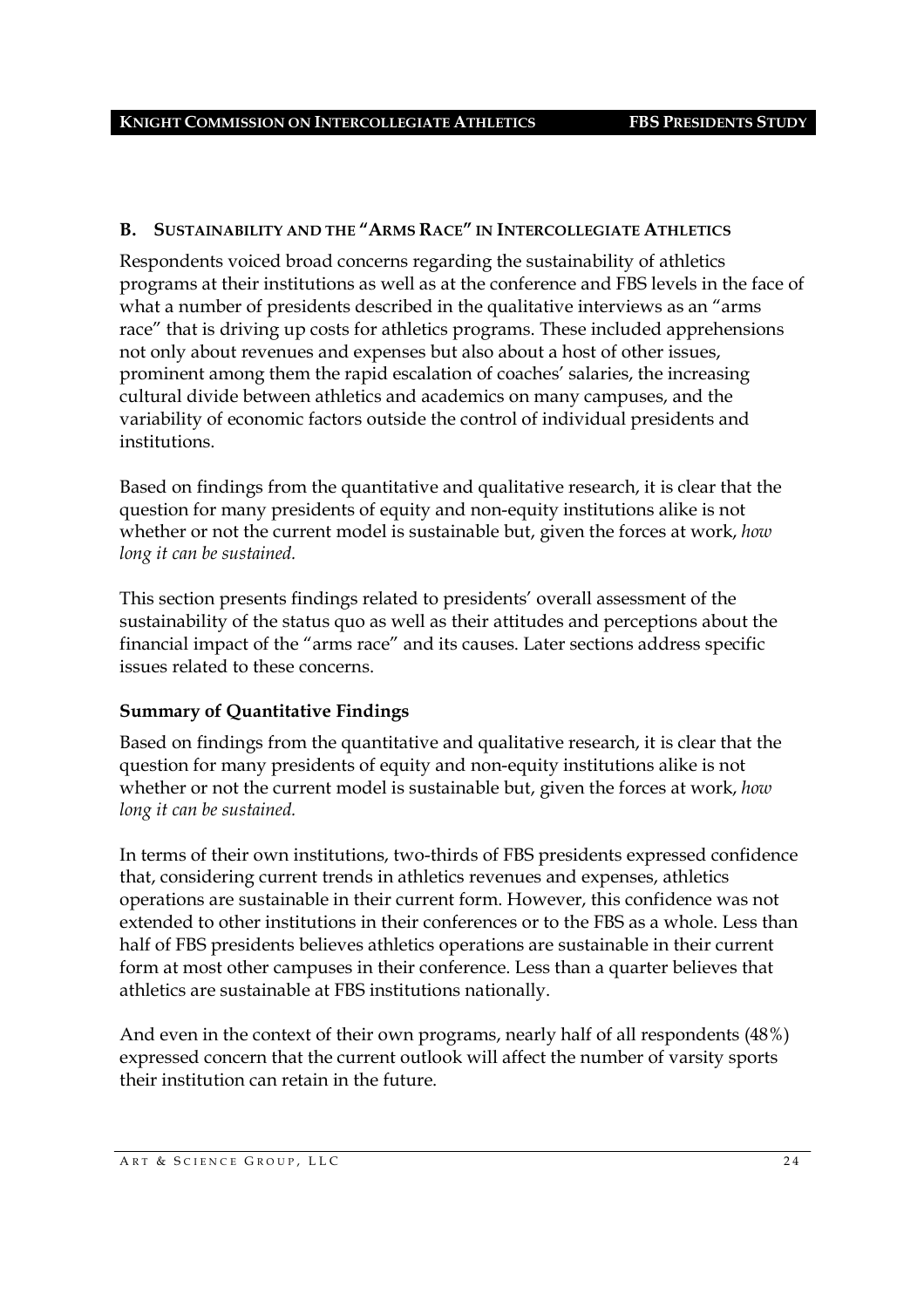In the qualitative research respondents voiced broad concerns regarding the sustainability of athletics programs at the conference and FBS levels in the face of what a number of presidents described in the qualitative interviews as an "arms race" that is driving up costs for athletics programs.

Not surprisingly, differences of opinion emerge when we examine the responses of presidents of equity and non-equity institutions. Presidents of equity institutions are significantly more likely to believe that the current situation is sustainable at their own institutions (76% for equity vs. 50% for non-equity presidents). Presidents of non-equity institutions were more likely to feel that athletics operations were *not* sustainable at the conference and FBS levels.

The financial pressures of participation in the FBS are more keenly felt by presidents of non-equity institutions, nearly half of whom (45%) agreed that the current economic outlook would affect their institution's ability to continue to compete at the FBS level. This compared to 16 percent of presidents of equity institutions. Similarly, whereas two-thirds of non-equity presidents are concerned about the proportion of institutional resources used to support athletics, only a quarter of equity presidents expressed such concern.

In terms of what can be done to address the lack of sustainability at FBS institutions nationally, a substantial majority (82%) of presidents who believe sustainability is problematic at their own institution prefer wide, sweeping action involving all FBS institutions to address sustainability issues. Similarly, the overwhelming majority (80%) of presidents who believe athletic operations are sustainable in their current form on their own campuses but not on campuses in their conference and/or at FBS institutions nationally feel that wider, sweeping action will be required.

# **Summary of Qualitative Findings**

## *Genuine concern about long-term sustainability*

Consistent with the results of the quantitative research, the qualitative findings indicate that the financing of intercollegiate athletics is a major concern of FBS presidents. This is so especially, but not exclusively, among those of institutions that are less competitive by virtue of their membership in a non-equity conference and lack of access to lucrative television contracts.

In light of the quantitative findings, it is interesting that in the qualitative interviews several presidents of equity-conference universities with national success in football and basketball were quite vocal about the challenges all institutions face with regard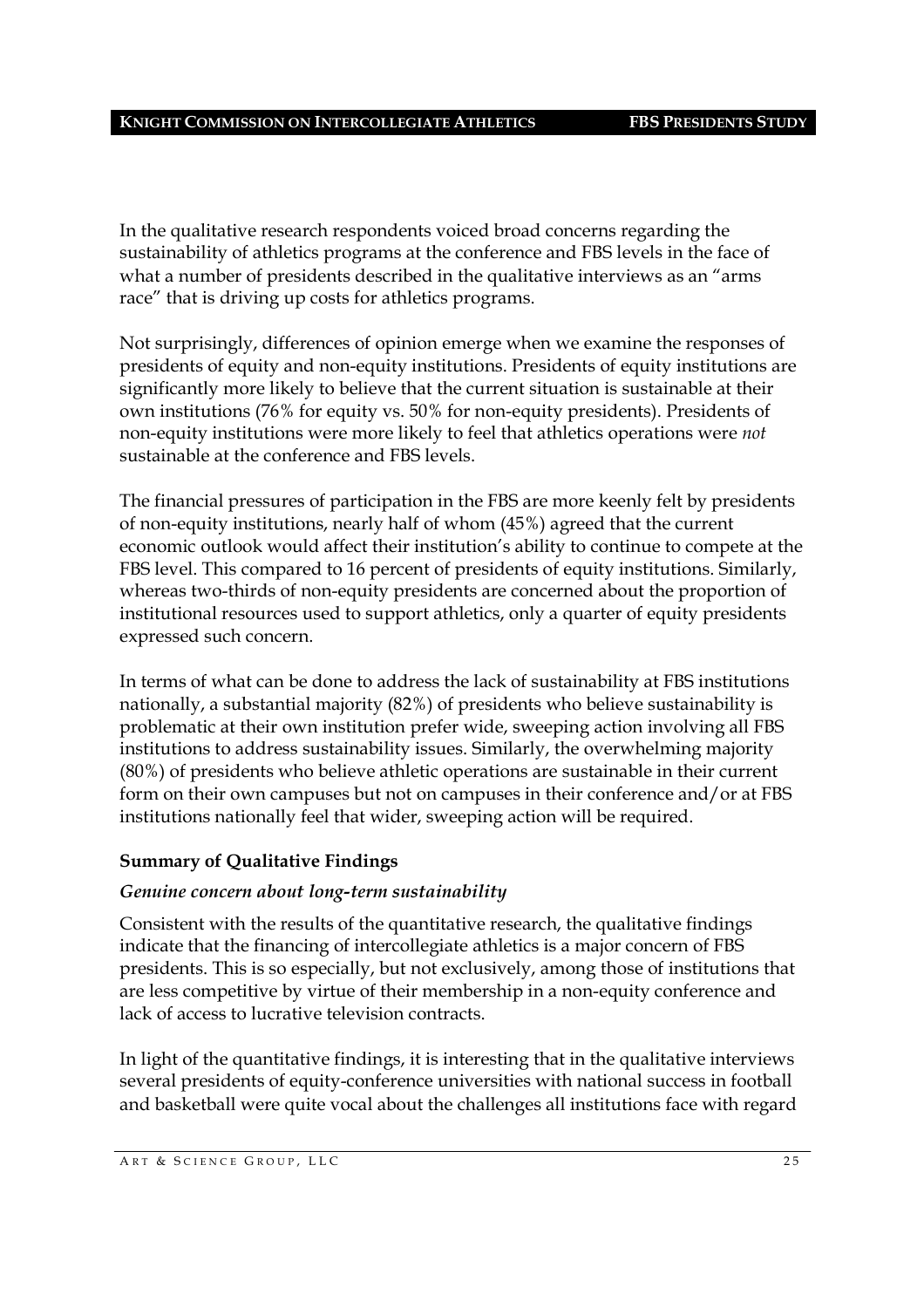to sustainability over the long run. A president of a university with a particularly successful equity program warned,

We'll get to the point where we literally can't do it. And we're one of the rich schools. TV contracts won't continue to grow. The money will cut itself off. We're going the way of NASCAR, which priced itself out of its market by building too many training facilities and the like.

An equity president leading an institution with relatively few financial problems—it operates in a highly successful conference and has a balanced athletic budget expressed concerns about his institution's ability to stay financially healthy over the long term:

It seems sustainable *at the moment,* but it is dependent on so many things gate receipts and the success of our teams. It's good that our athletic department supports itself, but the links between sports and private support are worrisome if our teams don't continue to be competitive. If we were to continue having a less good football team than our fans would like us to have, then I would be worried if ticket sales dropped. There are so many variables, so I wouldn't want to blithely say it's sustainable.

This president went on to add,

Everybody who says they are doing okay is scraping by and they are driving up the costs and the pressure on athletics. There are campuses on which the subsidy to athletics is significant and raises some questions about having to make cuts in other areas such as academics and administrative staff because athletics is subsidized.

Perhaps the most pointed assessment of the situation was provided by another president of an equity institution who went further, claiming that not only is the current situation unsustainable but a number of other presidents are simply in denial about the depth of the problem:

I think there are a lot of heads in the sand. A lot of presidents don't get as deeply into it as they need to. There are a lot of money games played in terms of how you account for things in athletics (facilities maintenance, etc.). There are a lot of places even at the FBS level that are running headlong over a cliff.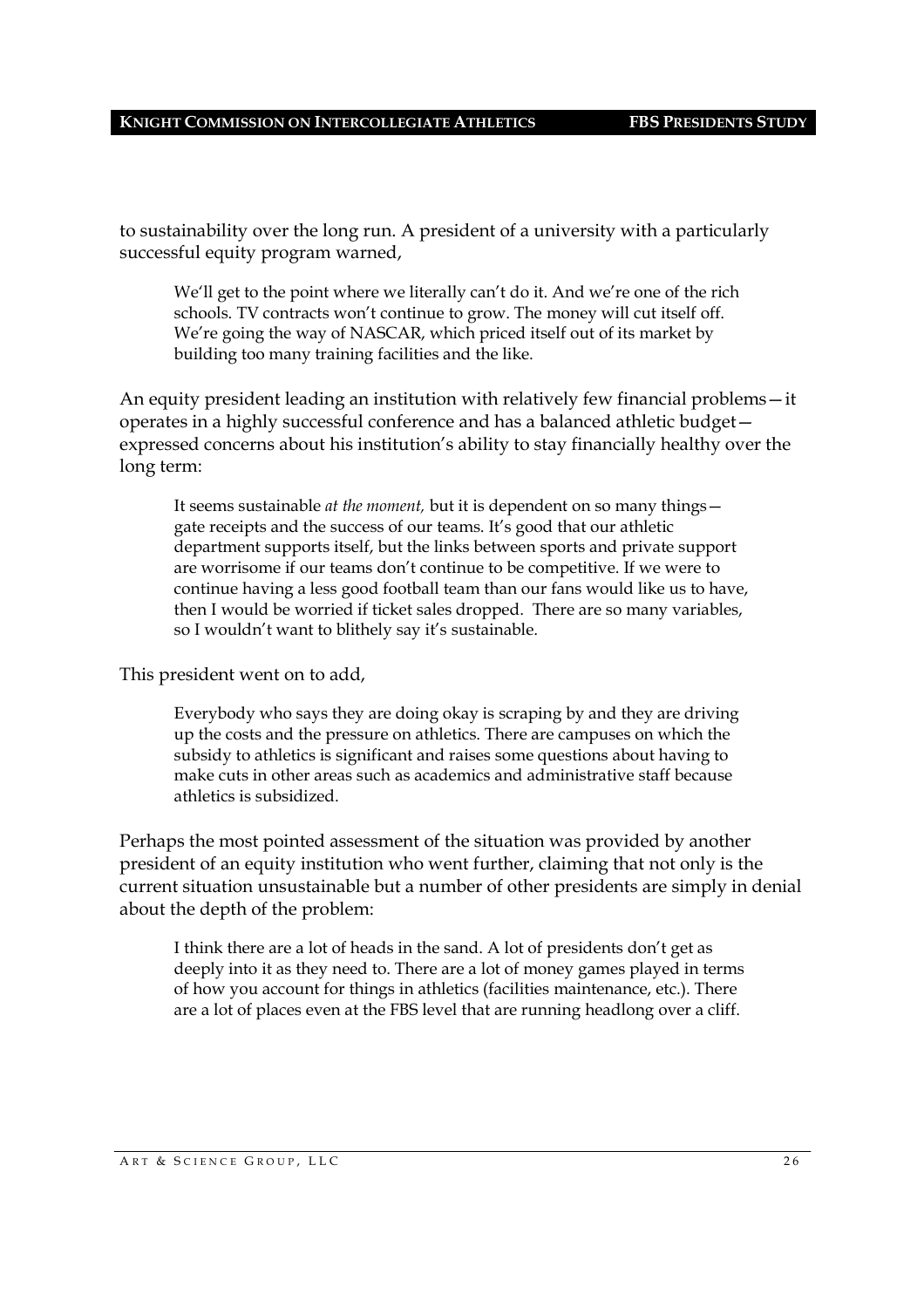#### *The impact of the "arms race"*

The level of presidents' concerns over the scramble for resources to cover increasing athletics costs is expressed perhaps nowhere better than in a phrase volunteered by a number of presidents (around half of those interviewed in the qualitative research). These presidents characterized the current situation as an "arms race." When asked about his greatest concerns regarding financing intercollegiate athletics at his campus, one president bluntly stated—"The arms race." As he went on to explain,

there are pressures to do more in order to compete with other conferences. We've doubled athletics expenditures in the last five-year period. That's unchecked and starts to challenge the integrity of the enterprise.

Other presidents used similar language in expressing their concerns:

The pressure to join the arms race is a real concern, especially for very successful mid-majors. How do you keep up with the big dogs? Of course the coaches tell us all it takes is money, which is in short supply around here these days.

The problem is, it's such big money. It's an arms race that's self-perpetuating.

The arms race in coaches' salaries and facilities is going to create all kinds of problems particularly when you see coaches paid \$4 million.

The so-called arms race in college athletics and the kind of money that is spent on facilities and accoutrements *is* a real arms race.

## *The widening gulf between "have" and "have-nots"*

One of the consequences of this "arms race" is, as some presidents characterized it, a widening gulf between the "haves and have-nots," in other words, those programs that succeed and enjoy high levels of revenue as a consequence and less successful programs that do not receive the same level of financial benefit yet incur the high costs of competition. As noted in the quantitative summary at the beginning of this section, given the economic outlook at the time the interviews were conducted, nearly half of the presidents of non-equity institutions (45%) were concerned that their institutions would not be able to continue to compete at the FBS level, as opposed to a much smaller percentage of equity institutions (16%).

A president of an equity institution expressed his concern regarding the difficulties smaller schools face in competing against larger, better resourced institution: "I think we are living through a time when the disparity between the haves and have-nots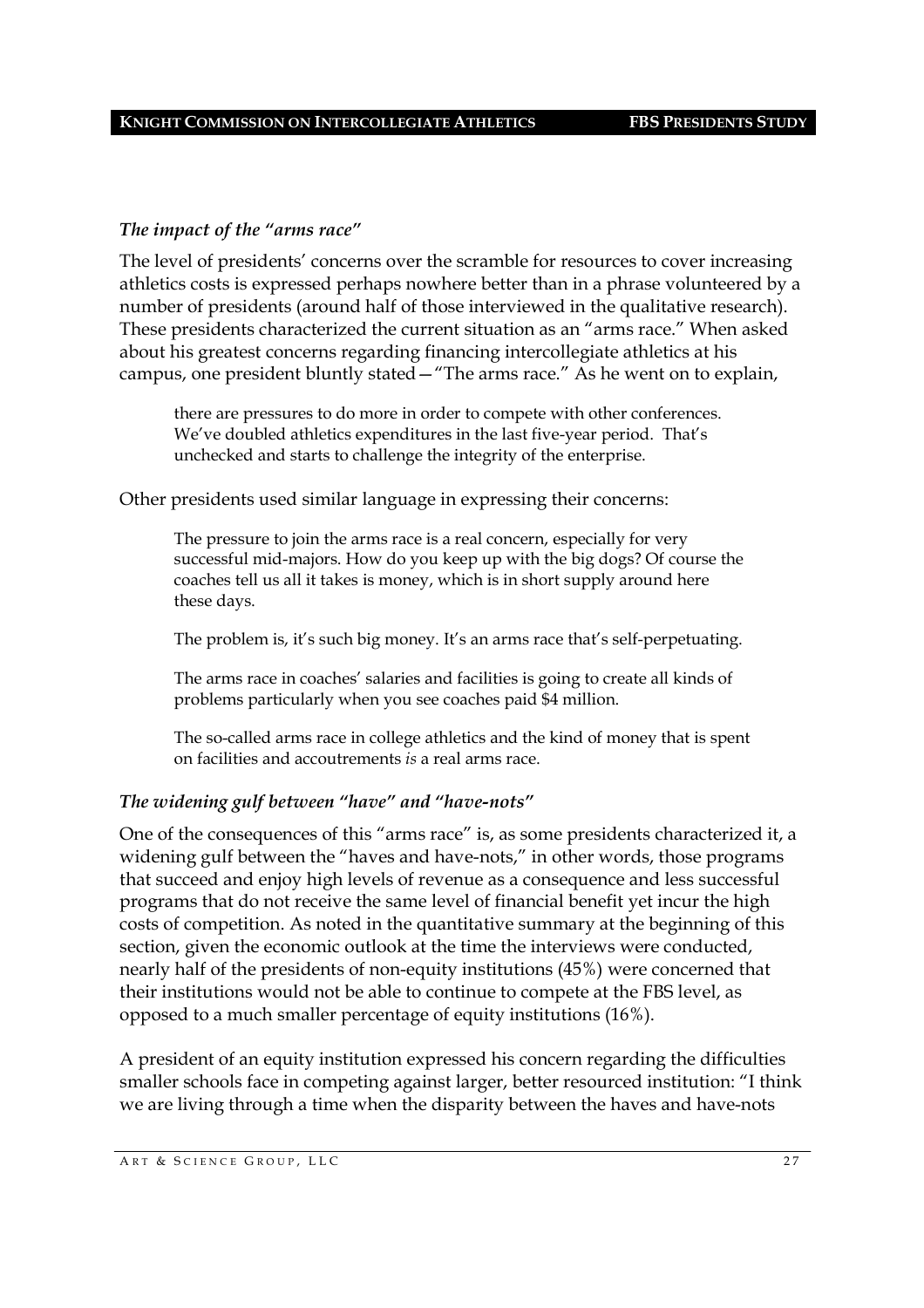has grown." He explained that even in his conference several members are struggling:

And look at the preponderance who are not in the six equity conferences and half the schools that *are* do not have the big stadiums or outside support we have, but they are still trying to compete at this level.

A president of a non-equity, "have-not" institution suggested that the "'haves' have to recognize that it is in their best interest" to allow broader distribution of revenue:

Have to look at revenue distribution. \_\_\_\_\_\_ gets [over \$10 million] in revenue distribution. I get [less than \$500,000]. The rest of us can't run our programs. The big boys won't have a breather game with people like us because we won't be around.

Presidents widely recognize that increased commercialization sustains the have/have-not dynamic. As one president of a non-equity institution put it:

I'm most concerned about the increased commercialization and the effect of that on the growing disparity between the haves and have-nots. . . . There's a widening gap between the equity conferences and all the others, and it's hard to see how we'll sustain this arrangement.

Other presidents of non-equity institutions expressed grave concerns over the possible consequences of the widening gap between the haves and the have-nots:

Our athletic program is always on the edge; we start in the hole and make it up over the year. Those of us not in BCS conferences simply do not get the same kind of revenue that BCS conferences get. We make up our budget shortfall by increasing gifts, building attendance, or making budget reductions during the year. I don't know how long this can go on.

If the economic recovery doesn't happen in the next year or two, several schools will do away with football at the least and maybe their entire athletic programs at the worst.

Even some equity universities find themselves in the "have-nots" category, competing with institutions with "much broader and deeper resources to draw from due to their markets." Presidents of more wealthy equity institutions also recognize the challenges facing athletic programs with fewer financial resources:

Our athletic department has been self-sufficient for five years. But that clearly has to do with a successful football program and our stadium capacity. I don't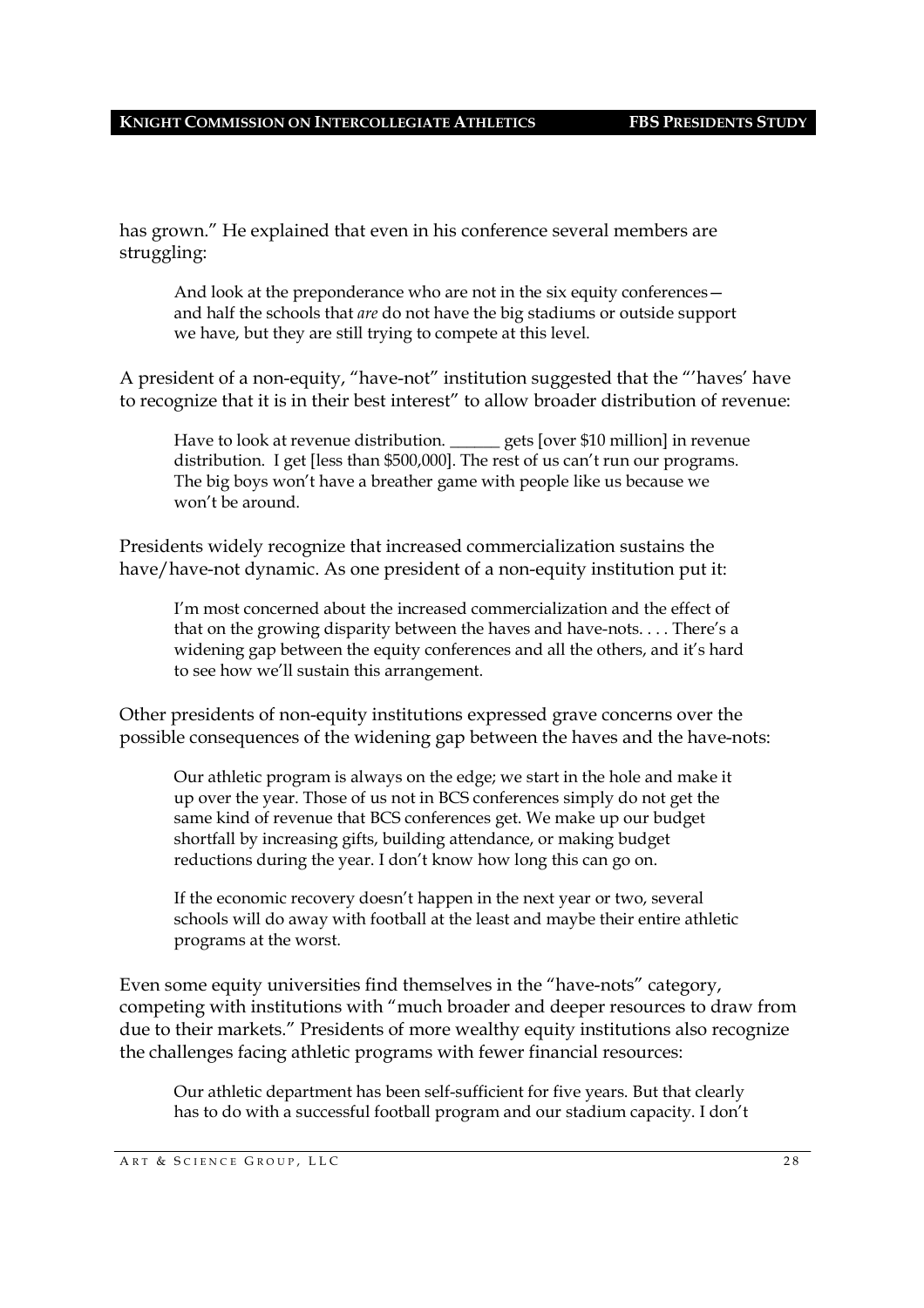know how a struggling, lower-conference school would deal with this. It must come out of education and general funds elsewhere.

Although our conversations revealed that many presidents were concerned about the inequities of the system, not all presidents find this situation troubling:

The stress of the economic environment will separate the haves and the havenots. There will be institutions that can't continue to compete at the Division I level. And that's not the end of the world. It'll be fine if Division I gets smaller and Division II gets larger.

#### *Concern about commercialization*

As indicated above, in the qualitative interviews there was wide agreement across FBS presidents that commercialization is a key factor in the intercollegiate arms race and has placed enormous pressures on FBS institutions, with disturbing consequences for the institutions' academic mission. Some presidential comments illustrate the nature and depth of these concerns:

I'm most concerned about the increased commercialization. . . . It undermines our academic missions and institutional values. When I say commercialization I primarily mean TV contracts worth hundreds of millions of dollars and corporate sponsorships.

Commercialization is one of my greatest concerns. As the pressure to build the budget grows, it becomes more enticing to rely on big corporations. . . . The pressure's such that we're encouraged to get more revenue no matter what. The standards and values of the athletic department aren't always the gold standard or the community's values.

Commercialization is a big challenge. The Spanier Commission did some good work but we don't feel like we solved it. It's the job of each university to decide when they've sold their soul.

College sports have been commercialized. Yet with things like the multibillion SEC contract, schools are feeding the alligator in hopes that he'll eat them last. It's gotten to the point where it's all about the business, not about graduating students or developing the leader or person on the field.

Things are leaning heavily toward the "corrupting" end of the continuum. They've become too dominant over the academic enterprise, too influential, too powerful.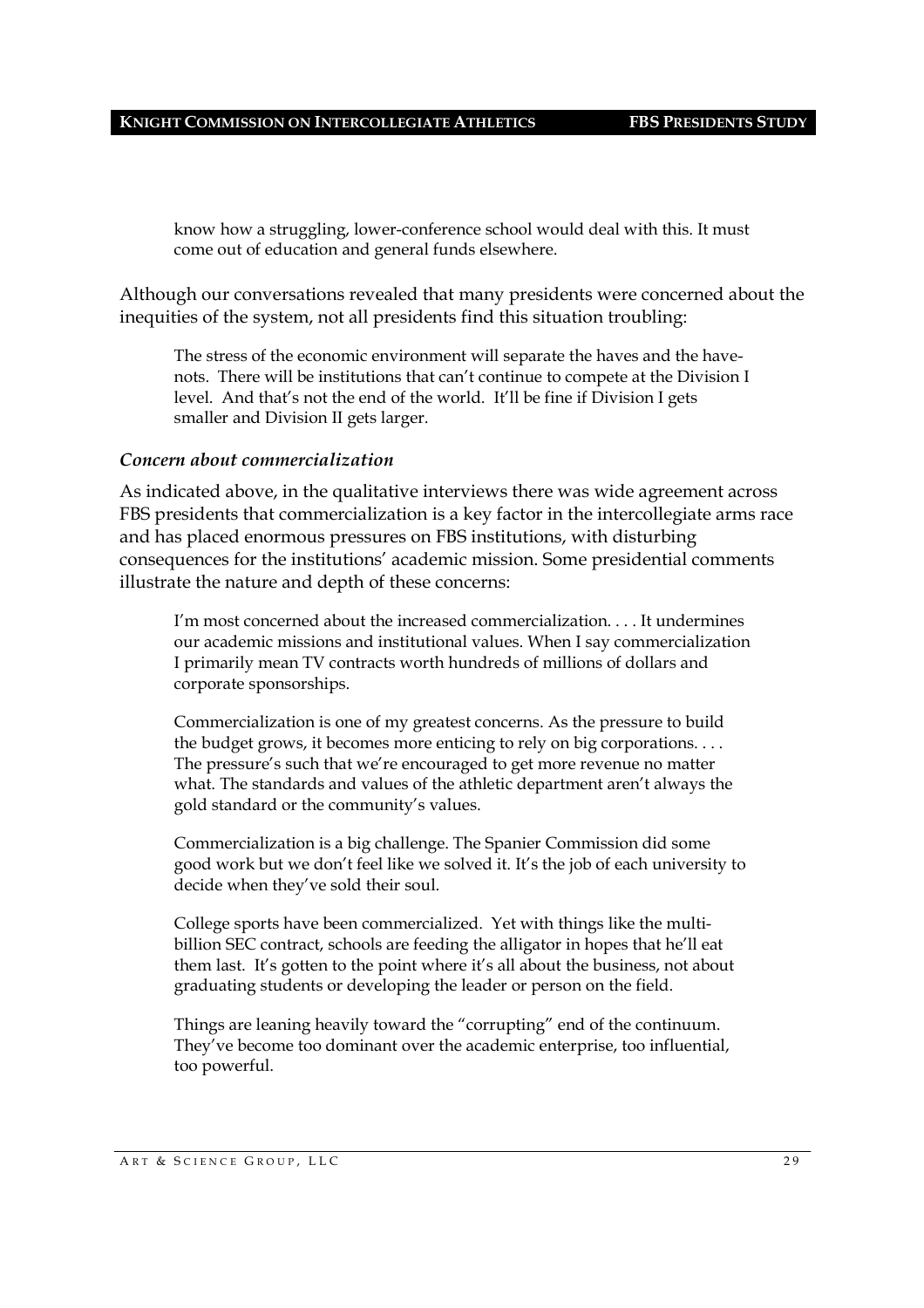#### *A desire for more revenue*

Interestingly, despite the concerns expressed throughout the qualitative research regarding the insidious effects of high spending levels perpetuated by the intercollegiate arms race, the most common sentiment expressed by presidents about the financial challenges they face regarding intercollegiate athletics was their desire to increase revenue rather than push for systemic change, take bold measures to contain costs, or opt out of the system:

I'm very satisfied with the current spending level. If anything we should find more to spend on athletics.

Two things concern me. How do we generate more revenue through football and basketball ticket sales and how do we increase fundraising? In general, how do we create a balanced budget for intercollegiate athletics?

I'm not upset at where we are, but trying to get the best deal for all involved – make sure athletics is becoming as self-sufficient as possible is a goal we're moving towards. In fact, we're hiring a professional fundraiser for athletics to supplement the athletics budget.

One president simply looked forward to a recovery that would provide additional resources:

As we re-grow the university's budget, athletics will benefit. But at some point in the future, we need a one-shot infusion of money or a continuing increase in the athletics budget or find an endowment because our athletics program lives on the edge. We could have a bump in their base budget.

#### *A growing cultural divide between athletic and academics*

Although not addressed in the quantitative research, an important issue related to sustainability that emerged from the qualitative research was presidents' perceptions regarding the negative impact big-time intercollegiate athletics can have on the larger mission and values of higher education and its potential divisiveness within the university community. "[My] primary concern is about athletics' role in higher education," one president declared:

There's too much identification of a university with non-academic aspects, distracting from values of higher education and from desirable values in society.

A number of presidents, largely those from equity institutions, expressed a serious concern about what they describe as a disturbing and growing cultural divide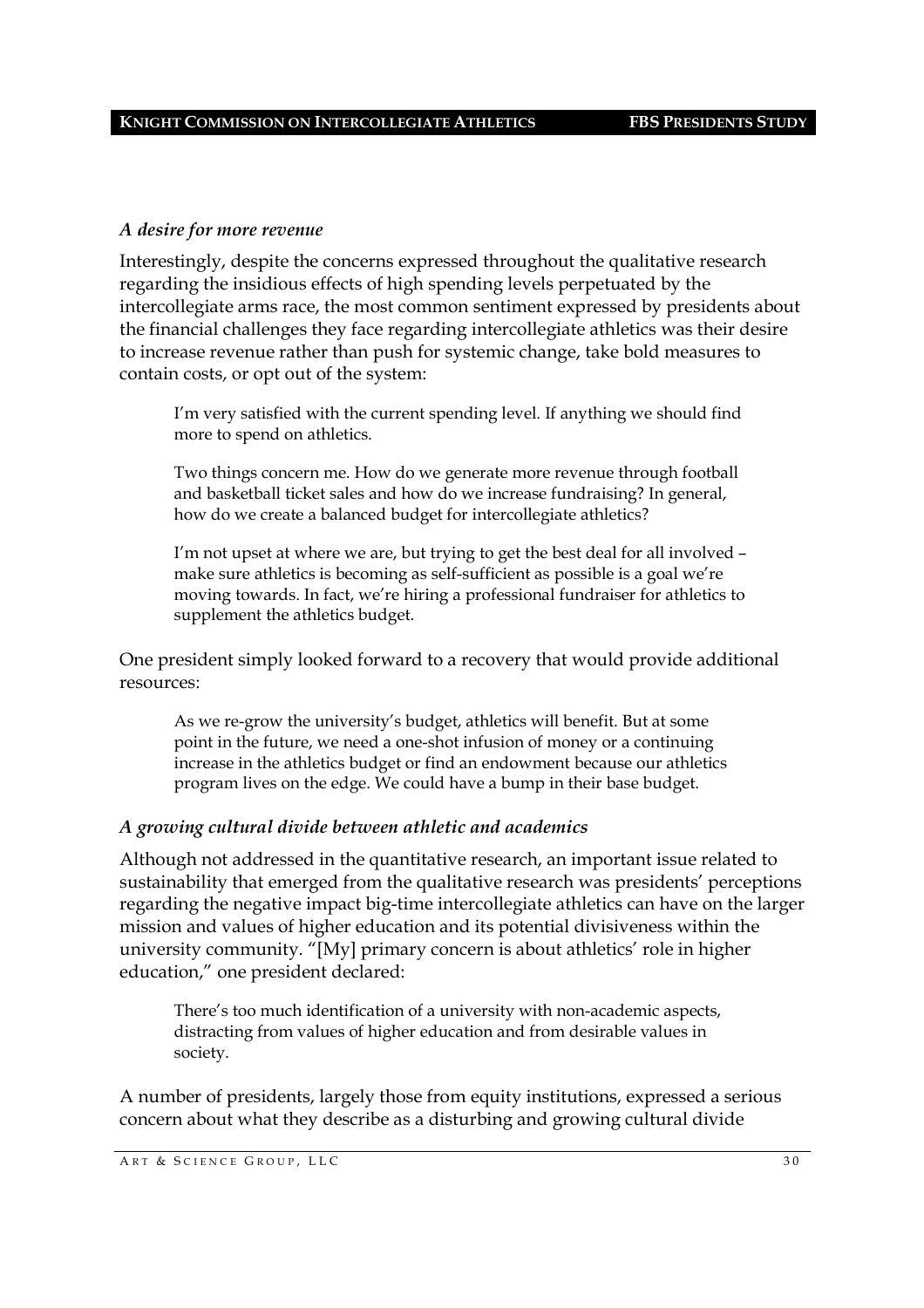between academics and athletics. On their own campuses, they said, athletics is increasingly in a privileged position, creating mounting tensions. Some comments from presidents illustrate some of these issues:

Our biggest battle is not about revenue, it's about the balance between academics and athletics. We're in a situation right now in which the athletic association has more money and disposable money than it has ever had. On the academic side there is less flexibility at any time since World War II. This creates very disparate cultures. Athletics can spend and do whatever it wants to do, and the academic core of the campus, which is operating under much greater constraints, sees that. The rationalization of those two cultures is one of the most difficult things we face.

We've had coaches with significant increases when faculty have had none. Faculty see coaches with new cars regularly provided by the athletics association and boosters. . . . On the academic side there is a whole list of unmet needs for research space, classrooms, etc. Even the way the athletic facilities look versus the academic side of the house creates pressures.

This may be particular to our campus, but it's a symbolic issue that's real, namely that there's an imbalance of privilege between athletics and academics.

One president of an equity institution believes his institution has achieved an appropriate academic/athletic balance, described the tensions that budget disparities were producing at his institution:

When I came to [the university] faculty salaries were low. There was a certain amount of tension on campus because faculty thought athletics got too much money. But we've done a lot with faculty salaries so those tensions have lessened. Some faculty understand why you have intercollegiate athletics and why you invest there. At [my institution] the tensions are not acute, and the coaches are not trying to foist students on admissions that shouldn't be admitted here.

A number of presidents expressed concern that the pressures of the "arms race" might also affect the sustainability of other important goals, the academic success of student-athletes and compliance with NCAA standards and regulations designed to ensure that student-athletes are able to have access to a quality educational experience. Indeed, concern about the interests of athletes and their academic progress was a subject of interest for many equity and non-equity presidents. As one equity president observed,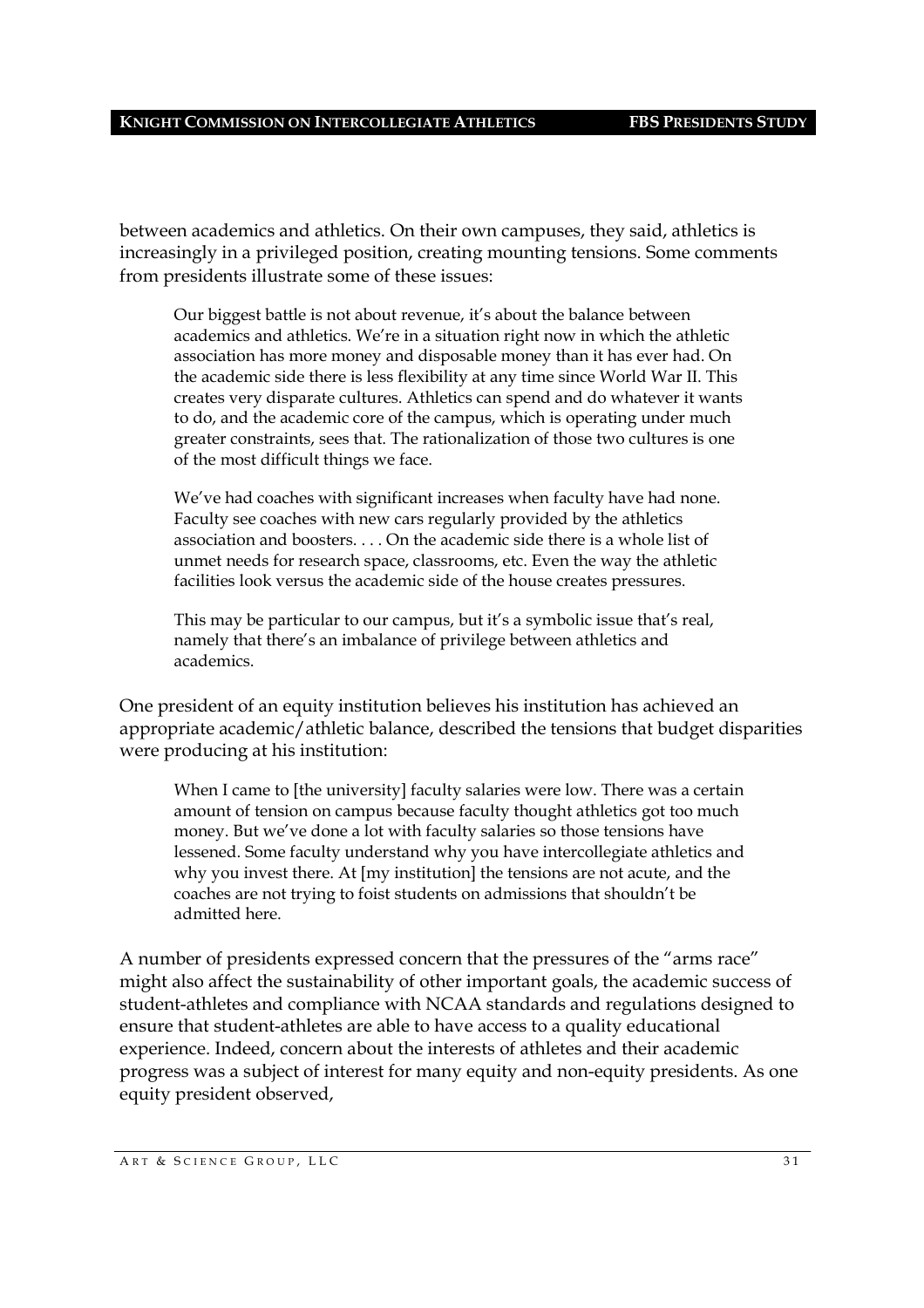My biggest concerns about the current pressures have more to do with the academic experience of athletes. I think we are, but I'm not sure that we're doing right by our students. Pressure on athletes to use time for other things rather than academics is huge.

Another president of an equity institution described the "runaway costs" of big-time athletics as

vicious—the demand to win, land TV contracts, and play in big towns; outrageous coaches' salaries rival the pro's. And it's all about winning. [This results in] cutting students' academic time, creating sham courses, etc.

An equity president was more explicit about his concern for compliance in the current arms race. He noted,

NCAA compliance issues are the biggest problem destroying the bridges between academics and athletics. We need a climate of full compliance. Faculty are offended when an assistant coach breaks a rule.

A non-equity president expressed the concern more broadly:

We're drifting away from the intent of intercollegiate athletics, which is to give students a chance to compete in athletics in college and get a good education. We're undermining the public's confidence in the integrity of intercollegiate sports.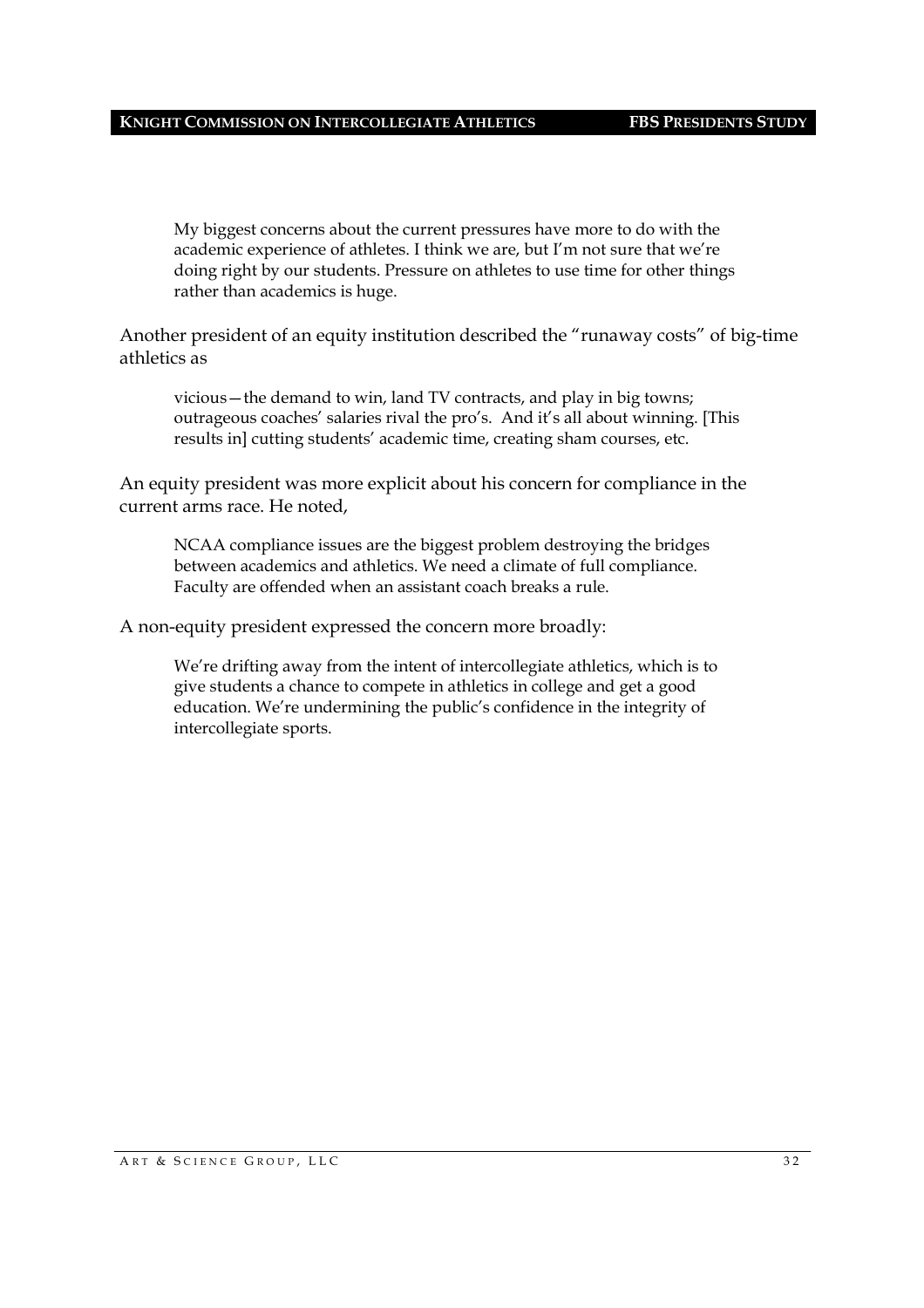## **C. IMPLICATIONS OF INCREASES IN COACHES' SALARIES AND SPORTS-SPECIFIC PERSONNEL**

Coaches' salaries appear to be a "lightning rod" issue for many presidents. This issue along with increases in the number of other sports-specific personnel required for the athletic enterprise in the FBS, was identified by presidents as a key contributor to the "arms race" in intercollegiate athletics.

# **Summary of Quantitative Findings**

When asked about salaries across FBS institutions nationally, *over 85 percent of FBS presidents indicated that they felt compensation was excessive for football and basketball coaches,* nearly half for athletic directors. Data indicate only minor differences between the perceptions of presidents of equity and non-equity institutions.

However, when asked about whether the total compensation for athletic positions at their institutions was excessive in the context of higher education, the responses differed significantly depending on the level of compensation.

The NCAA provided data that placed the 119 institutions into categories of high, mid or low compensation. The majority of institutions in the high compensation tier are equity-conference institutions. As a result, presidents at equity institutions were significantly more likely to identify their own institutions as providing excessive compensation packages to their football and basketball coaches (60% vs. between 23% [for basketball] and 32% [for football] for non-equity presidents).

A majority of presidents (56%) agree that presidential authority over salaries has been reduced as the use of private monies to compensate coaches has increased. However, presidents at institutions with the highest levels of head football coach compensation were significantly more likely to disagree with this statement.

Interestingly, despite their broad concerns, a majority of presidents (56%) oppose attempts to change federal legislation to allow some level of control on coaching staff salaries, and 42 percent strongly opposed such an initiative.

# **Summary of Qualitative Findings**

## *Coaches salaries seen as greatest impediment to sustainability*

In the qualitative research presidents commonly expressed considerable concern, and even alarm, about coaches' compensation. As the quantitative findings anticipated, this sentiment was especially strong among equity presidents, even though three-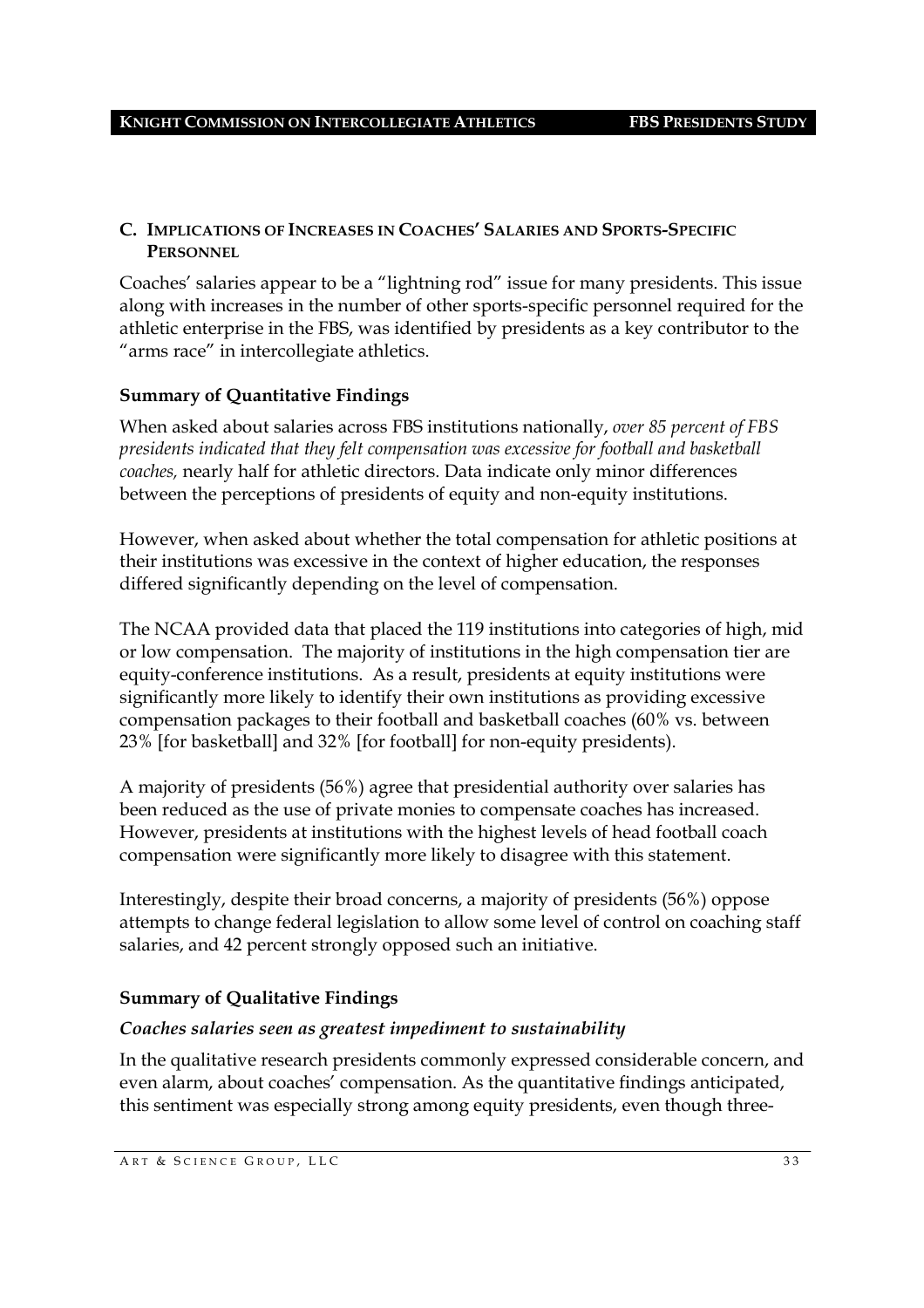quarters of equity presidents believed athletics were sustainable at their own institution.

Presidents view the upward trends for coaches' salaries as well as the increasing costs of the expanding number of sports-specific personnel as one of the greatest threats to sustainability. As the quantitative research demonstrates, most of the concern about the issue at their own institution is concentrated among presidents of equity institutions, as coaches at these schools are among the most highly compensated. Comments from presidents of some of these institutions reflect the range and depth of concern over this issue.

My number one concern is the arms race that has sent coaches' salaries and contracts out of control.

Coaches go out and get competing offers. That leads to a new salary structure. Then women's basketball says, "Me too." They want gender equity in every sport. You're negotiating everything that spins off the initial large contract. Then we have to compete with the pros. Boosters say, "You can't lose that coach." It's a cycle that has become unconscionable. All the coaches have agents, and I'm afraid some agents are our boosters.

The future of athletics on our campus is sustainable. I think other programs will be sustainable, but the arms race in coaches' salaries and facilities is going to create all kinds of problems particularly when you see coaches paid \$4 million dollars, particularly when you're hiring faculty at salaries of \$60,000 to \$70,000 a year. Universities are supposed to be moral enterprises and teach values. It's hard to justify paying a coach those excessive amounts of money when that person doesn't reflect the values of higher education.

My two huge concerns are the cost of personnel—coaches' salaries—and the cost of facilities. The first is more worrisome than the second. The second comes up in big one-time chunks and is more predictable. The growth in the number of people serving the coaches, and the growth in coaches' salaries, is ongoing. The only way to keep up is with donors. . . . But even if we fill the stadium every game we can't break even.

The budget crisis that's hit the world doesn't seem to even have registered with some of our coaches. But I don't see a dramatic shift: If the market isn't shifting now, I don't know when it will.

The escalation of salaries is a great concern, but it's not clear there are any mechanisms to deal with it. It's hard for me to explain these salaries, but I will pay them.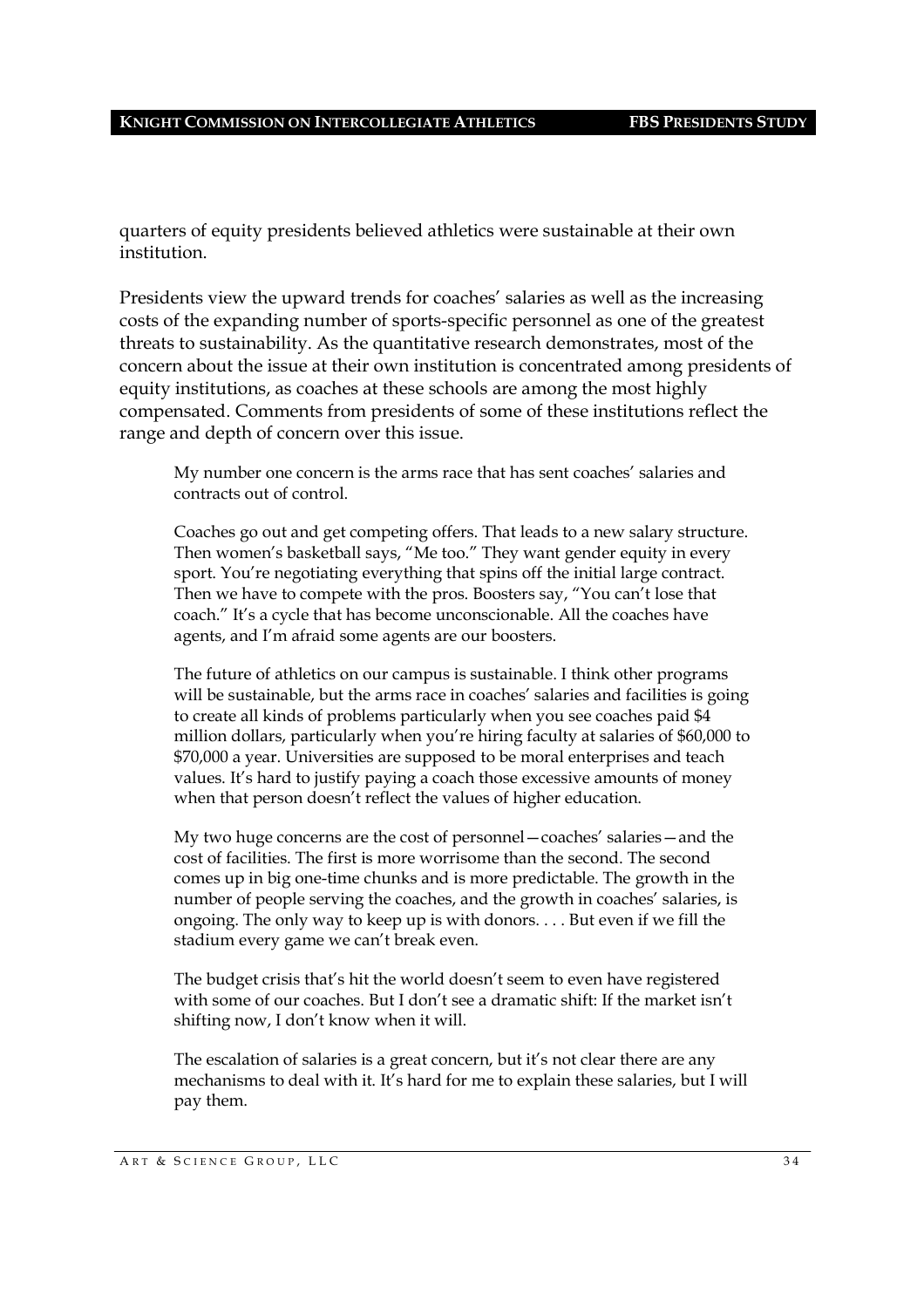There's been an explosion of salaries, multi-million, multi-year contracts. It drives everything: fundraising needs, ticket prices, exposure, need to win. If you don't win a championship, the team is no good, and you need a new coach.

The big financial problem is salaries, causing problems and distracting from educational trust. Coaches get raises while faculty pay is frozen.

Qualitative findings support the quantitative results demonstrating that presidents of equity institutions are more concerned about costs associated with coaching at their own institutions than were their non-equity peers. Not surprisingly, the quantitative research also indicates that presidents of institutions that offer higher compensation levels to coaches are also more concerned about excessive coaches' salaries.

The qualitative research provides some valuable insights about this judgment. Nonequity presidents indicated that their salary structures and costs were much more reasonable than those of equity institutions. Furthermore, differences between coaches' and faculty salaries were considerably smaller, making coaches' salaries a less divisive issue on their campuses. These caveats aside, non-equity presidents also affirmed that salaries at other institutions, especially equity universities, were a concern. The escalation of salaries among equity competitors makes it harder, they suggested, to retain and recruit successful coaches. As one non-equity president put it,

I don't think it is sustainable just because of the salaries. Today there was an article about coaches' salaries. It's a total arms race and I don't know how we can keep up with this arms race. It's not a problem here, but it could be.

One non-equity president put the issue of excessive coaches' salaries in a different context, expressing concern shared by other presidents about the dramatic disparities in salaries on their campuses between coaches in football and basketball as compared to those of other sports teams:

It's ridiculous, utterly insane that we can find coaches for soccer, wrestling, etc., for what are not even real salaries, not a living wage. Absolutely, we're pressured in football and basketball.

As became clear in the qualitative interview, presidents view the increasing levels of coaches' salaries as a problem not only for their budgets, but also for how their institutions are perceived by internal and external constituencies: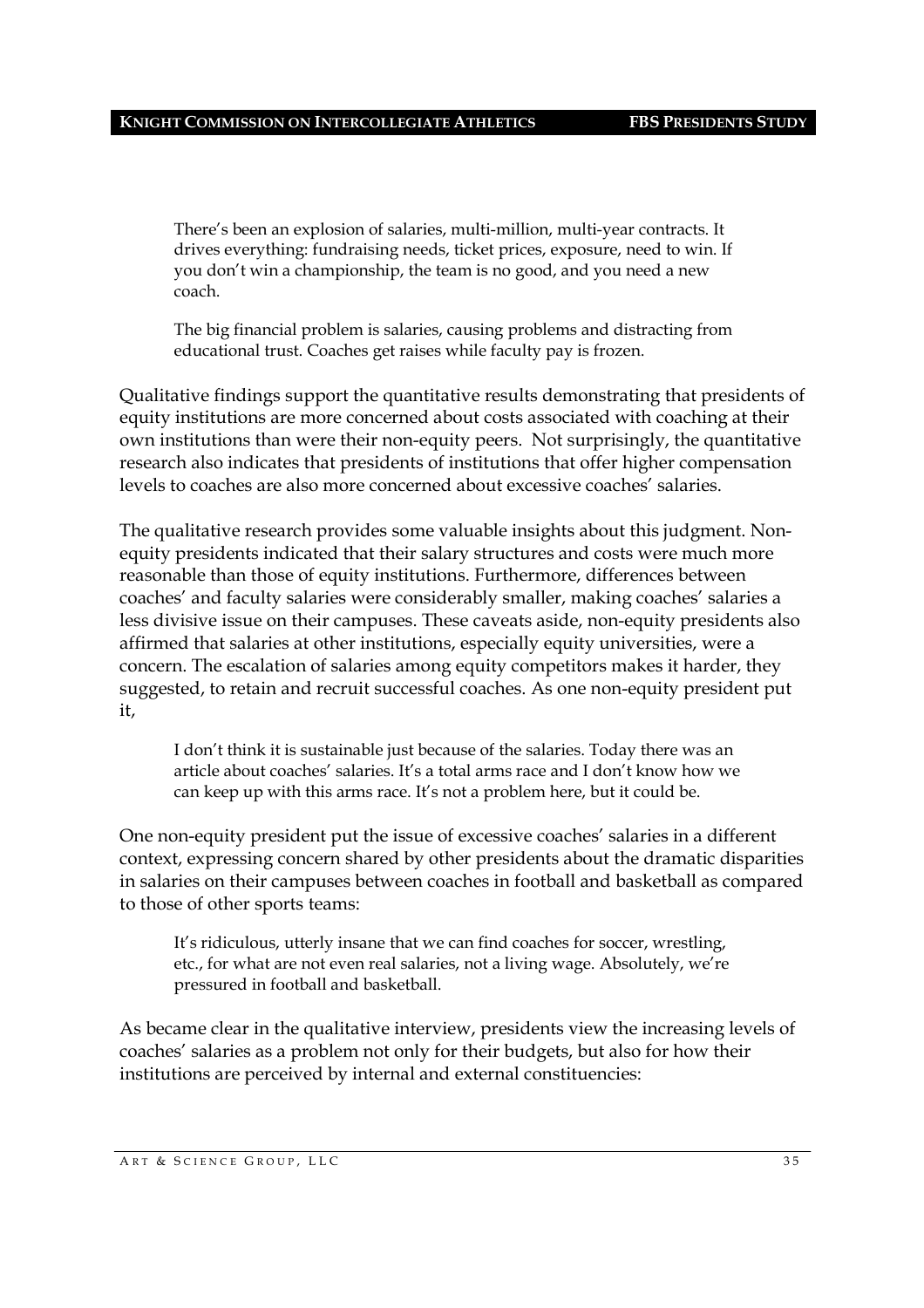Coaches' salaries are not only a financial problem, they present a PR problem. It's an arms race, keeping up with others. And they keep creeping up. The general public and legislators think these high salaries are ridiculous, though that doesn't seem to make a difference.

I am concerned because there is no ceiling for how much you pay a football or basketball coach. We make it clear when we are searching for coaches that there is only so much we can pay and that limits the field of candidates. But I'm concerned about the public perception created by high salaries for college coaches.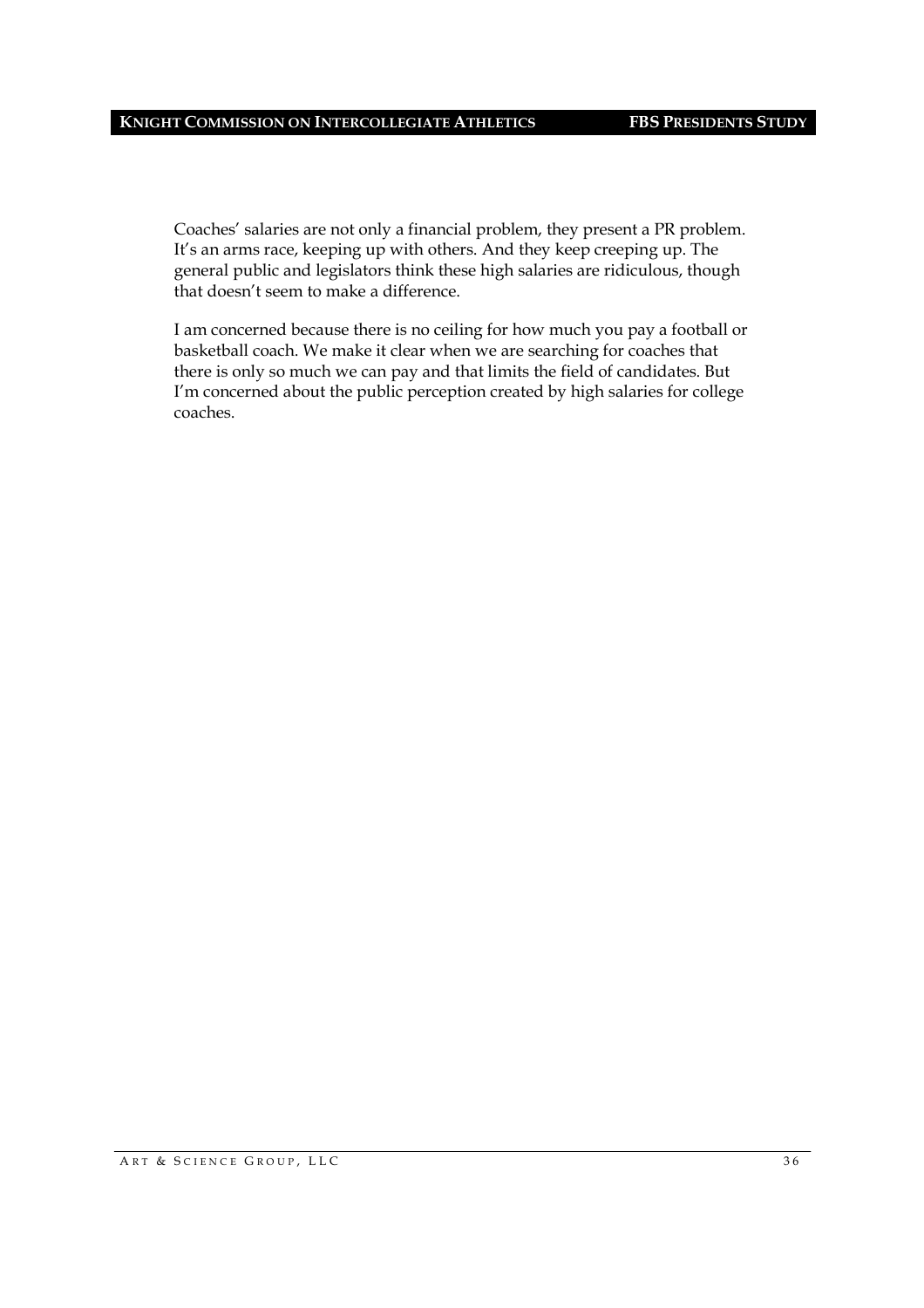## **D. BUDGET PRESSURES PRODUCED BY INCREASING COSTS OF OPERATING SUCCESSFUL ATHLETIC PROGRAMS**

Quantitative and qualitative results suggest that the increasing costs of operating successful athletic programs, especially in the current economic climate, present serious challenges to FBS presidents. For presidents of non-equity institutions, which operate with far less athletics revenue, these challenges are especially daunting.

## **Summary of Quantitative Findings**

In the quantitative research a substantial majority of presidents report that current economic conditions have affected athletics budgets at the same level as they have affected other units of their universities, and nearly two-thirds report having made athletic budget cuts in the most recently completed fiscal year.

It should be noted, however, that while most presidents believe cuts to athletics have been proportional to cuts in other programs across the university, a quarter of all presidents feel that the economic downturn has *not* affected athletics to the same degree. This belief is more pronounced among equity presidents, of whom a third feel that athletics have been less affected.

Nearly three-quarters of FBS presidents feel that athletics, as compared to other parts of the university, presents unique challenges with regard to controlling costs. And equity and non-equity presidents alike are concerned that current financial pressures would affect the number of varsity sports their institutions could retain in the future.

The effects of financial pressures were more pronounced with regard to non-equity institutions. Over two-thirds of non-equity presidents are concerned about the proportion of allocated revenue or institutional resources used to fund athletics (compared to roughly a quarter of equity presidents); nearly half of the non-equity presidents were concerned that the economic outlook would affect their ability to compete at the FBS level. Given these concerns, it is not surprising that over threequarters of non-equity presidents supported giving priority to studying changes that would reduce the level of financial commitment required for FBS membership (as opposed to just over half of equity presidents).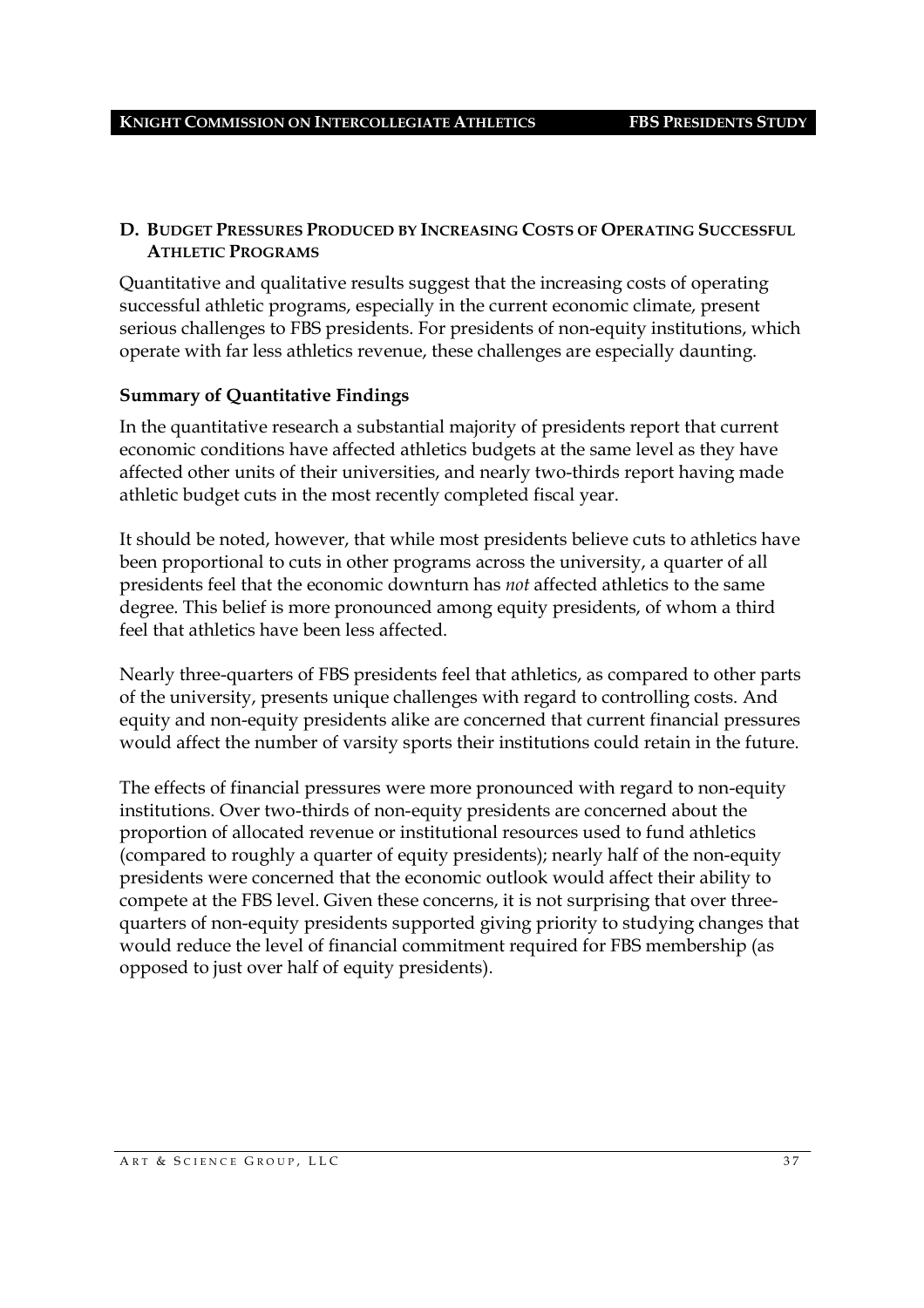## **Summary of Qualitative Findings**

## *Impact of recession is strongly felt*

Consistent with findings from the quantitative research, most presidents acknowledged in the qualitative interviews that the current recession is having a significant impact across the institution. As one president of a private institution put it, "In the current economy we're facing budget concerns in every area and struggling with how to grow the [athletic] program without growing the budget. This applies to everything across the university."

Presidents reported, not surprisingly, the financial pressures have affected public and private funding sources. A significant amount of funding for athletic programs at some public institutions comes from the state—one president estimated that 40 percent of his institution's athletics budget was supplied by state funds. A president indicated that 17 percent of the state budget for intercollegiate athletics had been cut and that he was having difficulty finding ways of compensating for this cut on the program level.

We're a public university [and] a big issue is that our overall funding is down. That means cuts in athletics more or less pro rata. The cost of tuition is going up. And since athletics pays for their scholarships, they're getting a double whammy, beyond their control. I wish we had better gate receipts and more fundraising.

Given the restrictions regarding use of public funding for athletics already in place for many public institutions, drops in private funding are perhaps the most disturbing. One president, who claimed that his university cut its athletic budget by over a third, cited the difficulties in raising additional money through season ticket sales, which have dropped because of the economy:

Intercollegiate athletics is entertainment so when you look at your personal budget and the cost of living is going up and you didn't get a raise, athletic events and other entertainment get cut from the family budget. Now the same people that sat in our stands now tune in on the radio instead.

Most presidents indicated that they have been requiring cuts in athletics roughly proportional to cuts being made in other units of institution. A number of presidents felt that athletic departments had responded collegially to across-the-board cuts:

We don't face resistance on campus because our people understand that we are cutting [tens of millions of dollars] from the university budget so we have not found any broad-based resistance. They understand that everyone has to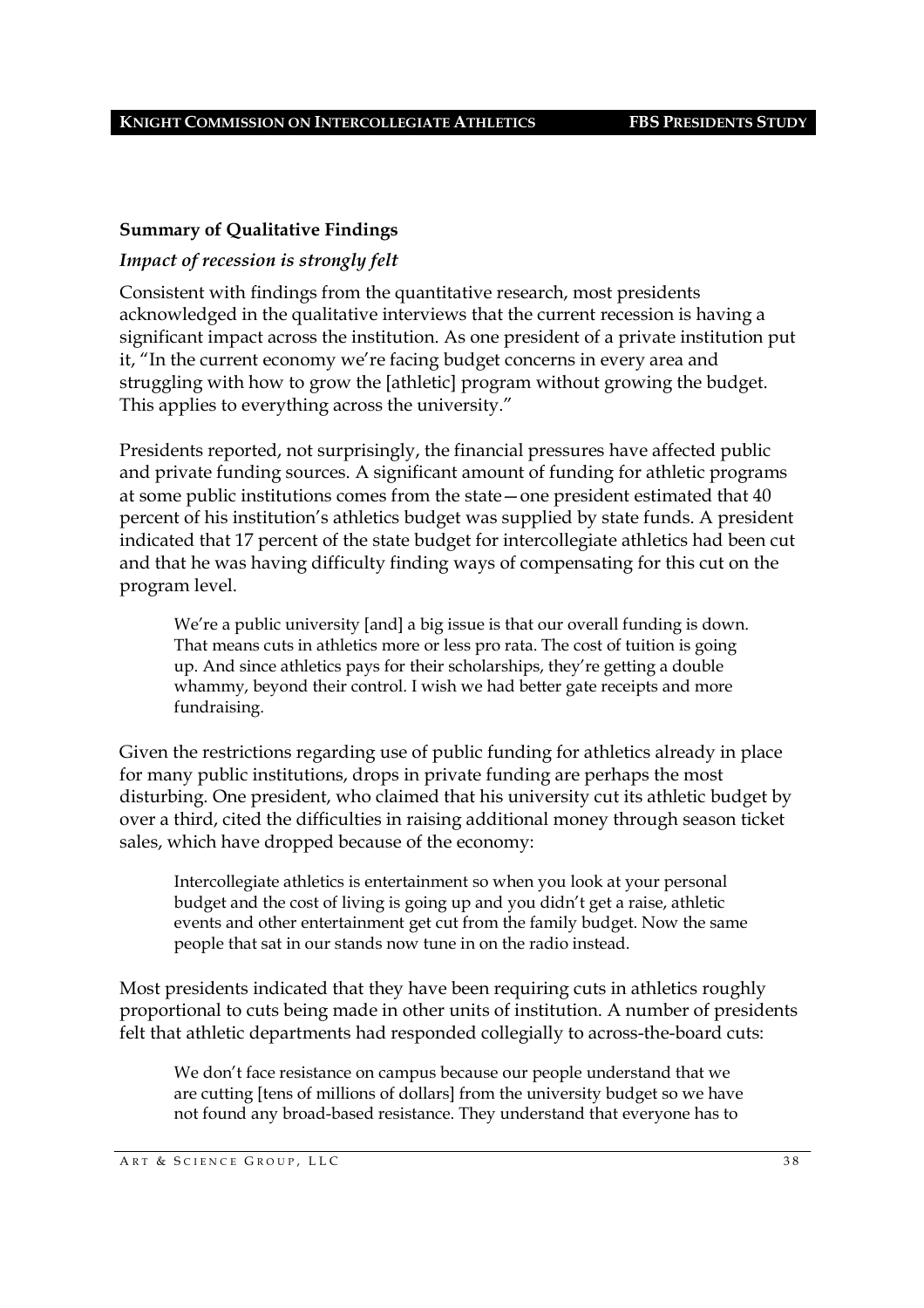do their share. Fortunately, we have a lot of coaches who are dedicated to the university.

We're making across-the-board cuts, and athletics is not singled out for greater cuts. Any resistance to the cuts is just noise—Stand in line, because we've had to make cuts across the board.

In none of our interviews did presidents indicate that they dictated how cuts in the athletics budget were to be made, and some said explicitly that they left the details of budget decisions to the athletic directors:

We want to make sure that our athletics department can deliver competitive sport programs in 16 sports programs so we have to protect the coaches and athletes around those athletic endeavors. I didn't tell the AD what to cut, I simply gave him a number and he came back to me with his proposed cuts.

#### *Pessimism about achieving balanced athletic budgets*

Irrespective of the current economic climate, many presidents have set a goal of balancing the athletic budget without subsidies from the academic side of the house, but few are optimistic that such a goal can be achieved. One non-equity president summarized the situation as follows: "Our goal is to get the athletics department to balance its budget, but I'm not sure we're ever going to get there." Other non-equity presidents expressed similar views:

Actually we do expect the athletics department to balance its budget. But in recent years we've had to augment their budget \$1–2 million a year. We have done that out of discretionary funds. . . . But we're about tapped out on those other sources.

Quite frankly, for most mid-major institutions it's a problem. When you look at sources of revenue—ticket sales, external giving—and look at operating expenses (state funds and student fees) all of us are struggling to balance our athletics budget, and we're not seeing much light at the end of the tunnel.

Hardly anybody here expects athletics to balance its budget. That's a complete myth. About one-third of the budget is from the state, student fees account for another third, and the last third is from the university at large.

For many presidents, attempts to cope with financial pressures endemic to FBS athletics (and exacerbated by the recession) have required significant adjustments to academic and athletic budgets. To meet requirements for FBS participation (as well as other concerns) presidents have to observe a somewhat complicated calculus,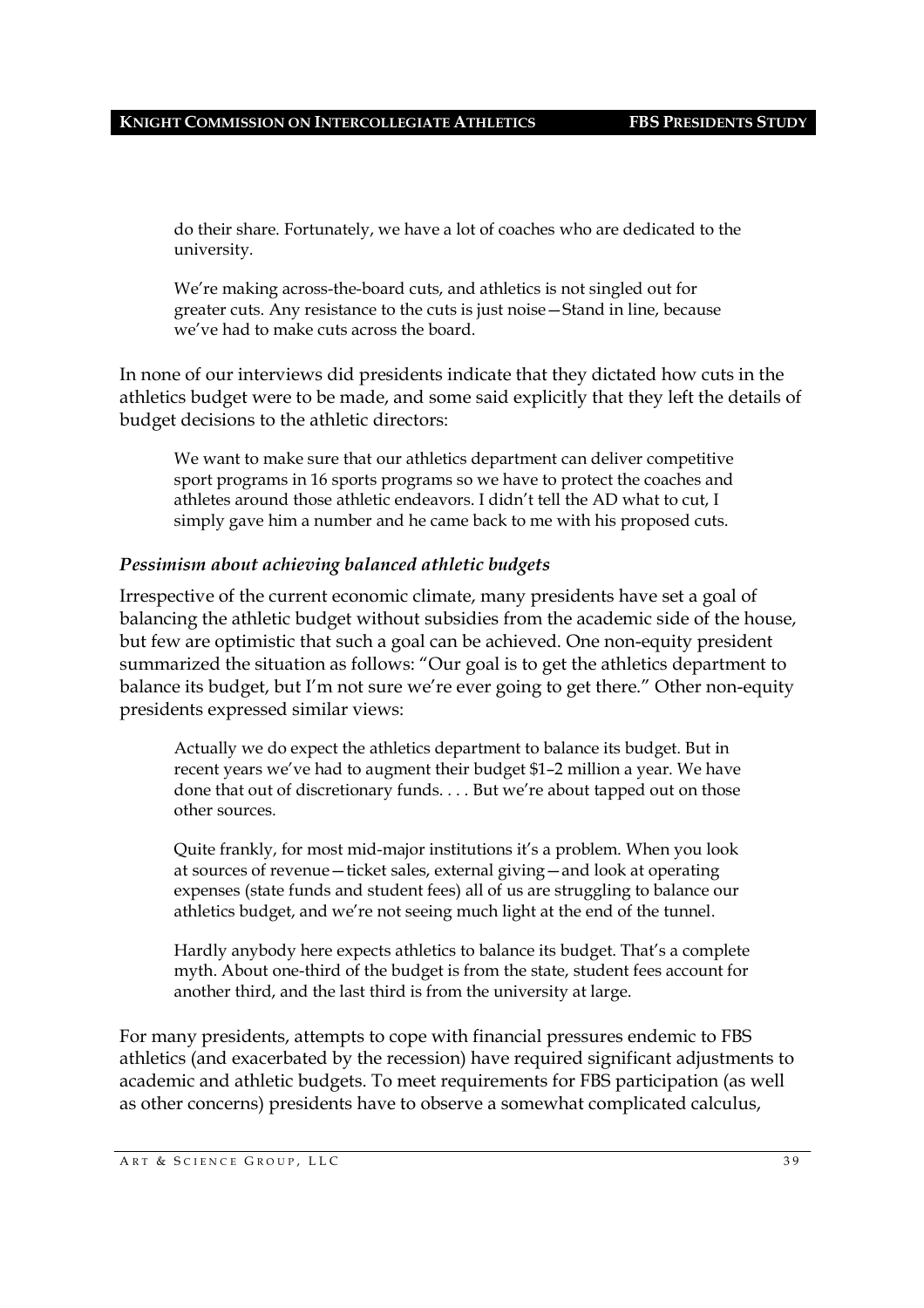which includes a number of variables, not the least of which is the number of athletic programs required for Division I status. A president of a non-equity institution explained the challenges he faced as leader of an institution that faced severe budget pressures but could cut only one sport if the school was to remain in Division I:

We have already cut travel, and our major coaches are paid well below the national marketplace. We, of course, cover a substantial part of our budget with private money in the form of direct gifts and some trade agreements, but these people are having their own financial problems.

Another president questioned the 16-team requirement for Division I membership:

If you force me to keep 16, then I have to pay what I need to support those programs. But what if that number were 10 or 12? Couldn't we still have a successful program?

Title IX requirements were also mentioned as a part of this calculus. For example, one president reported having to cut a men's sports team several years ago and now, because of shifting enrollment, having to add new women's teams to achieve gender balance. Other presidents acknowledged the challenges of having to cut men's teams and add women's teams that do not produce revenue.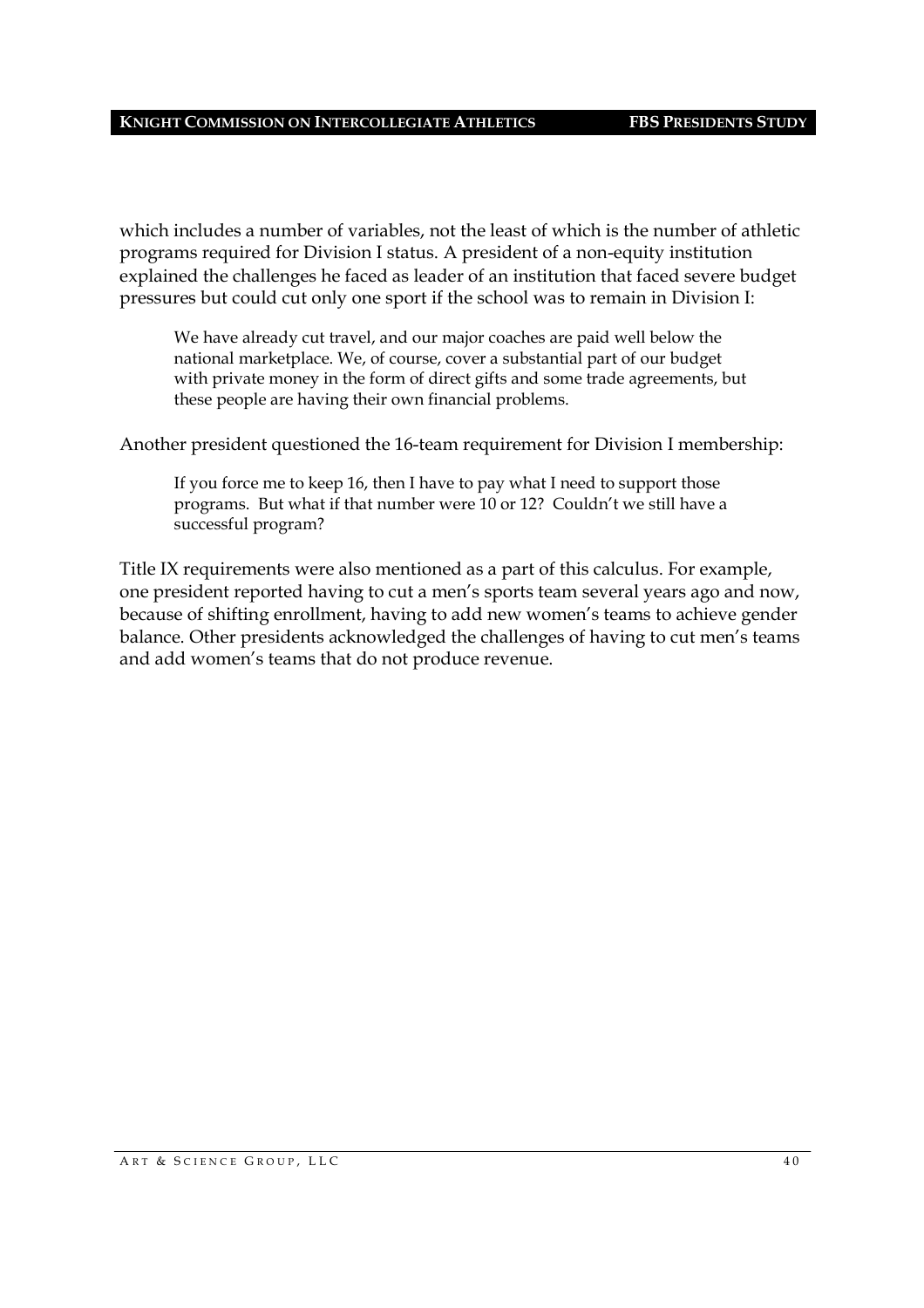#### **E. CROSS-INSTITUTIONAL BENEFITS OF SUCCESSFUL ATHLETICS PROGRAMS**

Despite the concerns expressed by presidents regarding the pressures placed on their institutions through its participation in the FBS, competing at this level is seen to carry considerable financial as well as less tangible benefits. Although a number of presidents are aware of scholarly research questioning the relationship between bigtime athletics and non-athletic benefits, personal experience plays a much more powerful role in defining presidents' attitudes toward athletics than do the results of these studies.

The research available to presidents includes a number of studies conducted by highly regarded organizations and respected scholars. These show that there is very little correlation between success in intercollegiate athletics and increases in student quality or non-athletic philanthropic support of universities. For example, Robert H. Frank, Henrietta Johnson Lewis Professor of Management and Professor of Economics at Cornell University's Johnson School of Management, published in May 2004 a review of the numerous empirical studies that have attempted to measure the various aspects of the relationship between athletic success and success in other domains. Frank, one the nation's most highly respected economists, reports that, while the findings in these studies are mixed, "if athletics does generate the indirect benefits in question, the effects are almost surely very small." He goes on to note that "policies that would create incentives for all institutions to reduce their spending on big-time athletic programs would free up resources for other purposes at no cost to either alumni giving or size of applicant pools."

These findings support those of a number of other studies including "The Empirical Effects of Collegiate Athletics," conducted on the behalf of the NCAA by a team including Peter Orszag (current Director of the Office of Management and Budget, then a senior fellow in economic studies at the Brookings Institute). Examining institutional data covering nearly a decade, this study concluded that increased spending on or success in football did not strongly correlate with increased levels of giving to athletics over the medium term. Similarly, no significant correlation was found between these factors and average SAT scores of incoming students. An updated study released in February 2009 found little to change the original study's central conclusions.

## **Summary of Quantitative Findings**

The quantitative research reveals that high majorities of FBS presidents believe that athletics success provides substantial benefits to their institutions, including subjective benefits that resist or have not been subject to quantification as well as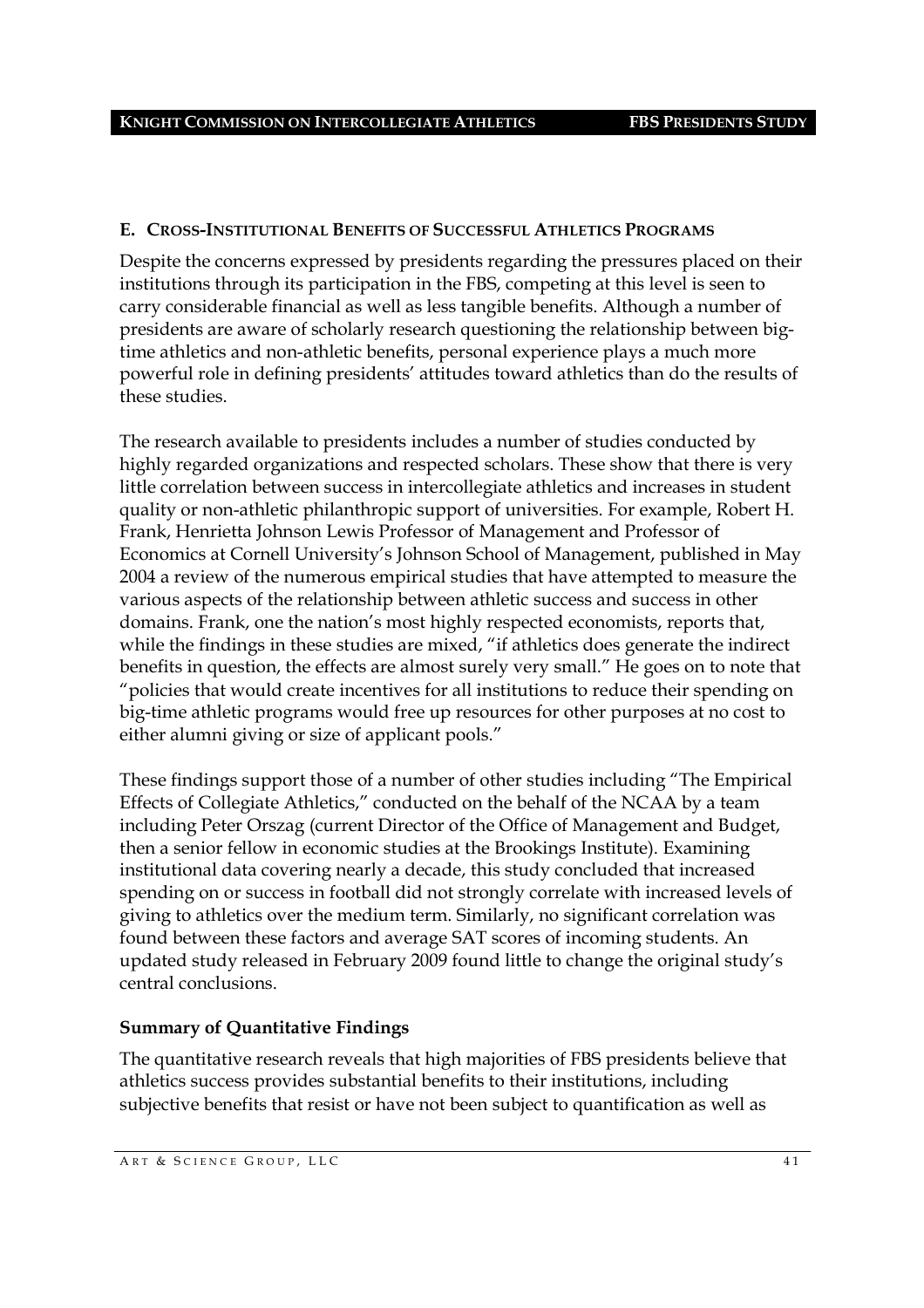those that have been the subject of the kind of scholarly research discussed above. For example, a very high proportion of FBS presidents believe that athletics success enhances school spirit (97%); helps to gain national publicity (94%); raises the profile of their institution among elected officials (93%); and improves the overall reputation of the school among other university presidents (69%). A high percentage of presidents also believe that success in big-time intercollegiate athletics provides more measurable benefits such as generating higher levels of giving for uses outside of athletics (72%); attracting greater numbers of prospective students (82%); attracting higher quality students (69%); and providing opportunities for socio-economically disadvantaged students (86%).

With regard to fundraising, it is notable that 80 percent of presidents expressed the belief that athletic fundraising *does not* take from the same pool of money that would otherwise go to general university fundraising.

As presidents' attitudes regarding the relationship between athletics success and donations as well as student interest and quality were at odds with nearly all of the most respected scholarship on these topics, the presumed benefits of intercollegiate athletics were a special focus of the qualitative discussions.

## **Summary of Qualitative Findings**

## *A strong conviction about the non-monetary benefits of intercollegiate athletics*

The qualitative research is fairly consistent with the quantitative findings. Almost without exception, the presidents interviewed expressed a strong belief in the nonmonetary value intercollegiate athletics bring to the entire university. These include enhancing school spirit across key constituencies and increasing visibility nationally and among elected officials. A significant percentage of university presidents also feel that successful teams have or can have a measurable, positive financial impact on their institution—through increased opportunities for fundraising and by increasing application volume and student quality.

While overall the patterns in the qualitative findings are consistent with the quantitative finding that presidents believe big-time athletics provide benefits to their institution, the qualitative interviews also suggest that presidents recognize that the impact of athletics on their institution is in some ways difficult to assess. Most of the presidents we interviewed would probably agree with one president's assessment: "It's complicated."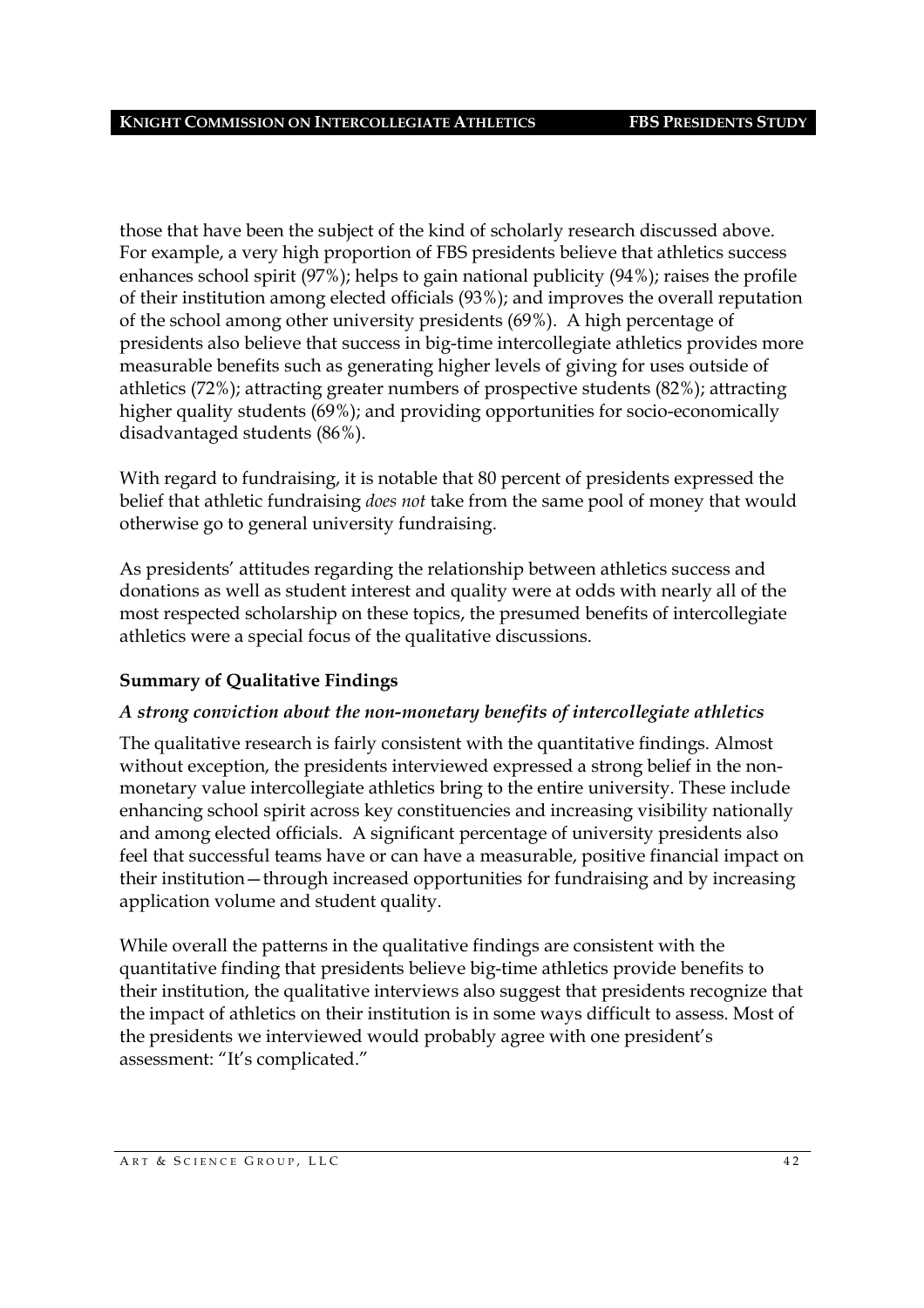**KNIGHT COMMISSION ON INTERCOLLEGIATE ATHLETICS FBS PRESIDENTS STUDY**

#### *Athletics as the "Front Porch" of the university*

For many presidents, intercollegiate athletics is the institution's "front porch" or "front door"—the most visible part of the institution and one that provides an entrance into the university for prospective students and other key constituencies.

Our sports are the front porch of the university.

When were ranked in the top ten it got us on the front of the sports section of a major publication and that gives me a front door to students.

It's the front porch to the university, a really welcoming and healthy aspect of college life.

Visibility. It allows you to market the university.

Strong athletics gives you the ability to get on center stage in the spotlight, and if you're smart enough to leverage that to help the academic side of the university you can be even more successful than if you treat academics and athletics as separate worlds.

Two presidents (both of equity institutions) provided the following brief anecdotes:

It gives huge brand identification. I was in Vancouver last week and someone came up to me familiar with the [university mascot] and our basketball program. So there are huge benefits to that.

No other topic gets as much coverage [as athletics does]. I spoke to a group of 30 high-rollers, half well-placed people in the judiciary. In the Q&A, first question was about medical school, but second was about the quarterback for the football team.

#### *Intercollegiate athletics part of the fabric of many FBS institutions*

Intercollegiate athletics is not only a front door; it is an important part of the fabric of many FBS institutions, promoting community across the institution's key constituencies, including students, alumni, elected officials, and the public: "It has a lot to do with keeping the whole [university] constituency bound together." As one equity president put it,

It's an integral part of our DNA. It's part of the student and faculty experience. It has shaped us since our founding. It's a good thing. It gives you the ability as president to say, "Look at all the energy we have, think what we can do if we channel it all." Where else can you build a sense of community with 85,000 people gathered for a family reunion?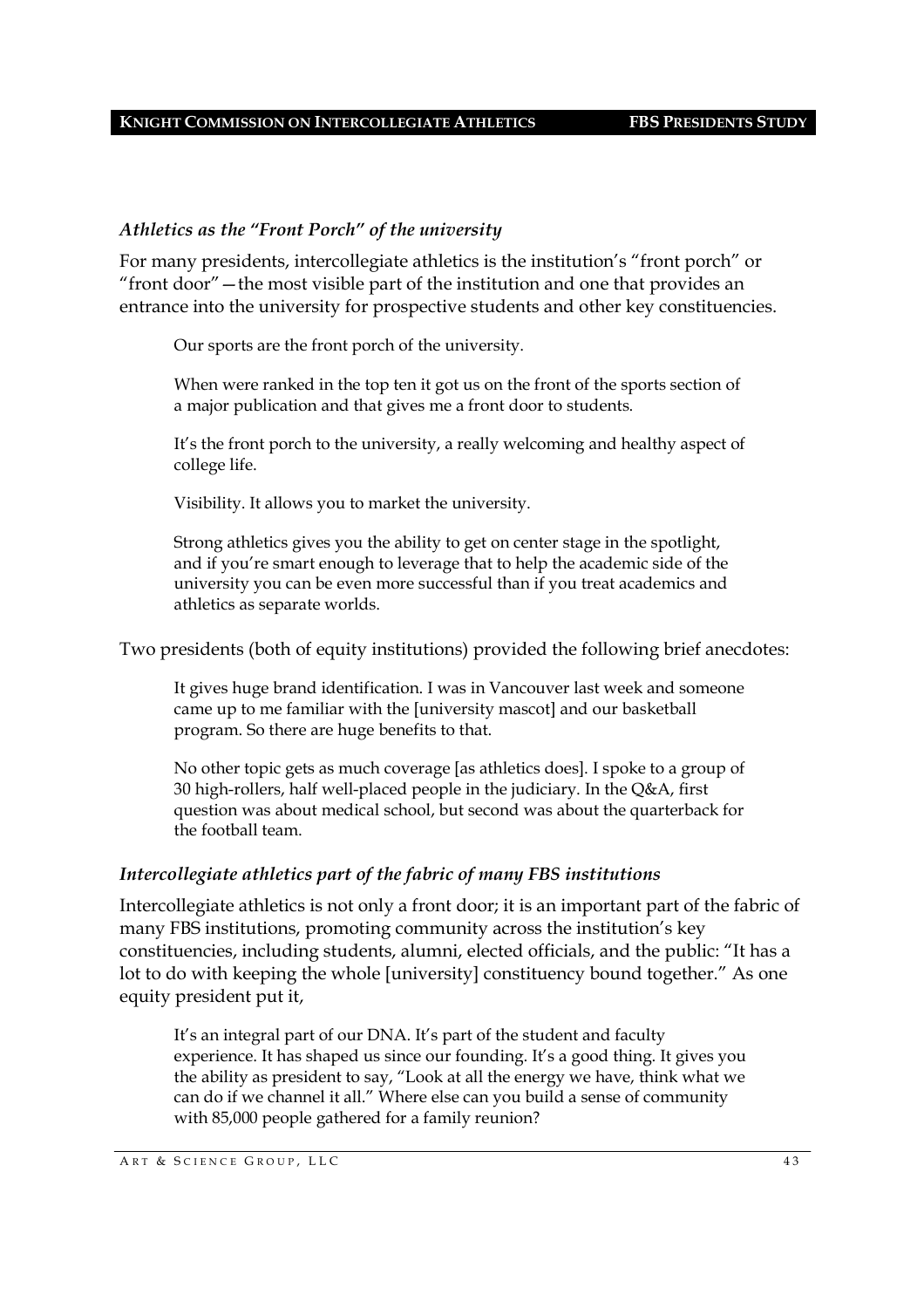Or, to describe the benefits in more comprehensive terms,

Intercollegiate athletics creates a different type of *esprit de corps*—it's a uniting force on campus. When football, basketball, and volleyball season roll around it brings the community together and lifts morale at a time when the economy is challenging. Athletics keeps alumni connected to the university. When I speak around the state, I'm always asked about athletics. People pick up the paper to see how our sports programs are doing. It gives our university name recognition on both a state and national level. And getting more national prominence is something that helps.

Another president described the role of athletics in the institution as "intangible, social glue":

Alumni are active, engaged. . . . Athletics builds allegiance to the institution and brings national prominence and pride.

#### *Impact of intercollegiate athletics on applications, enrollment, and academic success*

As noted above, some presidents consider a successful and visible athletics program to have a direct impact on academic success, for instance, helping to raise student application volume (86% of presidents in the quantitative research) and the quality of the student body (69%). As one equity president put it,

I believe intercollegiate athletics has had positive effects on enrollment, student engagement, and the like. The 2006 football season, for example, dramatically increased student interest in [the university]. The next summer there was a 65 percent increase in number of students and parents visiting campus. The number of applications went up and the quality of students increased as measured by GPA and test scores.

Another equity president expressed the contribution a successful football program has made to his institution: *"Athletics has played a major role in advancing us academically."*

Since we [won the bowl game], I can tell you, we've been in enrollment growth. We've tapped into high schools in the markets where our athletes come from. We're getting top scholars from those schools and have had dramatic success in those out-of-state high schools.

A few dissenting voices were heard from presidents participating in the qualitative interviews. For example, while one acknowledged that "there's some bump in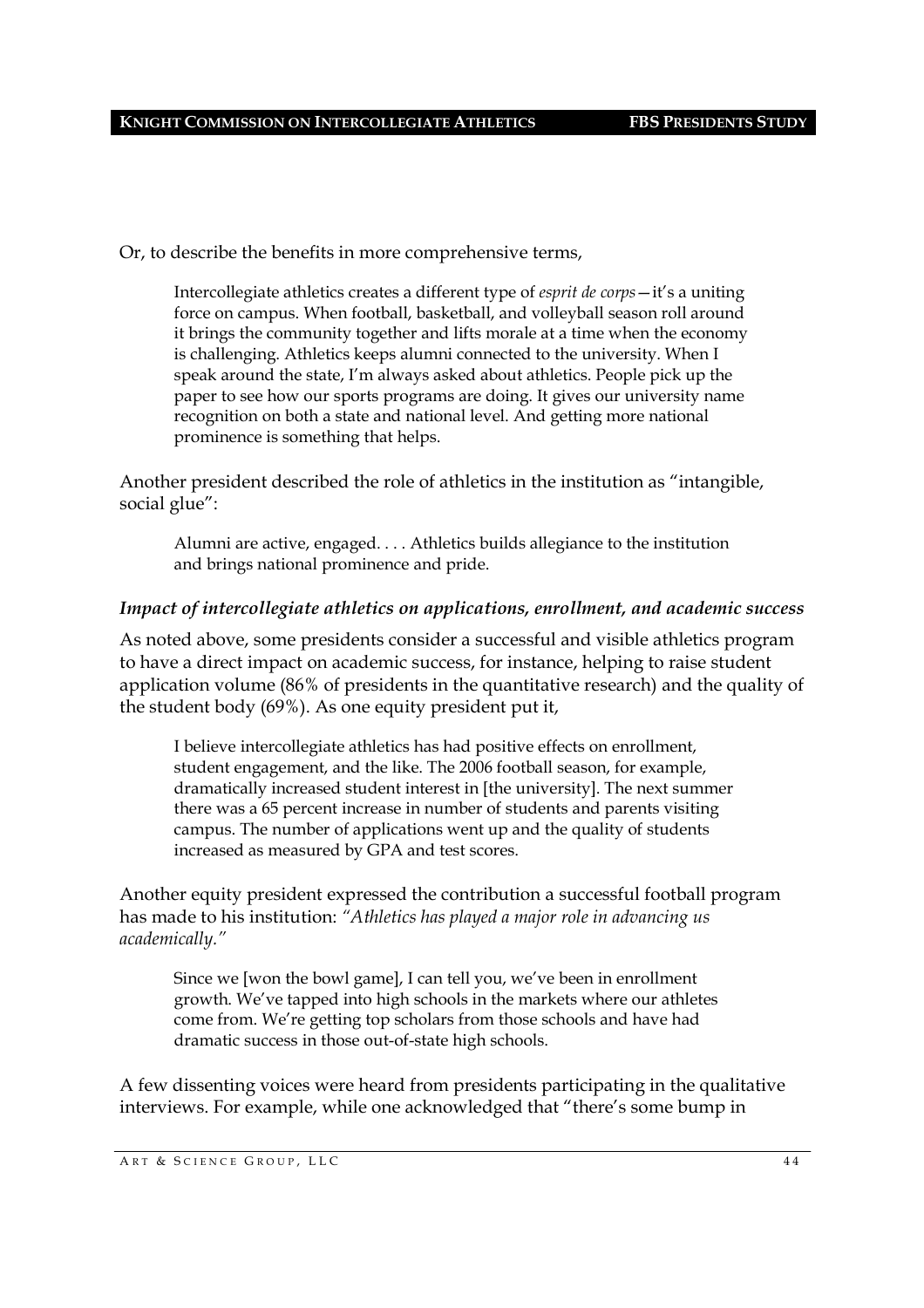applications when we win," he went on to say that the claims of boosters were exaggerated, explaining that his institution also saw increases in applications "when we weren't winning," and that, furthermore, even these gains in applications didn't "necessarily cause meaningful increases in enrollment."

# *Impact of intercollegiate athletics on fundraising*

Findings from the qualitative research suggest that presidents' perceptions regarding the fundraising benefits of intercollegiate athletics programs are somewhat more complicated than a cursory reading of the quantitative findings may suggest. Some presidents expressed strong disagreement with the idea that athletics success translated into more money for non-athletic interests, and some provided powerful anecdotes supporting the value of athletics as a fundraising tool. More often, presidents tended to steer discussion to less tangible benefits, stressing the positive impact of athletics in terms described above. Whatever opinions presidents may have articulated about the relationship between academic and athletics fundraising, it is clear that the vast majority (80%) do not believe that donations for athletics programs are made at the expense of the academic side of the house.

A number of presidents spoke with confidence about how their athletics success had translated directly into financial benefits for their institution:

All five of our top donors have an interest in athletics. They are very pro intercollegiate athletics. That is another way we communicate with them. As we invite them and they come to athletic events, it gives us another opportunity to talk about other important things that need funding at the university.

You raise money where you can and play the game. Raising money for athletics doesn't take it away from academics. In fact, gifts to the University doubled across the board – for academics and athletics – during my time here.

Even in this recessionary year, last year was a record [for fundraising] and this year topped that record. . . . I have a donor who gave \$500,000 to athletics and then turned right around and endowed a chair in an academic program for \$3 million.

Alumni are active, engaged. There's some splash over from athletic givers to academic things.

A few presidents openly questioned findings of the NCAA and other studies purporting to show a lack of correlation between athletic success and institutional fundraising. Indeed, the findings suggest that presidents' perceptions are strongly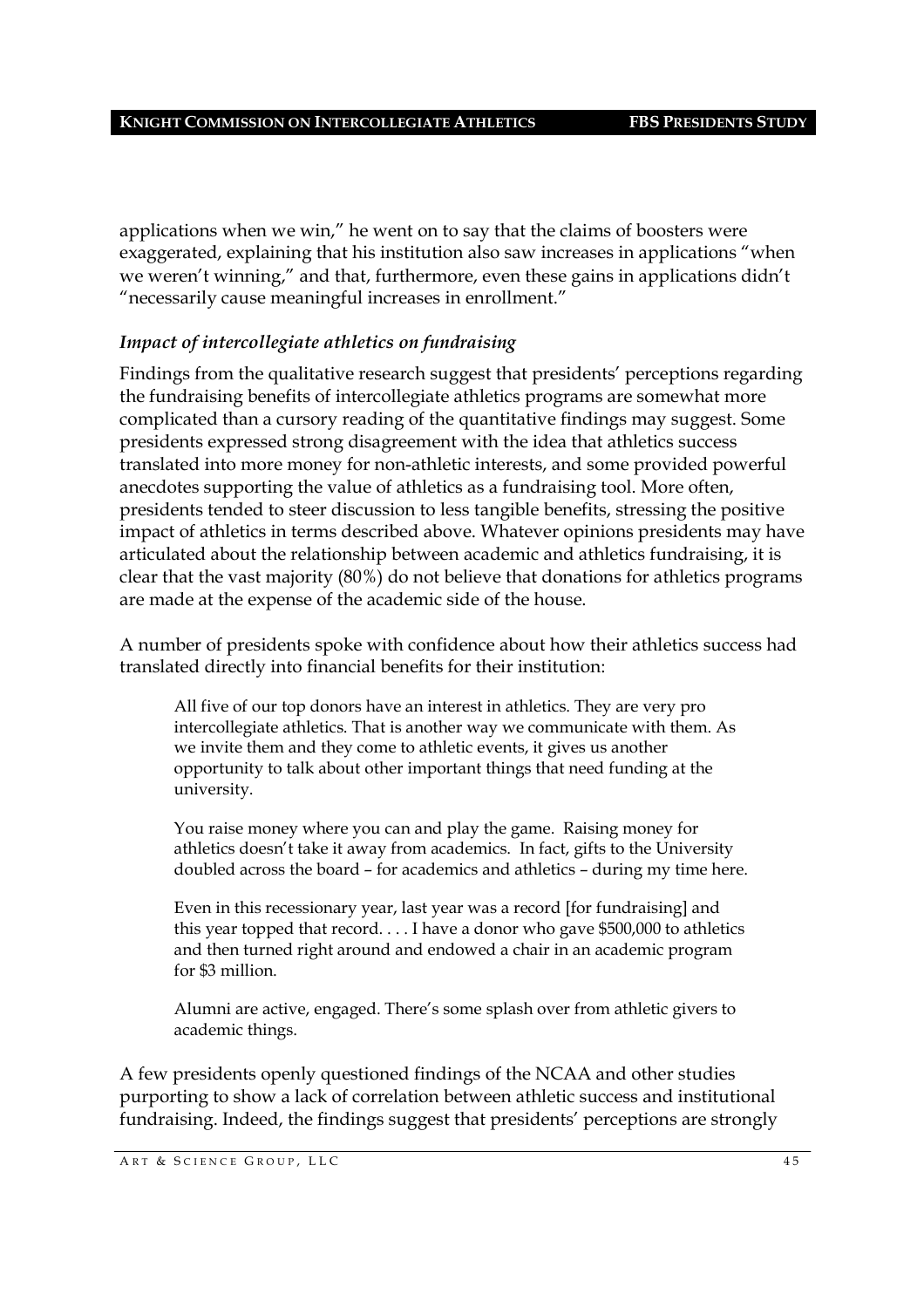shaped by personal experiences they have had in successful fundraising situations rather than by data produced in research studies. As one president observed,

My experience makes me contest the findings of the studies. A successful, clean, ethical program is a positive beacon for the university. It's a marketing and branding plus, clearly. If we hadn't gone to the Bowl my ability to raise money for the academic side wouldn't have been there. I've done most of my fundraising in the football sky box.

One cited an internal study of a large pool of athletics donors conducted by his university showing that half of these donors also gave money to the rest of the university. Although he acknowledged that the "interest in athletics and its correlation to gifts to the university is a bookkeeping challenge because sometimes the connection isn't obvious," this president nonetheless maintained that interest in athletics constituted an important contribution:

Whether it's athletics that gets people engaged and excited about academics or the other way around—and I'm not sure which way the current flows—it's not as autonomous as I once believed. There surely are places where great athletics doesn't translate into funding for other parts of the university, but that is not the case here.

Interestingly, some presidents were more inclined to believe that athletics success had a greater positive impact on application volume than on fundraising:

Alumni expect sports and get pride from them, though that doesn't translate into giving. I was [an athlete] in college and got a lot from it, but I have a hard time knowing what the value is for the institution. It increases the number of applications but not the academic profile of the entering class. The fundraising gains are to athletics only.

It's convenient for presidents not to believe that athletics doesn't increase fundraising to other parts of the university. But I do think it positively affects enrollment and your image, but I don't think it affects fundraising.

A president of an equity institution who has nearly three decades of experience "as a senior administrator in positions that involved fundraising" expressed skepticism about the fundraising benefits of athletics programs:

I've never believed that. I think there is some cross-over benefit in building a pool, but it is minimum and marginal. Most athletic donors give to athletics. There are exceptions. I know people who have given \$2 million to athletics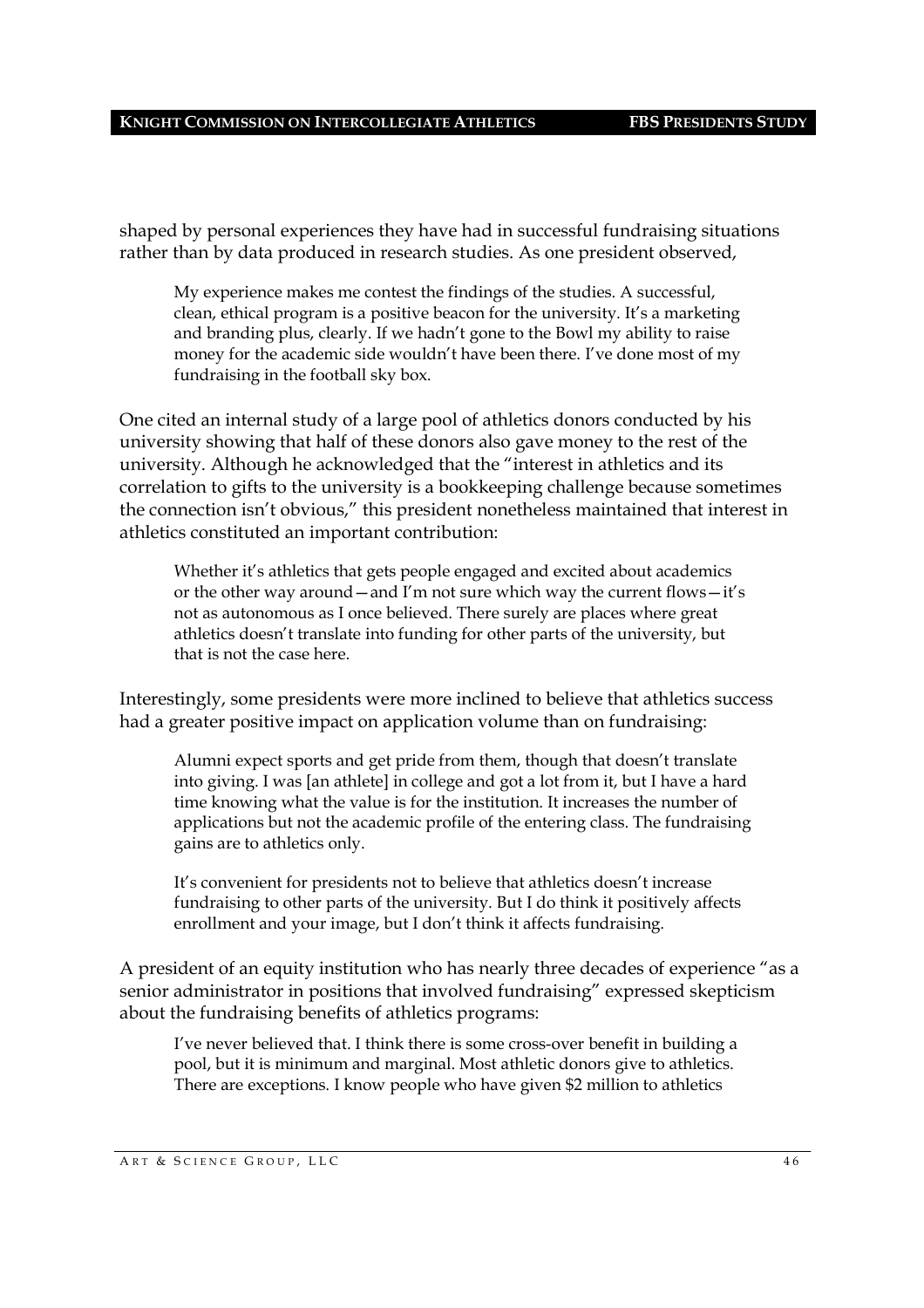and \$5 million to academics, but I could name those donors on my fingers. . . . President looks for anything to justify the disparities.

Expressing a similar sentiment, another president remarked that,

Winning has not helped with allocations from the legislature; it's increased the love, but there's no money available in these times. And it hasn't helped, or hurt, [our] capital campaign. We've raised some funds for athletics, but that hasn't affected university fundraising.

Finally, as noted above, it's clear that most presidents do not see fundraising for athletics and academics as a zero-sum game in which financial gains for athletics programs are made at the expense of the academic side of the house. Apropos of the quantitative finding that 80% of FBS presidents believe athletic fundraising *does not* take from the same pool of money that would otherwise go to general university fundraising, a non-equity president remarked, "I see athletics and academics as separate pots of fundraising. I'm a resource to both."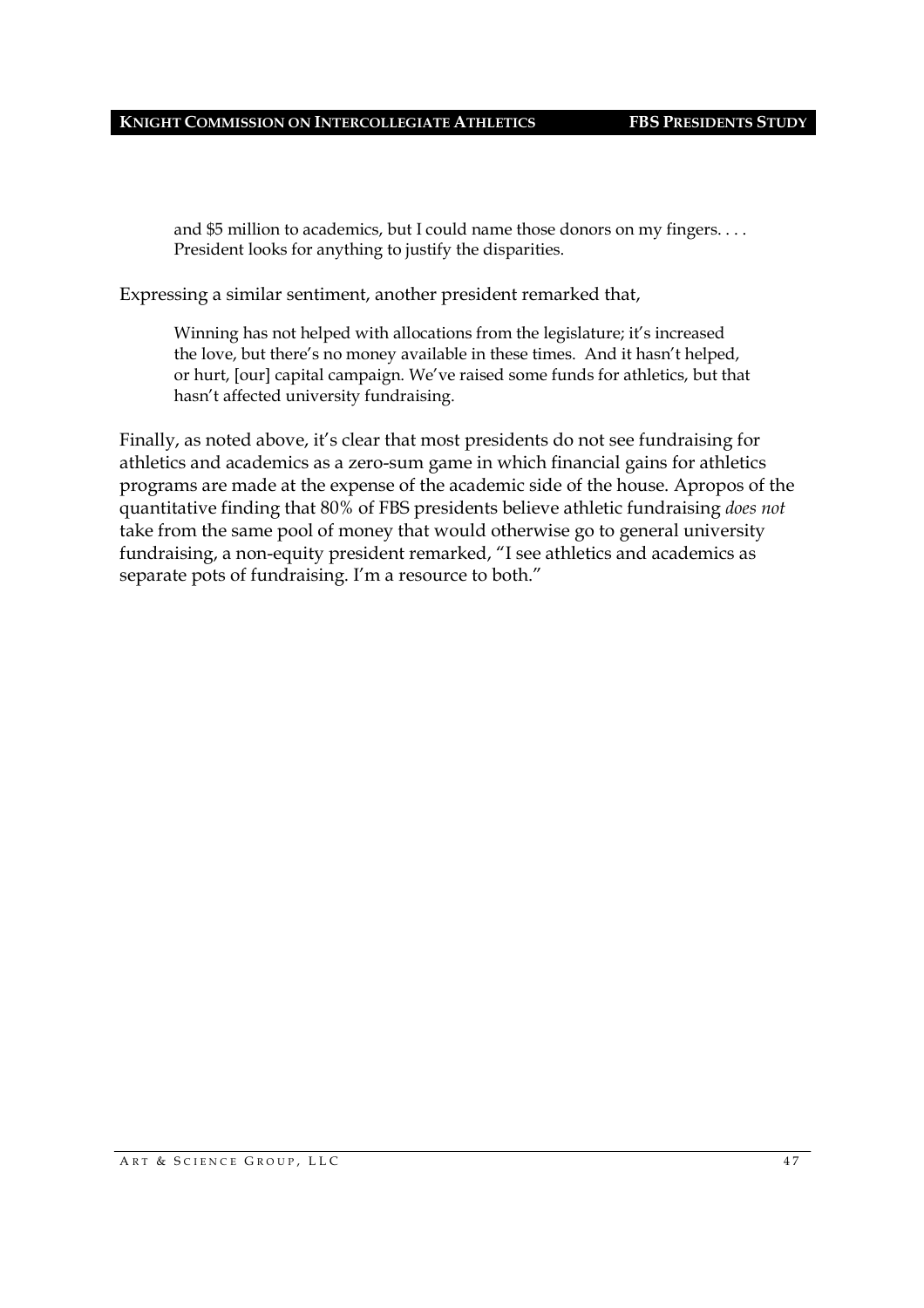## E. TRANSPARENCY

While most presidents have confidence in the accuracy of financial data provided by their own institutions and have some confidence in that provided by their peers, a great majority of presidents agree that *greater transparency of athletics operating and capital costs is needed.*

# **Summary of Quantitative Findings**

With regard to the financial information currently available, a majority of presidents (95%) agree that they are confident in the accuracy of the financial information they receive from their athletics departments, with a vast majority of these (82%) being *very* confident. Presidents expressed lower levels of confidence regarding the financial information reported by their peer institution (61% were "somewhat" confident this information was accurate).

Their confidence in data currently available notwithstanding, *eighty-four percent of the presidents surveyed believe that greater transparency was necessary,* with 93 percent of non-equity and 74 percent of equity presidents supporting greater transparency.

As the NCAA dashboard indicators on athletics costs are an important tool supporting greater transparency, it is important to note that nearly every president (86%) reported having reviewed these NCAA indicators.

# **Summary of Qualitative Findings**

## *Strong support for transparency*

Consistent with the quantitative findings, a very high majority of the presidents interviewed expressed the conviction that greater transparency of the finances of intercollegiate athletics is needed at both the institutional, conference, and national levels. The sentiment for transparency was strongly felt, as reflected in the following representative presidential comments:

I totally agree that greater public transparency is needed. I'm amazed that intelligent people really believe that athletics makes a lot of money for the university. I believe in transparency in terms of the university and athletics budget and having the kind of comparative data that is becoming available is very important.

I absolutely think there should be great transparency. If you can't defend those decisions openly then you've probably made a bad decision.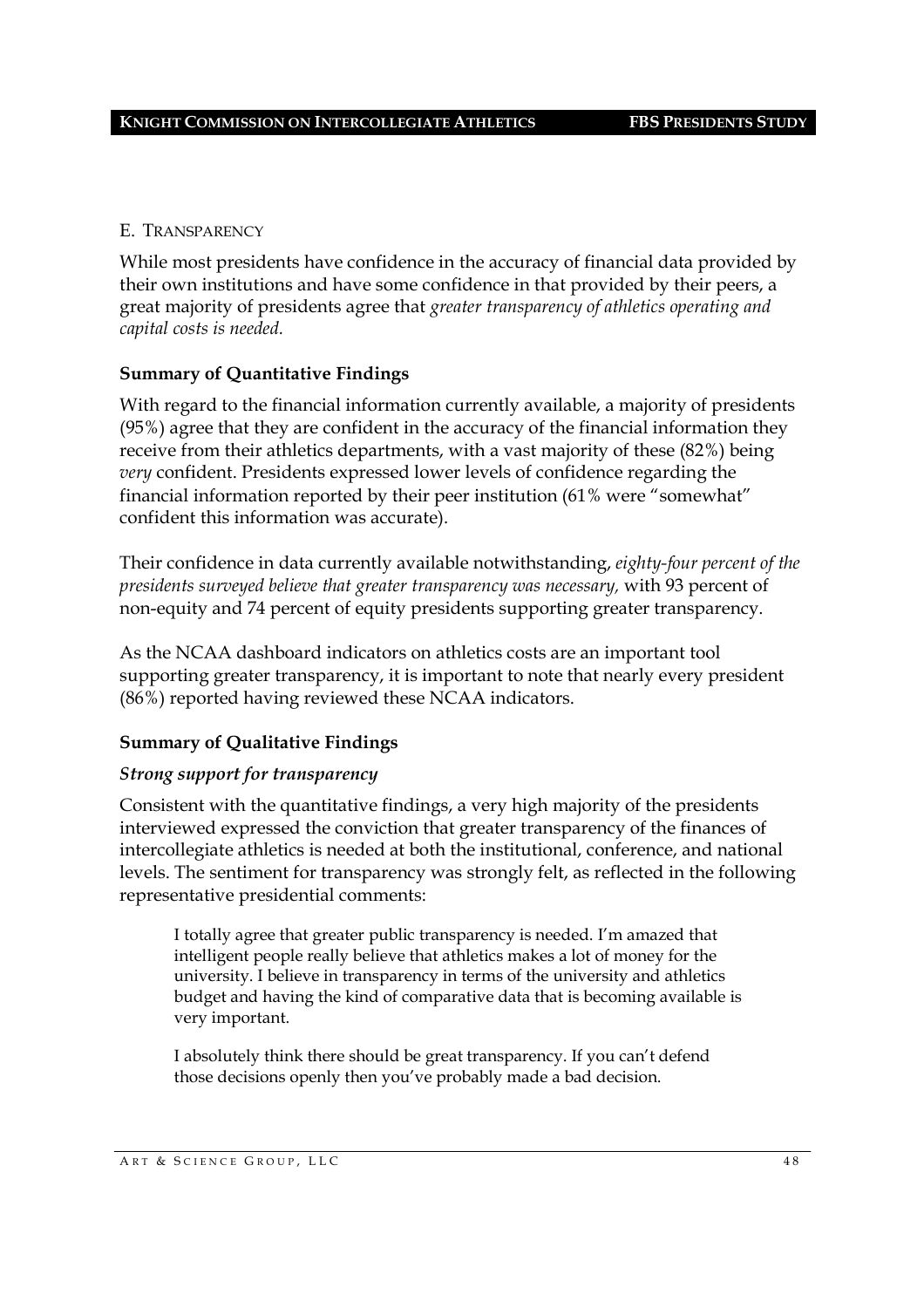We already are transparent. We're bombarded with open records requests, and half are athletic. The rub is there's a lot of misunderstanding around here about how athletics is paid for, so I'm constantly explaining it. Our own employees as well as the general public are asking.

Transparency will help. If our public is fully aware of the money and other issues, it will support proper values. My university is very transparent, and that helped me take resources away from athletics in the face of difficult economic times.

It should be noted, however, that some presidents do not feel that transparency in itself would solve the problems posed by big-time intercollegiate athletics:

Things are absolutely transparent at my university. Finance and athletic functions work together closely within the administration. In terms of solving the problem, greater transparency wouldn't do it.

We have a high level of transparency [under] a strong freedom of information law. . . . Contracts, salaries, etc. are available to the press. But that is not really a motivating factor; it hasn't been here.

We're past the stage where transparency is the answer. For example, the newspaper published salaries, yet everyone accepts the situation, even as schools face budget crises.

The question, thus, is not whether transparency is desirable, but how it plays out. For example, many presidents, particularly at public institutions that are subject to state "sunshine" laws regarding financial data, believe that their institutions already practice transparency. A number of presidential comments reflect this view:

We put everything online. You can figure out every dime spent at the university including athletics.

We're a public university in a state that is very much into freedom of information. So all the data about athletics is open to the public.

Let's call it like it is. Most of the big-time players are public so they have to be transparent. Athletic budgets are there online. We're pretty transparent here.

We are about as transparent as it gets. You can't cut four programs and not tell people why. We tell people what we are doing and what we plan to do so the public knows exactly what is going on.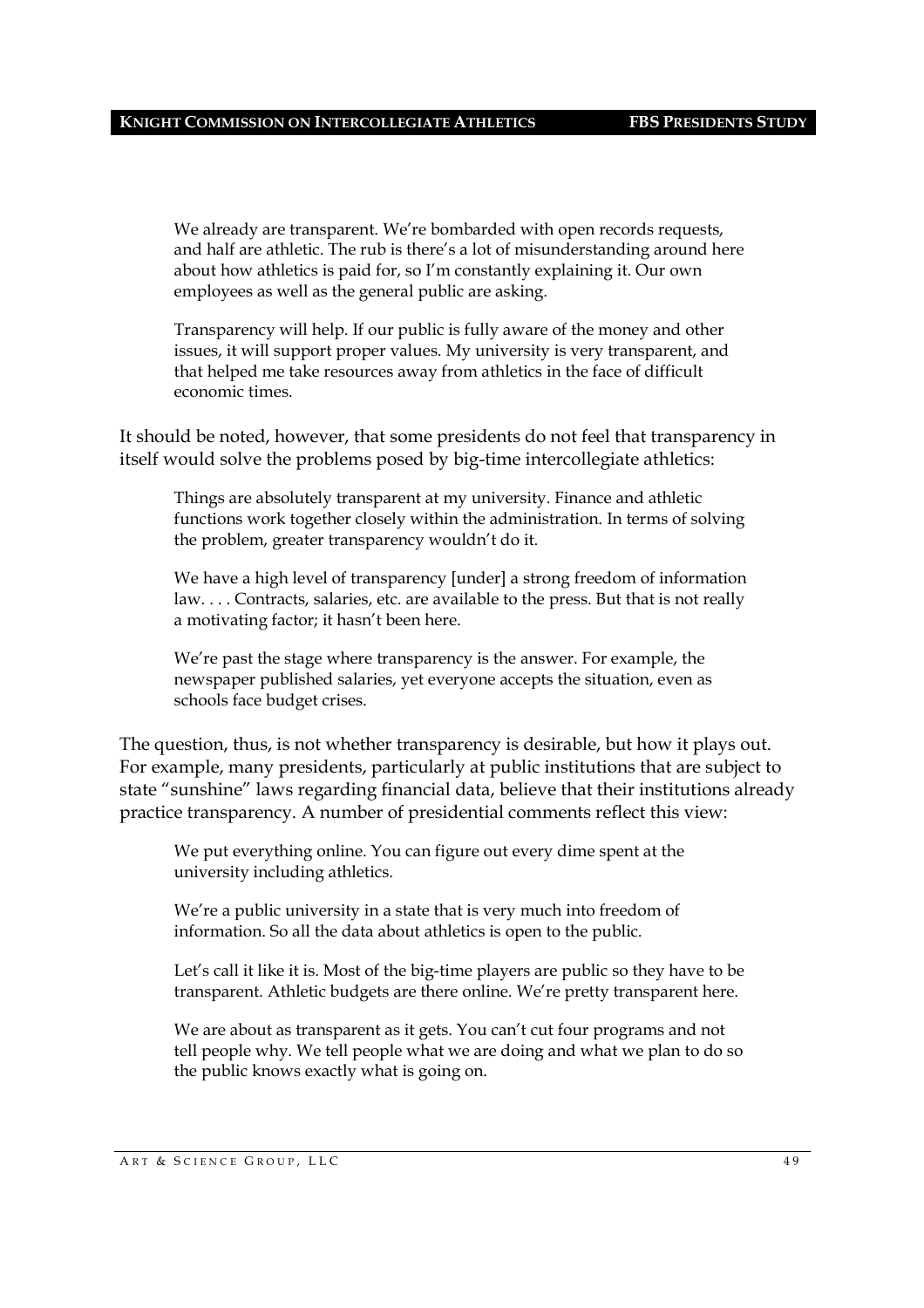But a few presidents pointed out that the *de facto* transparency that exists for public institutions may not provide easy access to financial data regarding intercollegiate athletics. As a one president noted,

Sure, the data is there, but people have to work pretty hard to find it. And it's not easy to compare one institution against another without a lot of digging. You would think the media would be all over these data, but they don't seem to want to do the work necessary to uncover it.

Only one president thought that greater transparency might accelerate the pace of the athletic arms race:

I have mixed views about it. The goal of transparency is to control costs, but there is as much a chance that it will become a basis for individual athletic programs to argue for more resources. For example, if one institution is spending 30 percent more than a competitor on coaches' salaries, that competitor might see these data and argue that they need more to compete. Then it could become the basis for any athletic department to argue for greater funding.

A number of presidents expressed concerns about the completeness, reliability, depth, and comparability of the data that's available on individual institutions. For example, as one president noted,

We have a value to be transparent. But when I looked at the data for our competitors, I couldn't find out what they were paying their athletic directors or the amount of support coming from booster clubs. That's important information they were unwilling to share.

Another president noted, "We must be sure we do it so clearly that we're comparing apples to apples. We set up our conference that way but it took several years to get it right. We'd be best off to work with NACUBO [National Association of College and University Business Officers]. They've been good about this sort of thing."

#### *An important role for the NCAA*

As the quantitative research indicated, nearly nine out of ten FBS presidents have reviewed the NCAA financial dashboard indicators for their institutions. The NCAA is seen as a key player in providing even greater transparency, particularly in a way that provides a reliable basis for cross-institutional and conference comparisons that would be available to the media and general public.